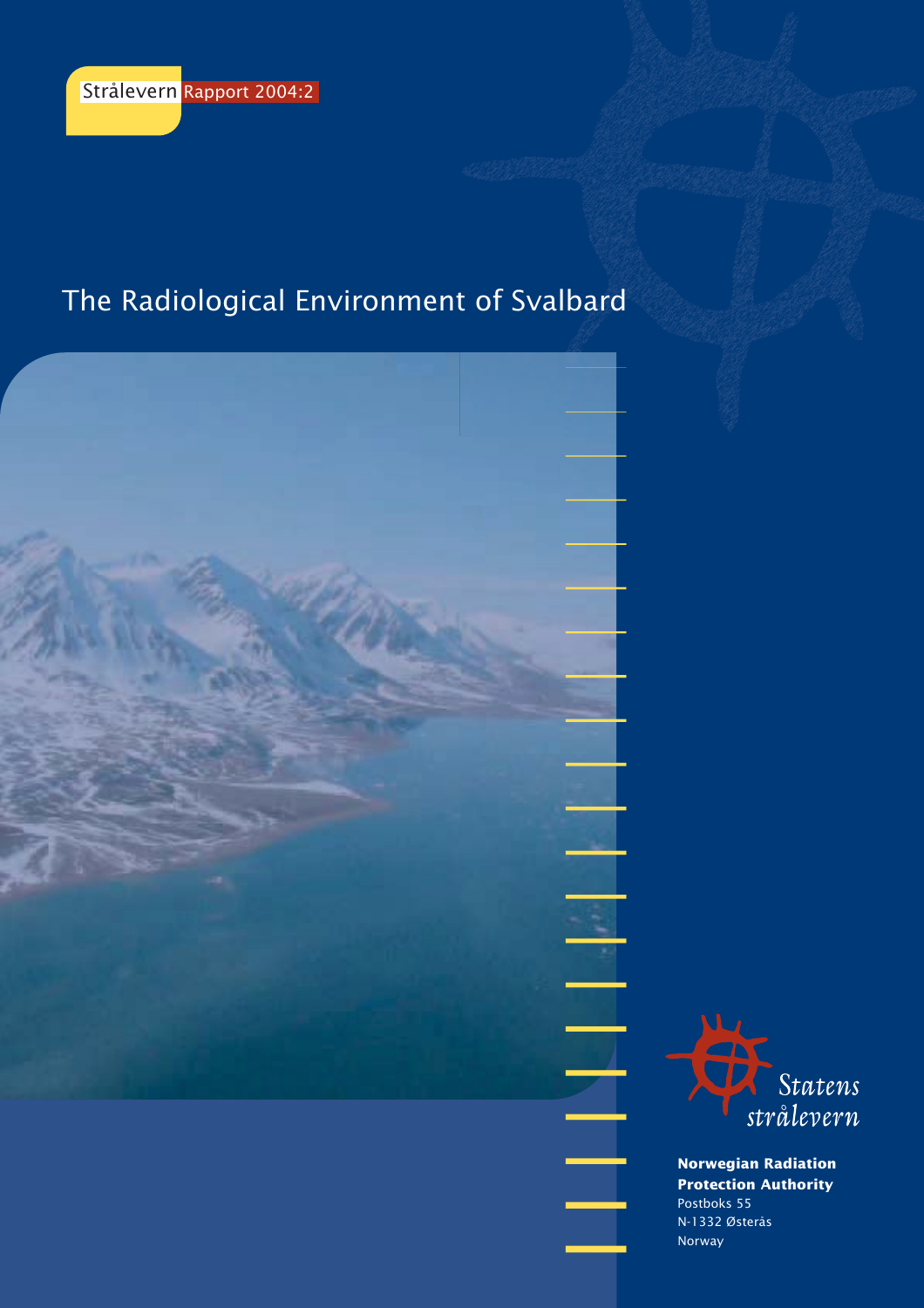#### *Reference:*

**Gwynn J.P., Dowdall M., Lind B. The Radiological Environment of Svalbard. StrålevernRapport 2004:2. Østerås: Norwegian Radiation Protection Authority, 2004.**

*Key words:* **Arctic, radioactivity, Svalbard**

#### *Abstract:*

**This report details the monitoring of radioactivity by the Norwegian Radiation Protection Authority on the Svalbard archipelago. Results indicate contamination of both the terrestrial and marine environment with a variety of isotopes from a variety of sources and highlight the continued contamination of Svalbard with radioactive materials from European nuclear facilities. The role of Arctic specific processes in the occurrence and behaviour of contaminant radionuclides is also investigated.**

#### *Referanse:*

**Gwynn J.P., Dowdall M., Lind B. The Radiological Environment of Svalbard. StrålevernRapport 2004:2. Østerås: Statens strålevern, 2004. Språk: engelsk.**

*Emneord:* **Arktis, radioaktivitet, Svalbard**

#### *Resymé:*

**Denne rapporten redegjør for Statens stråleverns overvåkning av radioaktivitet på Svalbardøygruppen. Resultater gir uttrykk for at både det terrestriske og det marine miljøet har blitt forurenset med en rekke isotoper fra forskjellige kilder og framhever den fortsatte forurensningen av Svalbard med radioaktive materialer fra europeiske kjernefysiske anlegg. Rollen til prosesser som er spesielle for Arktis når det gjelder forekomst og oppførsel til forurensende radionuklider blir også undersøkt.**

#### **Head of project: Tone Bergan.**

*Approved:*

**Per Strand, Director, Department for Emergency Preparedness and Environmental Radioactivity.**

#### **56 pages. Published 2004-02-20. Printed number 200 (04-02). Cover design: Lobo Media AS, Oslo. Printed by Lobo Media AS, Oslo.**

*Orders to:* **Norwegian Radiation Protection Authority, P.O. Box 55, N-1332 Østerås, Norway. Telephone +47 67 16 25 00, fax + 47 67 14 74 07. www.nrpa.no ISSN 0804-4910 StrålevernRapport**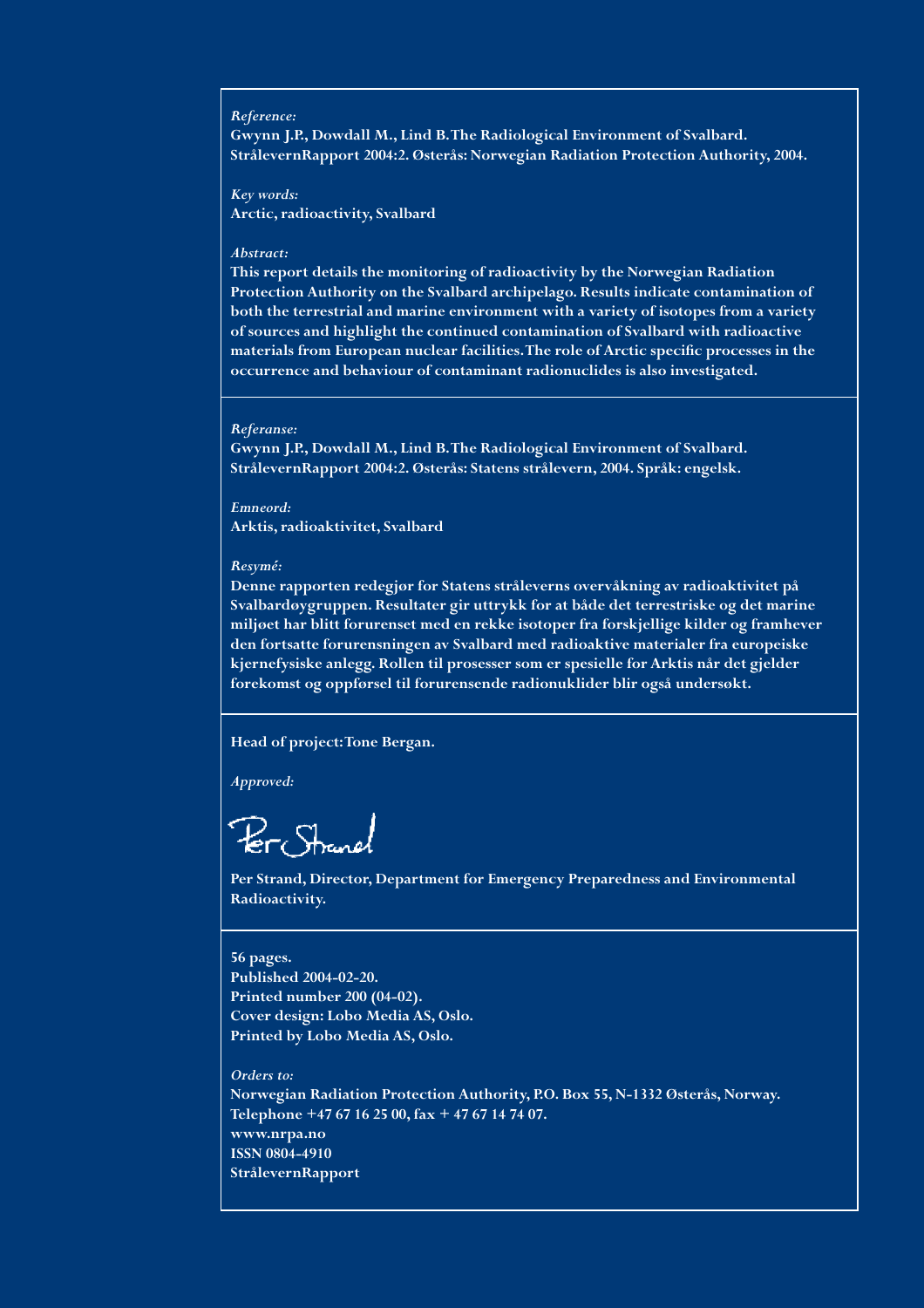### Contents

| 1.  | Introduction |                                                                            | $\mathbf{1}$   |
|-----|--------------|----------------------------------------------------------------------------|----------------|
| 1.1 |              | The Svalbard Archipelago                                                   | 3              |
| 1.2 |              | Principal Sites of Investigation                                           | 5              |
|     | 1.2.1        | Kongsfjorden                                                               | 5              |
|     | 1.2.2        | Hopen and Bjørnøya                                                         | 6              |
| 1.3 |              | Sources of Radionuclides to the Svalbard Environment                       | $\overline{7}$ |
|     | 1.3.1        | <b>Fallout from Nuclear Weapon Testing</b>                                 | 8              |
|     | 1.3.2        | Discharges from European Reprocessing Plants                               | 8              |
|     | 1.3.3        | Chernobyl Accident                                                         | 9              |
|     | 1.3.4        | Other Actual and Potential Anthropogenic Sources                           | 10             |
|     | 1.3.5        | Naturally Occurring Radioactive Materials (NORM)                           | 13             |
|     | 1.3.6        | Technologically Enhanced Naturally Occurring Radioactive                   | 13             |
|     |              | Material (TENORM)                                                          |                |
| 1.4 |              | The Vulnerability of the Svalbard Terrestrial and Marine                   | 14             |
|     |              | Environments to Radionuclide Contamination                                 |                |
| 1.5 |              | Previous Radiological Investigations of Svalbard                           | 17             |
|     | 1.5.1        | Radioactive Contamination of the Marine Environment of Svalbard            | 17             |
|     | 1.5.2        | Radioactive Contamination of the Terrestrial Environment of Svalbard       | 19             |
| 2.  |              | Current Levels of Radioactive Contamination in the Environment of Svalbard | 20             |
| 2.1 |              | Levels of Radionuclides in the Marine Environment of Svalbard              | 20             |
|     | 2.1.1        | 99Tc in Seawater                                                           | 20             |
|     | 2.1.2        | <sup>137</sup> Cs in Seawater and Sediments                                | 22             |
|     | 2.1.3        | 238Pu, 239+240Pu and 241Am in Seawater                                     | 23             |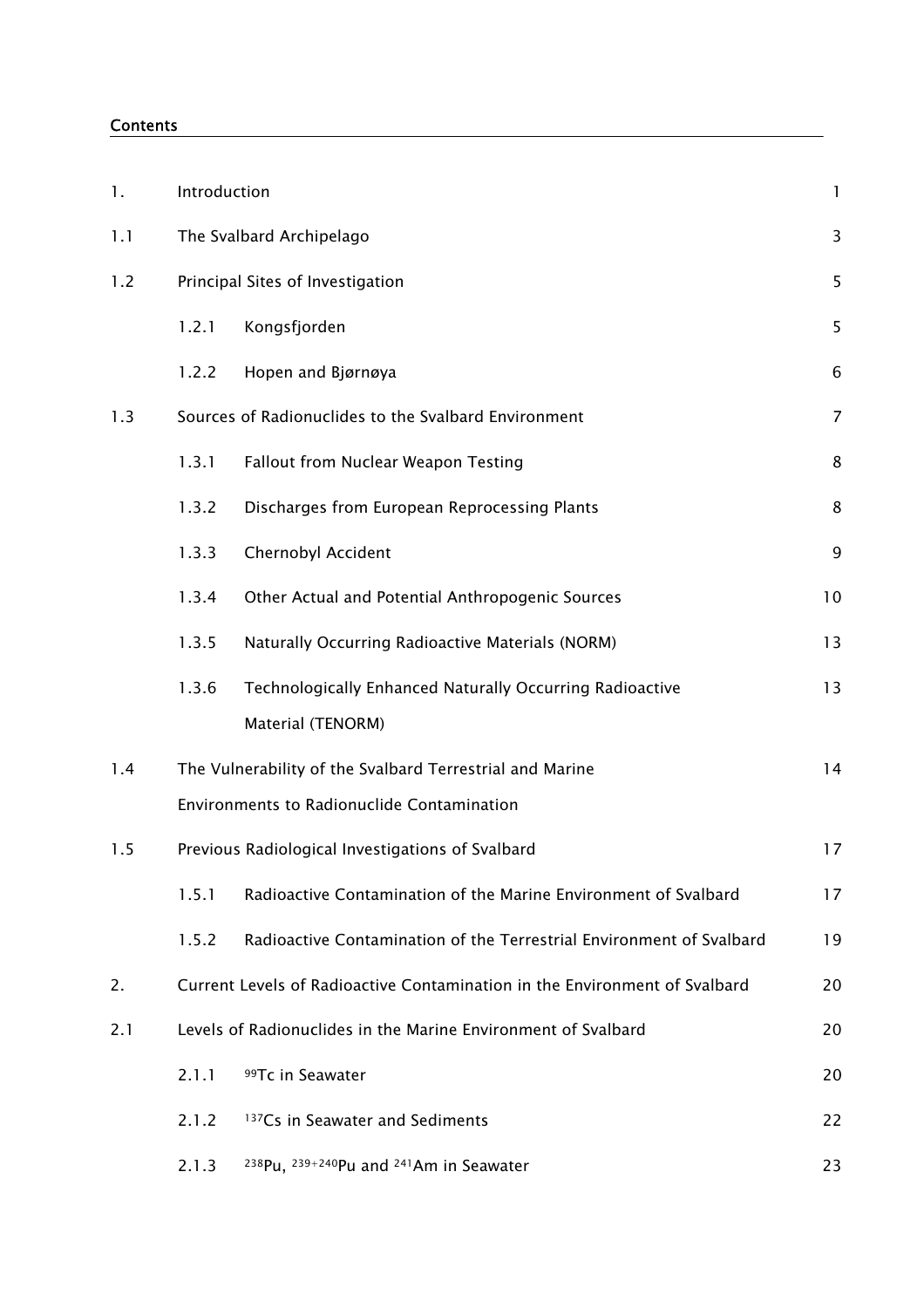|                    | 2.1.4          | 99Tc and 137Cs in Seaweed                                          | 24 |
|--------------------|----------------|--------------------------------------------------------------------|----|
| 2.2                |                | Levels of Radionuclides in the Terrestrial Environment of Svalbard | 26 |
|                    | 2.2.1          | Levels of Radionuclides in Soil                                    | 27 |
|                    | 2.2.2          | Coal and Coal wastes                                               | 29 |
|                    | 2.2.3          | <b>Terrestrial Plants</b>                                          | 29 |
| 2.3                |                | Localised Enrichment of Radionuclides within Kongsfjorden          | 31 |
| 2.4                |                | Ambient dose levels                                                | 34 |
| 3.                 | Conclusions    |                                                                    | 36 |
| References         |                |                                                                    | 37 |
| <b>APPENDIX I</b>  |                |                                                                    | 46 |
|                    |                | Sampling - Terrestrial                                             | 46 |
|                    |                | Sampling - Marine                                                  | 46 |
| <b>APPENDIX II</b> |                |                                                                    | 47 |
|                    |                | Laboratory Preparation of Soil and Vegetation Samples              | 47 |
|                    |                | Analysis - Gamma                                                   | 47 |
|                    |                | <sup>137</sup> Cs: Analysis in seawater                            | 48 |
|                    | 99Tc: Analysis |                                                                    | 48 |
|                    |                | Pu and Am: Analysis                                                | 50 |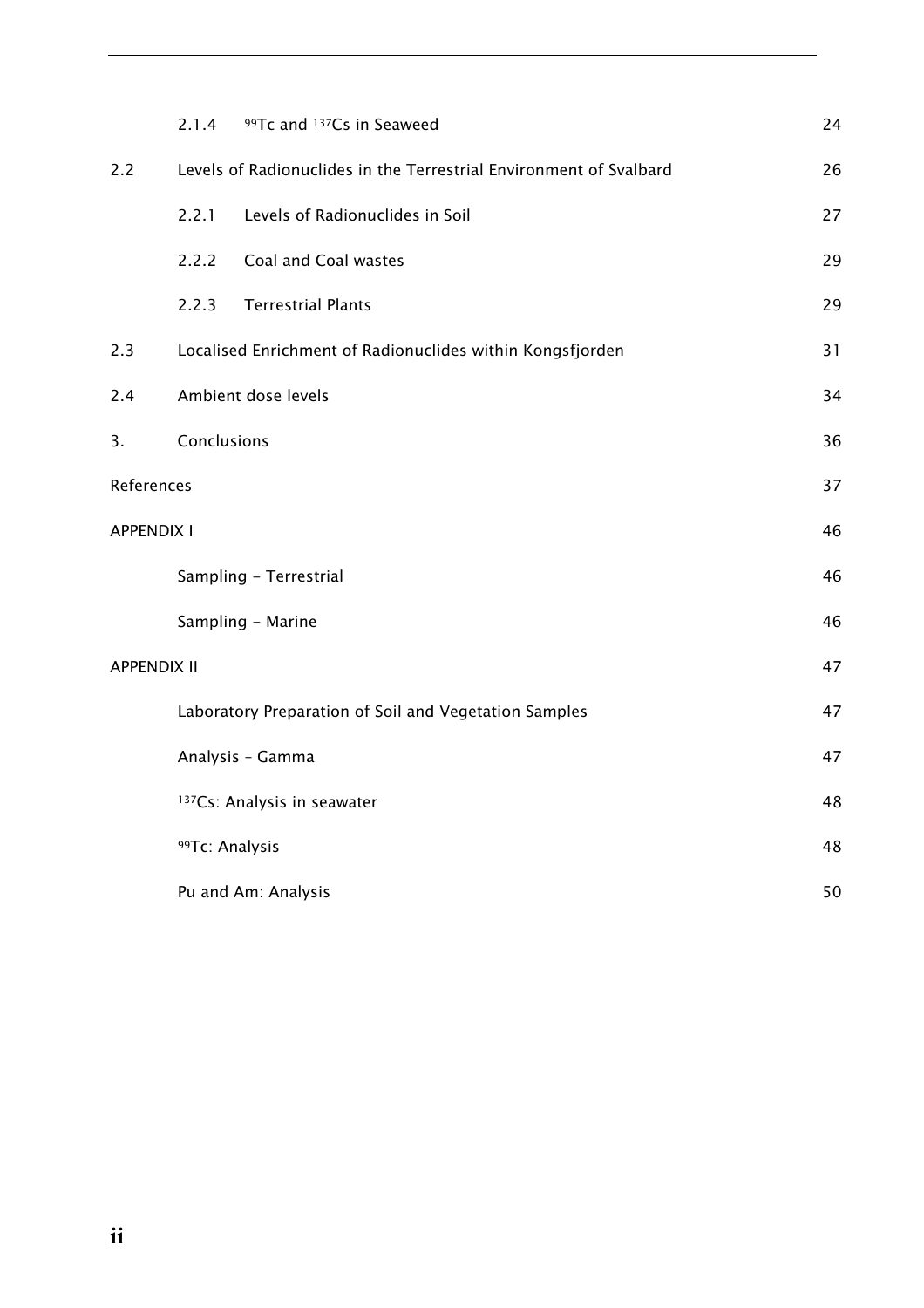# 1. Introduction

The common perception of the Arctic as a pristine wilderness and the vulnerability of its ecosystems have contributed to an increase in the amount of interest and attention focused on these regions. Much of this attention has been in relation to pollutant levels in the Arctic and its ecosystems, with radioactive contaminants being one of the most often discussed suite of pollutants. A number of factors have influenced the current focus on radioactivity within the Arctic regions, as evidenced by the radiological components of both the International Arctic Environmental Protection Strategy (IAEPS) and the Arctic Monitoring and Assessment Programme (AMAP, 1993). These include the relatively large number of sources of both actual and potential nuclear contamination that exist in the Arctic, the particular vulnerability of Arctic ecosystems to nuclear contamination (Wright *et al*., 1997) and the relative lack of knowledge with respect to both the occurrence and behaviour of radioactive contaminants in High Arctic ecosystems and the effects of even low levels of radioactivity on High Arctic biota.

Although historically, the emphasis of radiological protection has been directed towards health impacts on humans, the need for developing a system for assessment of radiological impacts to both flora and fauna has come to the fore in recent times. This shift in emphasis has largely been due to the realisation that the previous philosophy of environmental radioprotection, encapsulated in the phrase "*if man is protected, then the environment is protected*", is not sufficient to ensure the protection of biota from the effects of radiation (Pentreath, 1999). Related to this change in focus is the concept that the assessment of the impacts of anthropogenic radioactive contaminants on the environment in general, and the Arctic in particular, can only be conducted with reference to the intrinsic natural dose commitment upon which any further

anthropogenic doses are subsequently superimposed. Fundamental to both of these concepts is a need for an improvement in the amount and the quality of information relating to the current level of radionuclides in High Arctic environmental components and a focussing of attention towards site-specific processes influencing the behaviour and occurrence of radionuclides in constituent matrices therein. Of added importance in the consideration of the impact of radioactivity on the Arctic environment is the acute sensitivity of public perception to levels of radioactive contamination. Given the productivity of the Arctic marine environment and the importance of that productivity to a number of industries, it is imperative to ensure public confidence with respect to levels of radioactive contamination in the Arctic.

Current models pertaining to global climate change indicate that global warming will be most acute in Polar Regions. This change in climate will most likely result in changes in the extent of sea ice, increased thawing of permafrost and melting of polar ice masses. The impact of predicted changes in climatic conditions on the transport of radionuclides to, from and within the Arctic and their behaviour within pertinent ecosystem components is relatively unclear at present (McDonald *et al*., 2003). However, a significant impact is likely to occur with reference to the radiological dose received by Arctic residents and biota from the naturally occurring radionuclides in the 226Ra decay chain that results in the production of 222Rn, 210Pb and 210Po. Changes in the snow and ice cover of the terrestrial Arctic environment and concomitant changes in permafrost may result in an increase in the ambient dose due to these nuclides. Predicted increase in the dose from increased exhalation of 222Rn due to melting of permafrost is of the order of a factor of 2 – 3 (McDonald *et al*., 2003).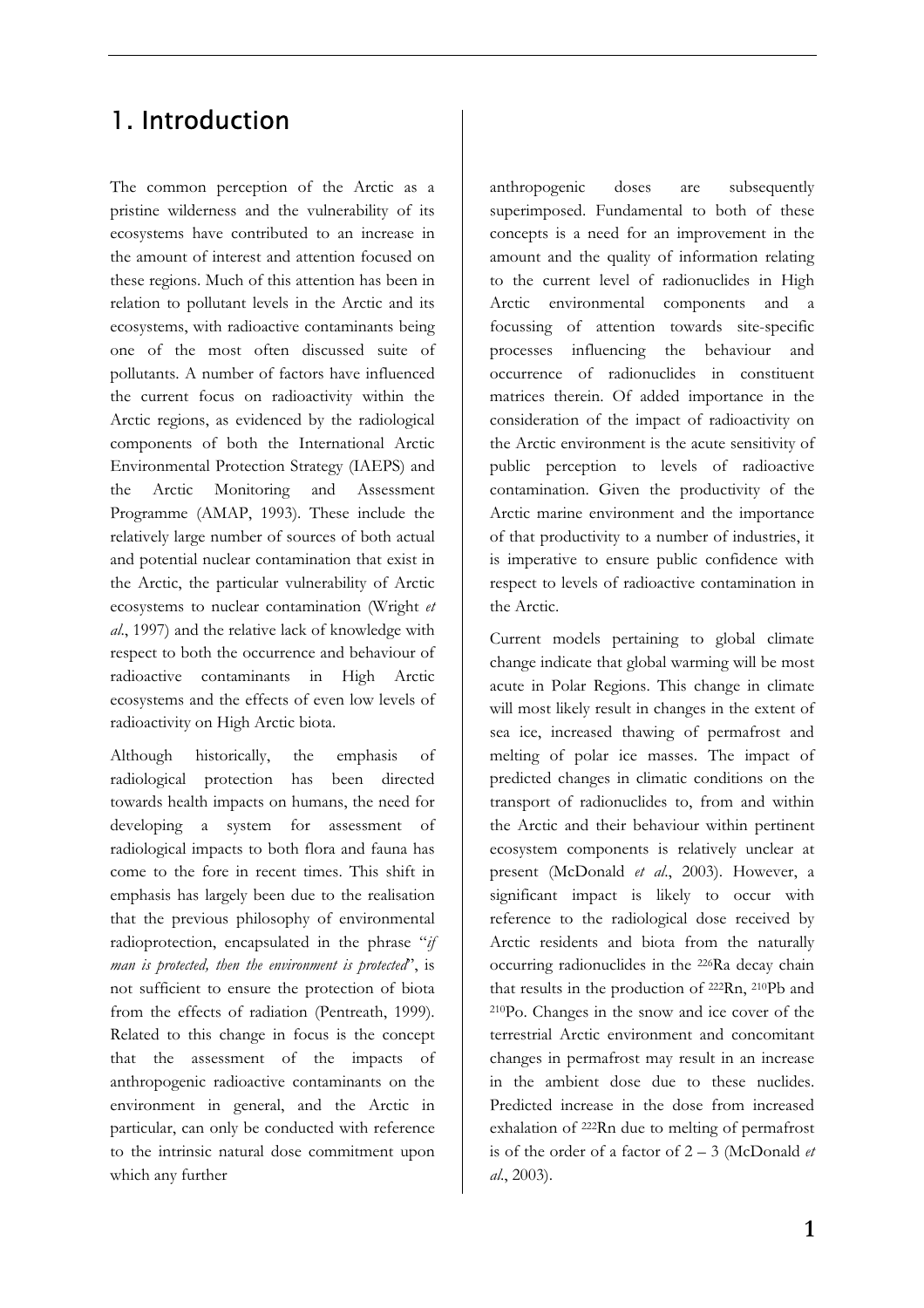

*Figure 1. Although often considered to be a pristine wilderness, the Arctic exhibits a variety of pollutants including a number of radioactive isotopes. Arctic ecosystems are especially vulnerable to radioactive contamination due to both the large number of actual and potential sources of such contaminants and the efficiency with which radioactive contamination can be accumulated and transferred within Arctic food chains.* 

The uncertainty surrounding the impact of climate change on the radioecological situation in the Arctic warrants more extensive monitoring and research to further elucidate how climate change and its effects will manifest themselves with respect to the occurrence and behaviour of radionuclides in the Arctic environment.

With a view towards bridging the information gaps pertaining to radioactive contamination within the Norwegian Arctic, the Norwegian Radiation Protection Authority (NRPA) has undertaken research and monitoring programmes to establish levels of radioactive contamination and examine the effects of natural environmental cycling and the impacts of current and legacy anthropogenic processes on the radiological landscape of the Svalbard archipelago. These programmes serve to elucidate current contamination levels and the impacts thereof, to increase knowledge pertaining to radioecologically vulnerable facets of the Svalbard environment and to establish improved systems for the monitoring and protection of the Norwegian Arctic in general with respect to radioactive contamination.

As part of the national terrestrial and marine surveillance programme undertaken by the NRPA on behalf of the Ministry of the Environment, this report presents data concerning levels of anthropogenic (technetium-99, cesium-137, plutonium-238, plutonium-239+240 and americium-241) and natural (uranium-238, radium-266, thorium-232 and potassium-40) radionuclides from both the marine and the terrestrial environment in and around the Svalbard archipelago, which shall be followed by a separate report dealing with levels of radionuclides in Arctic faunal species.

Svalbard, in comparison with the Norwegian mainland, has received little attention with regard to the levels and behaviour of radionuclides in the marine and terrestrial environments. A search of the available literature reveals only a limited number of previous studies that report levels of radionuclides in Svalbard marine and terrestrial matrices. This is especially true for the terrestrial environment, for which little information exists on current contamination levels and on the behaviour of radionuclides within this High Arctic environment. Of the previous studies that have been reported, the majority were conducted in the 1980's and were severely limited both in their spatial representativeness, the number and type of samples examined and the nuclides reported. For the marine environment, there is a greater wealth of available data, both on a spatial and temporal scale. However, there is an overwhelming bias in the data for the abiotic compartments (i.e. seawater and sediments), with limited studies of radionuclide contamination in marine biota within the Svalbard region. That Svalbard has previously been overlooked with regard to a more intensive radiological investigation is an oversight, particularly in consideration of its geographical location, lying in close proximity to sites of previous atmospheric weapon testing and in the path of continued and potential oceanic longrange exposure to sources of radionuclides from the European mainland. Given the paucity of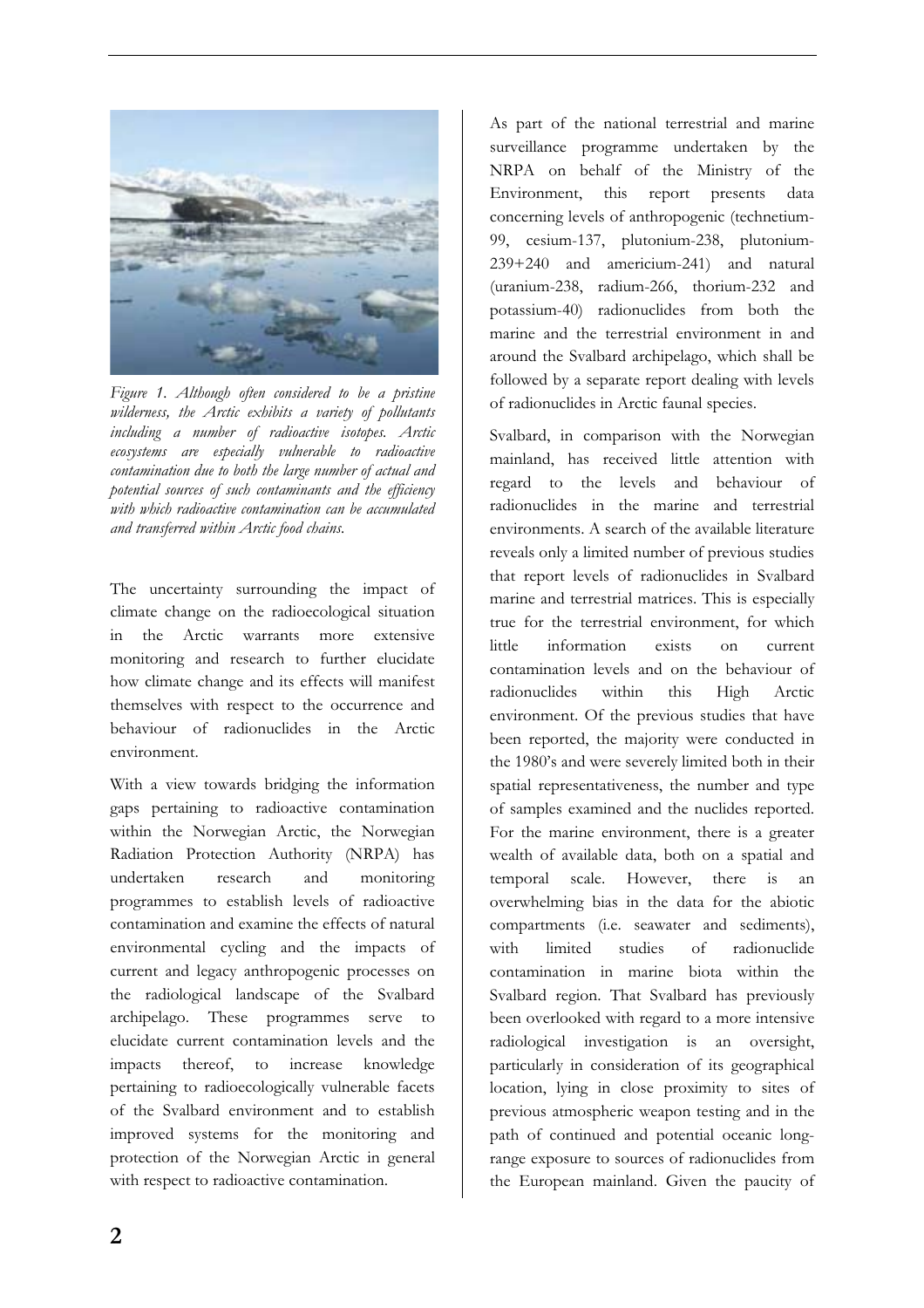available and, more importantly, contemporary data, Svalbard has warranted a more thorough investigation into radionuclide levels and transport pathways to assess with greater accuracy the ramifications of past, current and future contamination.

## 1.1 The Svalbard Archipelago

The Svalbard archipelago encompasses 63000 km² of islands between 74 and 81oN and between 10 and 35oE and seas inside a territorial boundary out to 4 nautical miles. The archipelago contains the major islands Spitsbergen, Nordaustlandet, Barentsøya, Edgeøya, Kong Karls Land, Hopen, Prins Karls Forland and Bjørnøya as well as numerous smaller islets. The landscape of Svalbard is dominated by ice, with two thirds of the landmass being permanently covered by ice and glaciers and with less than 30 % of the ice-free areas being covered by vegetation.



*Figure 2. Geographical location of the Svalbard Archipelago.* 

Svalbard is underlain by permafrost that penetrates between 200 and 300 m below the soil surface (Hanssen-Bauer *et al*., 1990), depending on the thermal forcing at the surface. During summer months, the soil surface thaws, permitting plant and animal life in the upper 1 to 2 m of the soil (Putkonen, 1998). Svalbard has a rich geology dominated by four major geologic units, local Tertiary basin sediments, Carboniferous through cretaceous platform cover sequences, Devonian basin sediments and metamorphic basement rocks. The youngest rocks from the Tertiary are found in central and southern parts of Spitsbergen, surrounded by formations from the Triassic, Jurassic and Cretaceous. Older rocks from the Precambrian are found in northern parts of Nordaustland, North Eastern Spitsbergen and along the western coast of Spitsbergen. The islands within the archipelago display distinct ice and water erosional features, forming terraced plateaus intersected by deep fjords, of which Isfjorden is the largest.

Spitsbergen, the largest island (39044 km<sup>2</sup>), contains the highest mountain of the group (Newtontoppen, 1720 m), the administrative centre, Longyearbyen and the main settlements



*Figure 3. The Svalbard Archipelago.*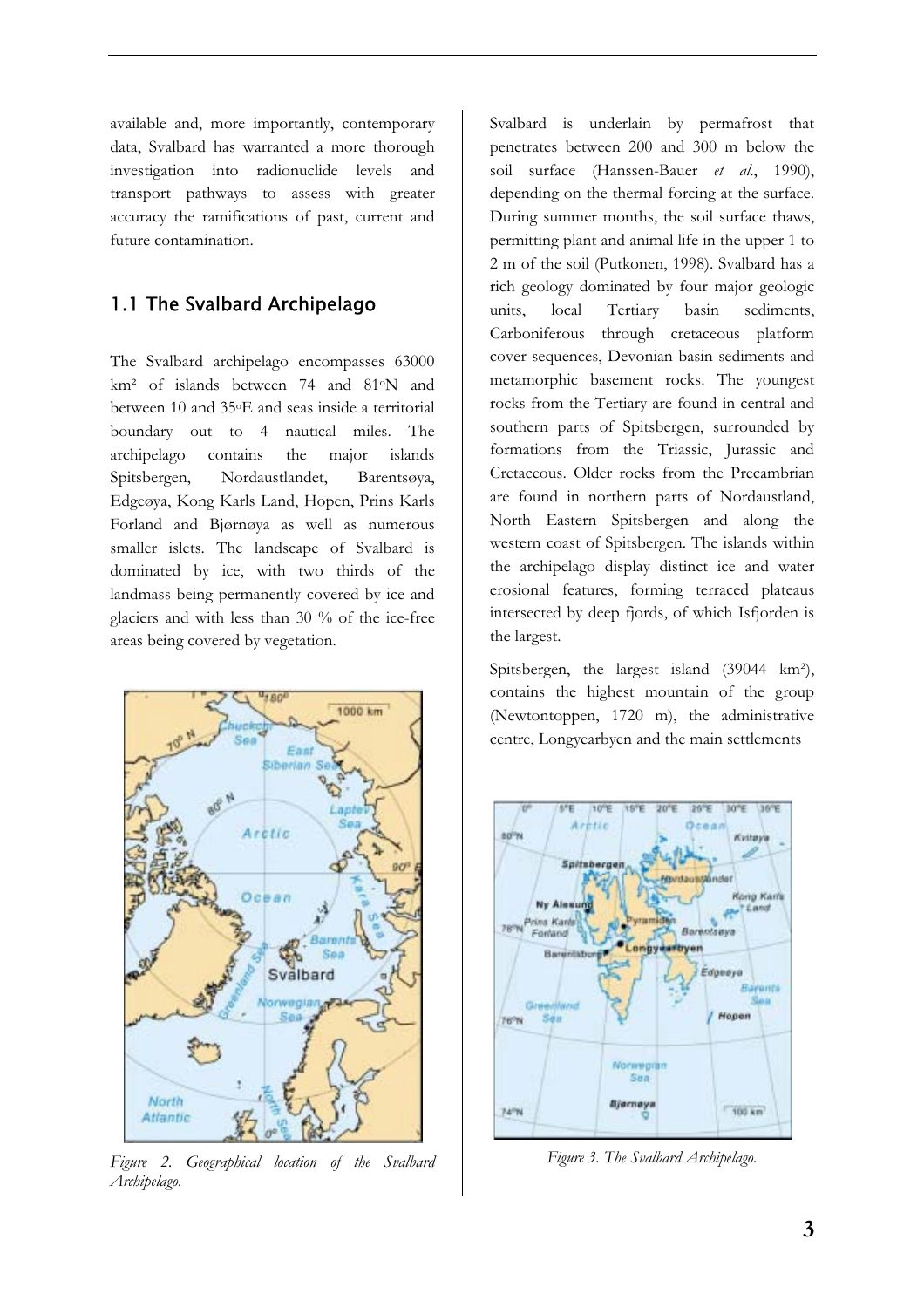of Ny-Ålesund, Barentsburg, and Pyramiden. In all there are a total of 9 settlements in Svalbard, including the permanently manned meteorological stations on Hopen and Bjørnøya. The majority  $(\sim 55 \degree \%)$  of Svalbard's small population of 2868 (July 2002 est.) are Norwegian and 44 % are Russian.

Svalbard is surrounded by a shallow shelf sea with an average depth in the Barents Sea of 230 m while west and north of Svalbard, the Norwegian Sea and the Arctic Ocean descend down to more than 2000 m. The fjords and sea areas to the north and east of Svalbard are covered with ice for  $8 - 9$  months of the year, while the fjords on the west side of Spitsbergen can be ice-free for long periods of the winter.

Though defined as a High Arctic environment, the climate on Svalbard is milder than in other areas at similar latitudes due to frequent lowpressure passages and northerly flowing Gulf Stream water. Mean temperatures vary from -14  $\circ$ C in the winter to +6  $\circ$ C in the summer, with maximum and minimum temperatures recorded of -47 oC and 21 oC in Longyearbyen. Svalbard can be characterized as an arctic semi-desert, with an annual precipitation of around 20 cm (Hanssen-Bauer *et al*., 1990), although greater climatic differences do occur across the archipelago. In Longyearbyen, the midnight sun lasts from April 20 to August 23 whilst the polar night exists between October 26 and February 15.



*Figure 4. The terrestrial environment of Svalbard exhibits characteristics typical of its High Arctic location.* 

The terrestrial environment of Svalbard is, in the main, typical of a High Arctic environment. Mountains display features characteristic of the effects of ice erosion, slopes are scree covered and glacial deposits often cover lowland areas. The soils of Svalbard can vary greatly with respect to both type and depth and can range from gravelly post-glacial marine terraces with little or no organic matter (Orvin, 1934) to highly organic soils in low lying saturated areas.

Terrestrial primary production in Svalbard is constrained by the short growing season, the reduced availability of nutrients and the presence of permafrost with around 165 species of arctic flora to be found near the coast and on patches of interior tundra. Increased abundance of vegetation can be found near seabird colonies, as a result of nutrient enrichment through guano deposition.

Major terrestrial fauna include large waterfowl and seabird populations (the largest bird colony in the North Atlantic is on Svalbard), commonly eider, fulmars, auks and kittiwakes. Other terrestrial fauna includes the Svalbard reindeer, Arctic foxes and land locked populations of Arctic char. Marine fauna of note are the marine mammals, such as polar bears, walrus and various seal and whale species.

Svalbard's social and economic history centred around whaling and fur trading throughout the 17 and 18th century, before the discovery of coal at the end of the 19th century. Norway, Russia, and Sweden disputed the sovereignty of Svalbard, until a treaty signed in 1920, ensuring recognition of claims of other countries to parts of the coalfields, awarded Svalbard to Norway, which took formal possession of the archipelago in 1925. Today, the chief wealth of the islands is derived from their mineral resources, most notably coal, though deposits of asbestos, copper, gypsum, iron, marble, zinc and phosphate exist.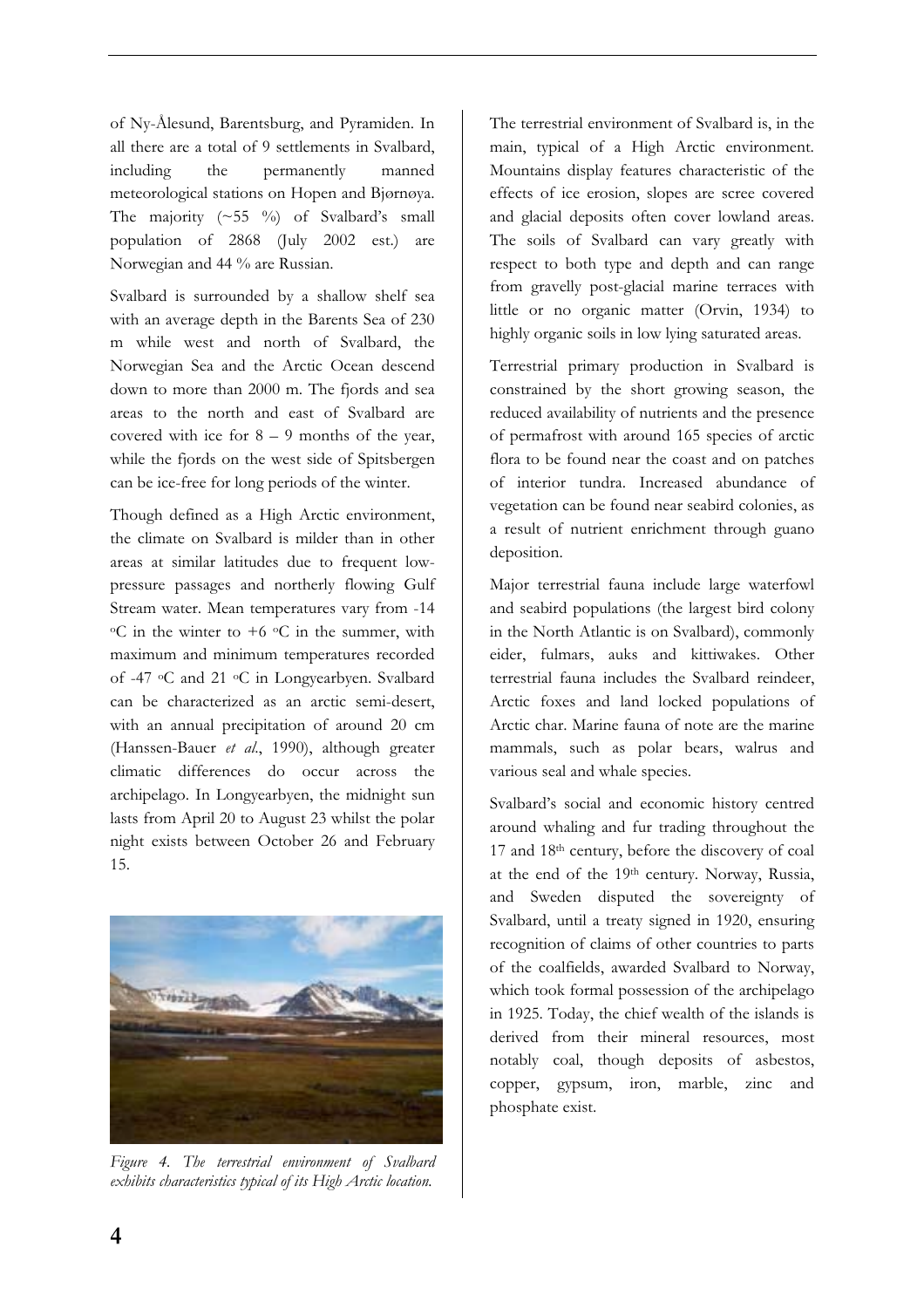# 1.2 Principal Sites of Investigation

Terrestrial and marine samples were principally collected from and around Spitsbergen during NRPA field campaigns in 2000, 2001 and 2002, by the R.V. Lance in 2001 and the R.V. Polarstern research cruise in 2000 to the Fram Strait. Investigations on the islands of Hopen and Bjørnøya were conducted during the K.V. Senja research cruise in 2000. Additional samples were taken at locations around Spitsbergen by the Norwegian Polar Institute during various field campaigns in 2001 and 2002. As part of NRPA's ongoing radionuclide marine monitoring programme (RAME), funded by the Ministry of the Environment, stations for the routine collection of seawater samples to monitor the levels of <sup>99</sup>Tc were established in 2001 at the Ny Ålesund Settlement in Kongsfjorden, Spitsbergen and at the Norwegian Meteorological Institute's base stations on Bjørnøya and Hopen.

## 1.2.1 Kongsfjorden

The focus of the investigations by the NRPA on Svalbard has been centred on, but not limited to, the area surrounding Ny Ålesund  $(78°56'N)$ 11o56'E), Kongsfjorden, on the west coast of Spitsbergen.

Kongsfjorden, a glacial fjord, is approximately 20 km long and 4 to 10 km wide, varying in depth from less than 100 m to greater than 300 m and has an estimated total volume of 29.4 km3 (Ito and Kudoh, 1997). Through lack of an entrance sill, the outer fjord is influenced by the prevailing oceanographic conditions whilst the presence of large tidal glaciers (Kronebreen, Kongsvegen, Conwaybreen and Blomstrandbreen) dominates the inner fjørd (Svendsen *et al*., 2002).

The Kongsfjorden terrestrial environment encompasses a total land area of 1428 km2 of which 77 % is covered by glaciers (Svendsen *et al*., 2002), while the ice-free terrain is composed of Arctic tundra with continuous permafrost and mountain slopes with scree.



*Figure 5. Map of the marine and terrestrial environment of Kongsfjorden. Base map © Norwegian Polar Institute*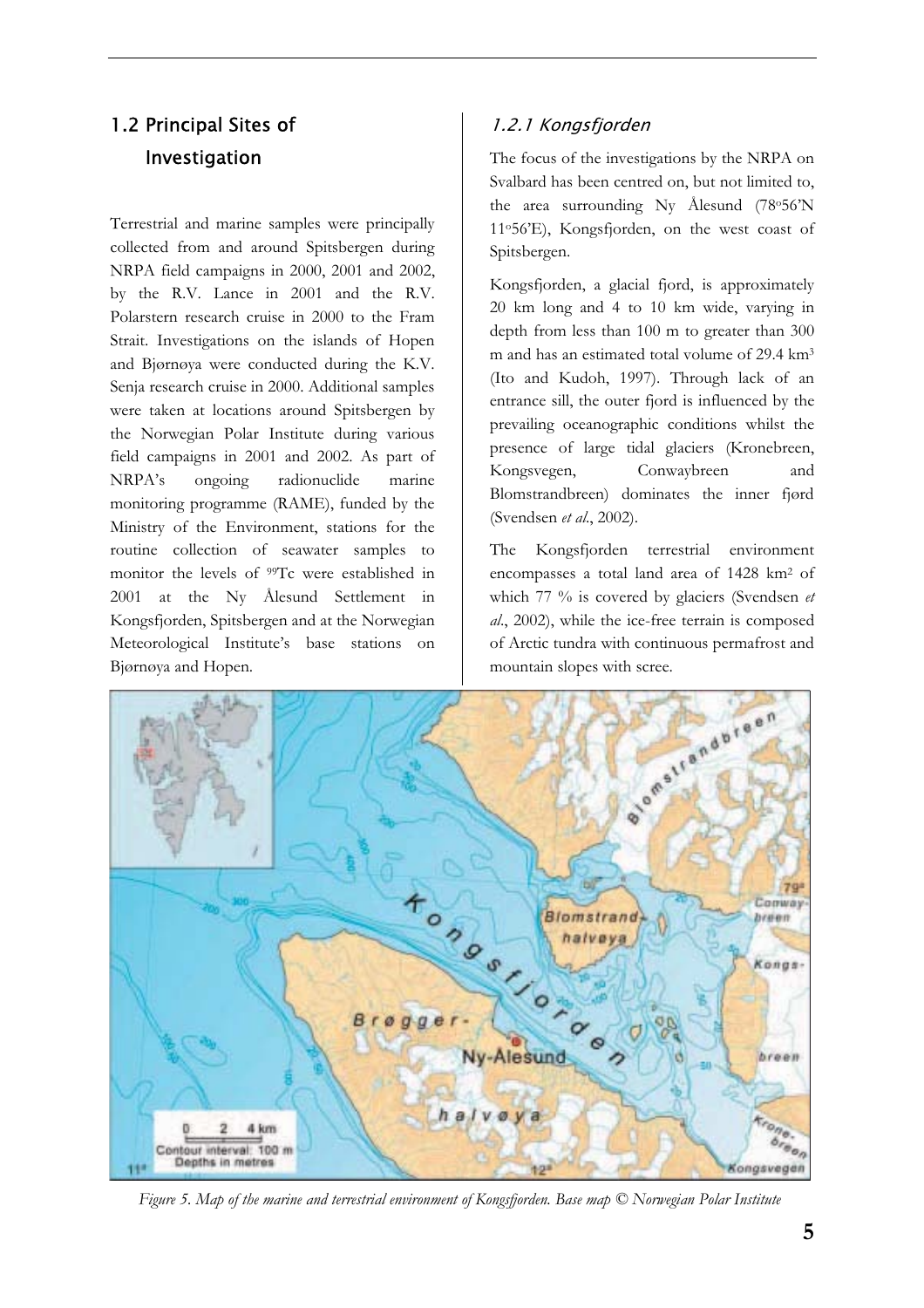

*Figure 6. The inner fjord of Kongsfjorden is dominated by large tidal glaciers.* 

The geology of the area (Brøgger peninsula) is composed of sedimentary lithologies from the Middle and Upper Carboniferous and Permian age (Hjelle, 1993), through the presence of sandstones, limestone and dolostone along the peninsula, whilst schist's, shale's and quartzites can be found near the inner part of the fjord.

The overburden on the Brøgger peninsula is of variable thickness, the low-lying parts of the peninsula being covered with interglacial pelagic deposits (Forman and Miller, 1984). Raised seaterraces exist along the peninsula and these are covered with young soils (9000 to 12000 BP, Mann *et al*., 1986) at an early developmental stage and exhibit features typical of a polar desert soil zone (Plichta, 1977). Tundra mires are present in low-lying areas that are waterlogged during the summer season. The vegetation in the area belongs to the mid- and the high arctic regions, detailed documentation of types and occurrence being found in Elvebakk and Prestrud (1996).

## 1.2.2 Hopen and Bjørnøya

Hopen (76°30'N 25°1'E), the easternmost manned Norwegian station in the Arctic, is a long and narrow rocky island of 46 km2, with no lakes or rivers and low mountains of 150 to 370 m. The island is usually surrounded by ice during November/December to June/July, but there can be large variations from year to year. Composed of alternating strata of slate and limestone, Hopen contains some thin seams of coal, although test drilling found no evidence of oil or gas. Vegetation is sparse, limited to around 30 species, mainly represented by moss and a number of other hardy plants. There are few resident fauna, but the island receives seasonal influxes of Polar Bears, Arctic foxes and seabirds, particularly auks. The meteorological station on the southeast side of Hopen, was first established by the Norwegian Meteorological Institute in 1947 and was the focal point for collection of samples during the NRPA's visit in 2000.

Bjørnøya (74°30'N 19°1'E) lies approximately halfway between mainland Norway and Spitsbergen, at the southernmost extent of winter pack ice in the Norwegian Sea. The island (176 km2) contains some six to seven hundred small lakes and is mostly flat with mountainous areas in the south (360 to 440 m) and a highest peak on the east coast of 563 m. Represented by many geological periods, Bjørnøya no longer has any glaciers and permafrost only descends to 50 to 75 m below the surface. Large colonies of seabirds occupy the southern coastal cliffs, whilst populations of Arctic Char are to be found in a number of lakes. In addition there is a small resident population of Arctic foxes with occasional appearances of polar bears when the pack ice reaches the island. The only present residents occupy the meteorological station on the north coast that was first established in 1918, although previously coal and lead ore were mined from 1916 to 1925. As was the case for Hopen, collection of samples on Bjørnøya by the NRPA in 2000 centred on the immediate area surrounding the Meteorological station.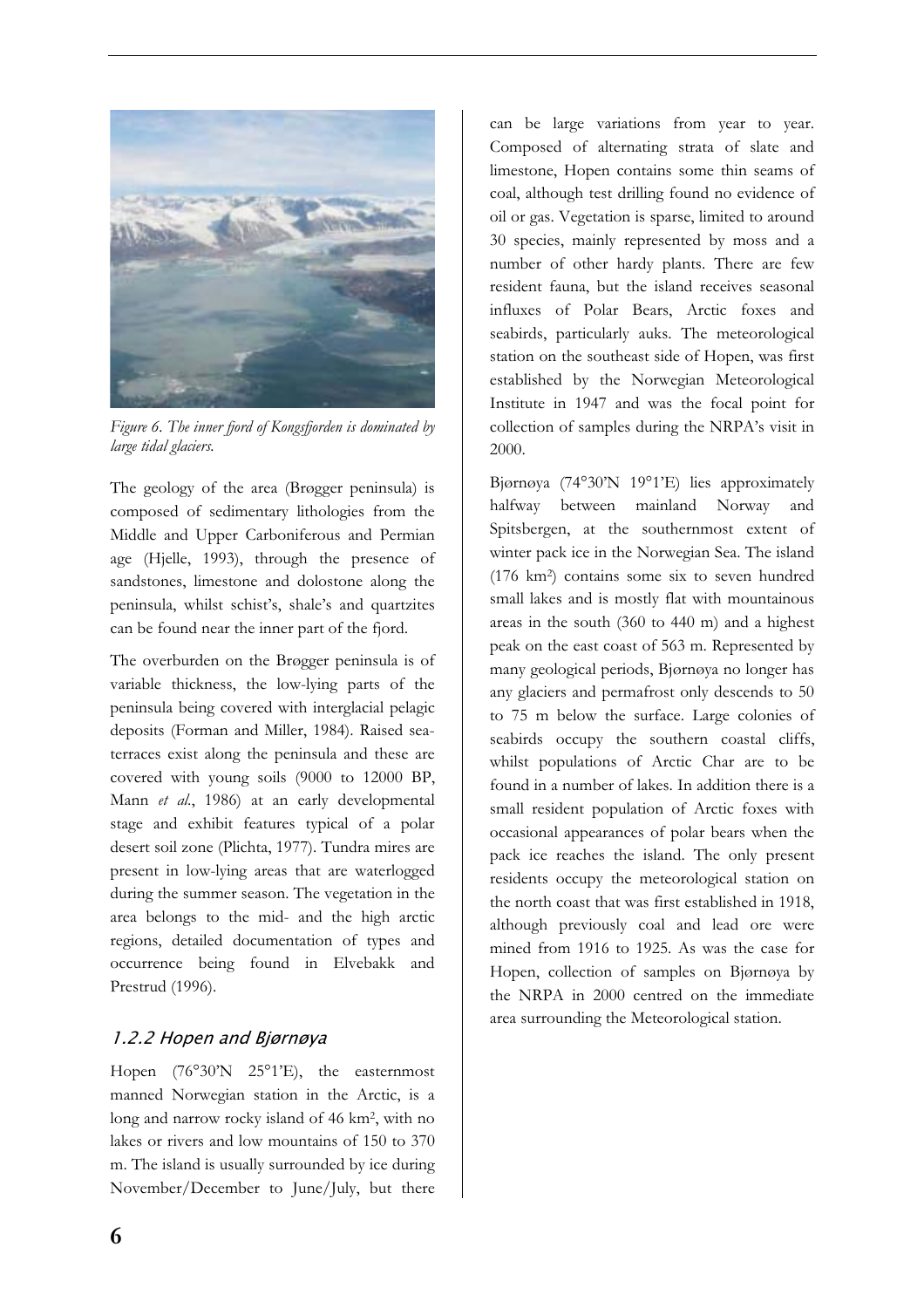

*Figure 7. Map of selected potential and actual sources of nuclear contamination to the European Arctic region.* 

# 1.3 Sources of Radionuclides to the Svalbard Environment

There are several actual and potential sources of radionuclides to the wider European Arctic region of which a number are of pertinent importance to the terrestrial and marine environments of Svalbard. These include: historical atmospheric testing of nuclear weapons, discharges from reprocessing of nuclear material in Western Europe (Aarkrog *et al*., 1987), the Chernobyl Accident, discharges from the Techa, Ob and Yenisey River systems (Academy of Science, 1991), dumping of nuclear material at Novaya Zemlya and in the Kara Sea,

sunken nuclear submarines, civilian and military nuclear facilities on the Kola Peninsula, the use of Radionuclide Thermoelectric Generators (RTGs) and sundry accidents involving nuclear materials. Furthermore, the possible production of technologically enhanced naturally occurring radioactive material (TENORM), as a byproduct of current and historical extractive industries conducted or to be conducted either on Svalbard or in areas adjacent to the archipelago should be considered as an additional source.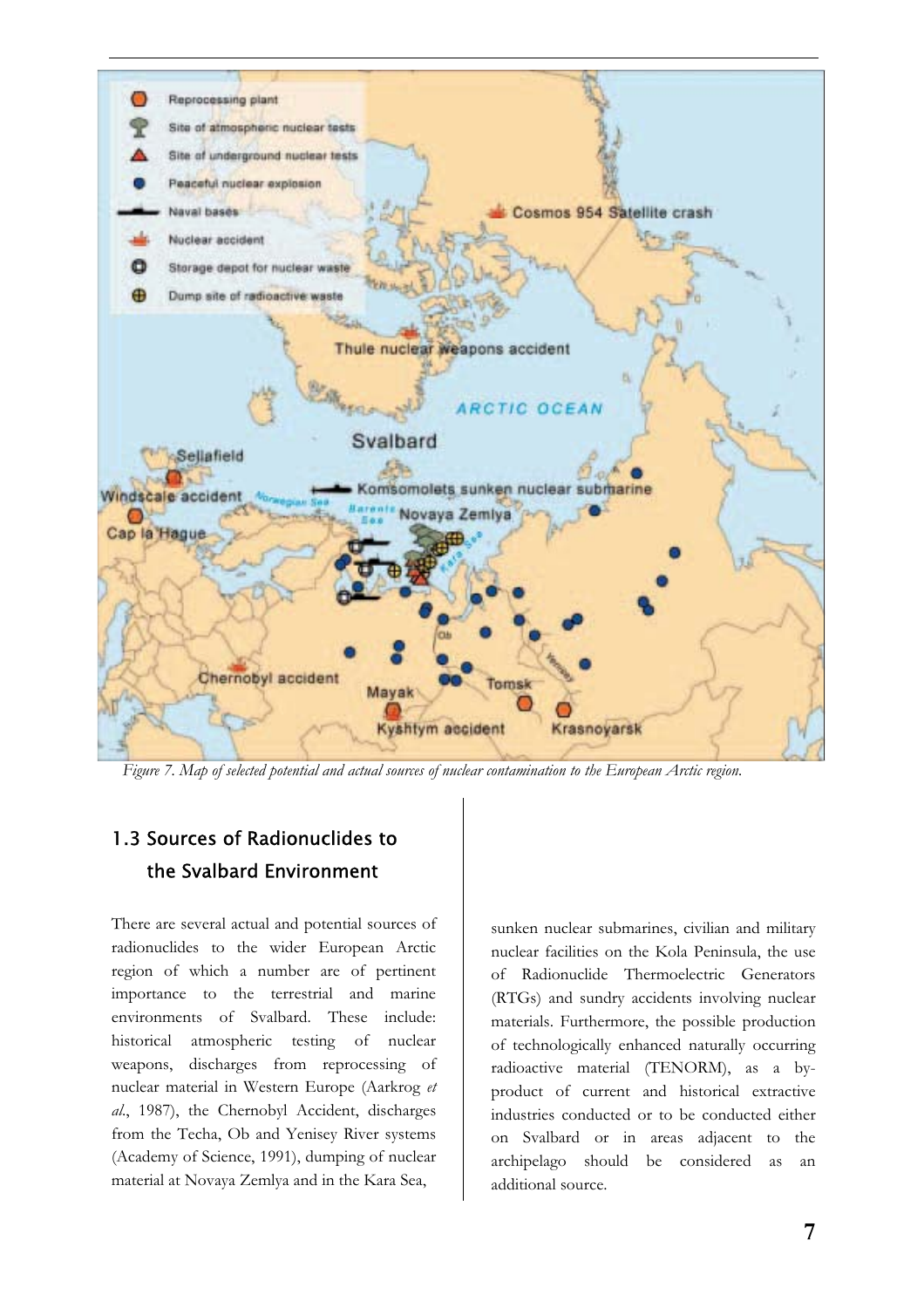## 1.3.1 Fallout from Nuclear Weapon **Testing**

Global fallout from atmospheric nuclear weapons testing is one of the main sources of radioactive contamination in the Arctic region. Of the 543 atmospheric weapons tests conducted globally, 91 of these were carried out in the Arctic region by the Former Soviet Union (FSU) at Novaya Zemlya with a total yield of 239.6 Mt (UNSCEAR, 2000). Aarkrog (1993) estimated a level of fallout in the Arctic region of 20 PBq of 90Sr and 30 PBq of 137Cs from 87 of these tests alone. Within the 70 to 80oN latitude band, UNSCEAR (2000) calculated mean integrated deposition densities as a result of atmospheric testing of 0.68 kBq/m<sup>2</sup> of  $90Sr$ and 1.09 kBq/m2 137Cs, the latter in agreement with the lower end of an estimated 137Cs cumulative deposition range of 1 to 5  $kBq/m^2$ made by AMAP (1997). Levels of atmospheric contamination reaching the Arctic dropped significantly in the years following the signing of the Limited Test Ban Treaty in 1963 (Barrie *et al*., 1992), with a resultant but slower reduction in levels in terrestrial matrices.



*Figure 8. Estimated Arctic ground deposition of 137Cs from nuclear weapon fallout, decay corrected to 1995 (AMAP, 1998).*

In the early 1960's, underwater testing in Chernaya Fjord on the south west coast of Novaya Zemlya, resulted in contamination of the bay's benthic environment with elevated levels of plutonium and radioactive cesium, as well as other radioactive isotopes. However, the mobility of radionuclides in sediment is low and may at present only cause insignificant exposure for people. Exposure of biota is unknown. Today, the inventory of plutonium in Chernaya Bay is similar to other sites of major plutonium contamination, such as the most contaminated areas of Bylot Sound (where a B-52 bomber crashed) and the Irish Sea in the vicinity of the Sellafield reprocessing plant. In addition, underground detonations were carried out in the period 1963 to 1989 at Novaya Zemlya and at Amchitka Island, Alaska. While fission products have been identified in air after underground nuclear detonations, (Bjurman *et al*., 1990), such detonations are assumed to have no significant impact on the level of radioactive contamination in the marine environment.

The predominant expression of fallout from atmospheric weapons testing in the environment of Svalbard today is primarily via the long lived isotopes of plutonium  $(^{238}Pu, ^{239}Pu, ^{240}Pu)$  with contributions from 137Cs and 90Sr that have diminished since time of deposition due to relatively short half-lives. 241Am, a daughter of 240Pu, is also present due to ingrowth over the years since the deposition of its parent.

# 1.3.2 Discharges from European Reprocessing Plants

A past and continuing source of anthropogenic radionuclides to the Arctic marine environment are the major nuclear fuel reprocessing facilities in Europe. These facilities include Sellafield in the United Kingdom, Dounreay in Scotland, and Cap la Hague in France. The highest discharges of nuclear waste have occurred from the reprocessing facilities at Sellafield, UK. From the late sixties until the mid-eighties, releases of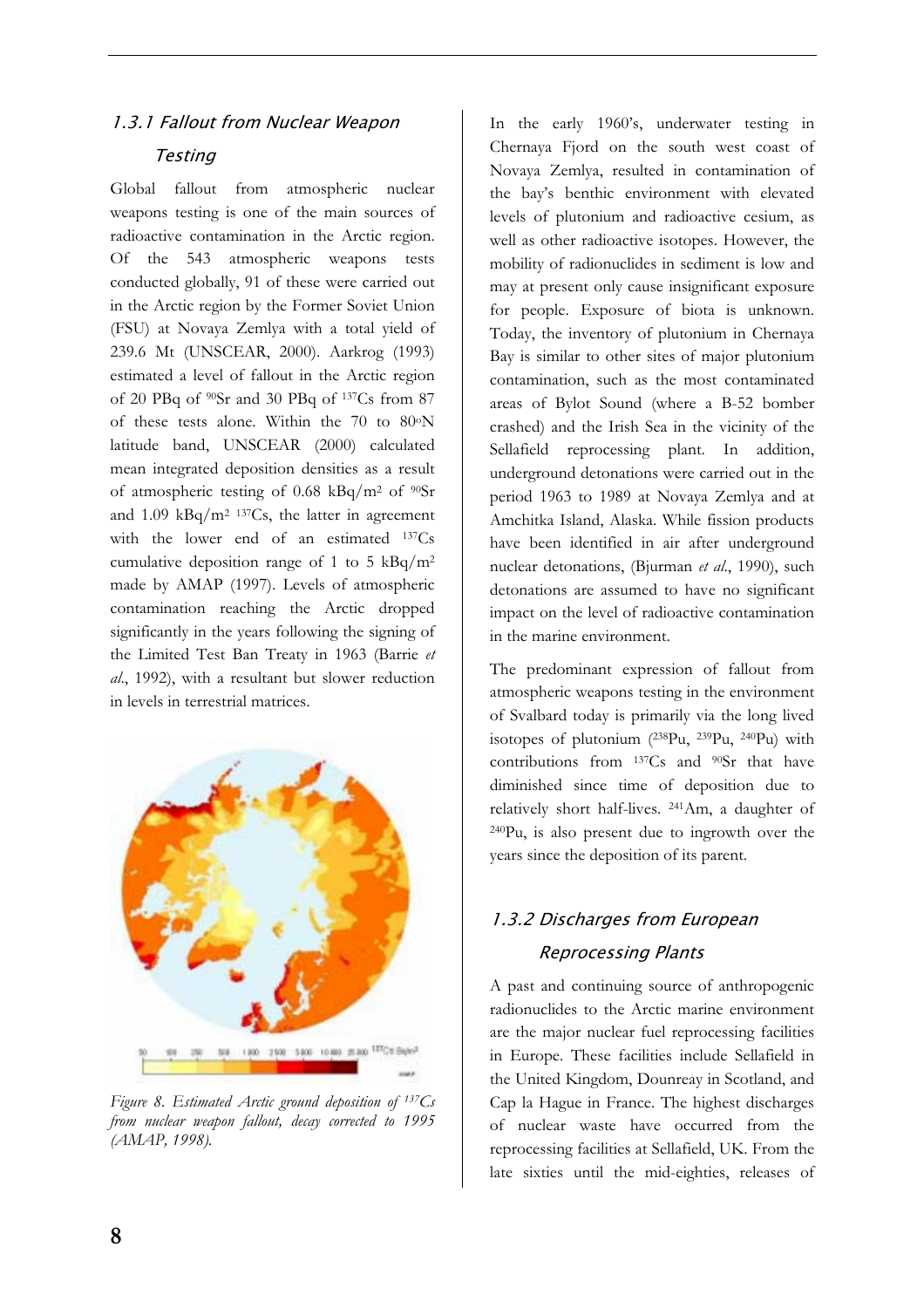radiocesium (137Cs) from Sellafield were a factor of 100 higher than the releases from Dounreay and Cap la Hague, peaking in the mid seventies at around 5 PBq/a. Due to stronger regulatory controls and plant improvements that have been implemented since this time, releases of several of the main radionuclides, including 137Cs and the actinides plutonium (239+240Pu) and americium (241Am), have declined markedly over the ensuing years. In 1994 the Enhanced Actinide Removal Plant (EARP) and the Thermal Oxide Reprocessing Plant (THORP) began operations.

While the operation of these plants resulted in reduced discharges of some radionuclides such as 239+240Pu and 241Am, plant operations



*Figure 9. Discharges of 99Tc and 137Cs from Sellafield and Cap la Hague* 

increased the discharges of others, especially technetium ( $99Tc$ ) but also  $137Cs$ ,  $60Co$  and  $90Sr$ .

Throughout the 1980's and early 1990's (1981 to 1993), 99Tc was discharged from Sellafield at a rate of 1.9 to 6.6 TBq/a, following an earlier peak release of 180 TBq/a in 1978. Commencement of EARP operation saw a step increase in discharges to a level close to the authorised limit  $(200 \text{ TBq}/a)$  of 72 to 190 TBq/a during the period 1994 to 1996. A reduction in the discharge of 99Tc has occurred in recent years to levels under the current revised authorised limit of 90 TBq/a.

The reprocessing facility at Cap la Hague has operated since 1965 and although the total discharges are much less than for Sellafield, releases of 99Tc during the period 1981 to 1990 exceeded those of Sellafield. 137Cs discharges from la Hague peaked in 1971 at 240 TBq/a, but have been appreciably lower than for Sellafield over the duration of its operations as is the case for all discharges from Dounreay. The major discharges from Dounreay occurred in the 1960's and early 1970's, with smaller peaks in 1968 and 1973 from plant cleaning and decontamination procedures. The aggregate activity discharged from Dounreay up to 1986 was in the region of 10 PBq with  $95Zr/95Nb$ , <sup>144</sup>Ce and <sup>106</sup>Ru representing 55  $\%$ , 17  $\%$  and 10 % of this activity respectively (CEC, 1990).

## 1.3.3 Chernobyl Accident

The most serious accident involving nuclear reactor operations occurred at the Chernobyl nuclear power plant in the Ukraine in April of 1986. Large amounts of radionuclides were released to the atmosphere contaminating both the local environment and areas across the Scandinavian countries of Finland, Sweden and Norway and much of Western Europe. It is estimated that as a result of the Chernobyl accident approximately 131 PBq of radiocesium  $(^{134}Cs$  and  $^{137}Cs$ ), 8 PBq of  $^{90}Sr$  and 0.1 PBq of plutonium isotopes were released to the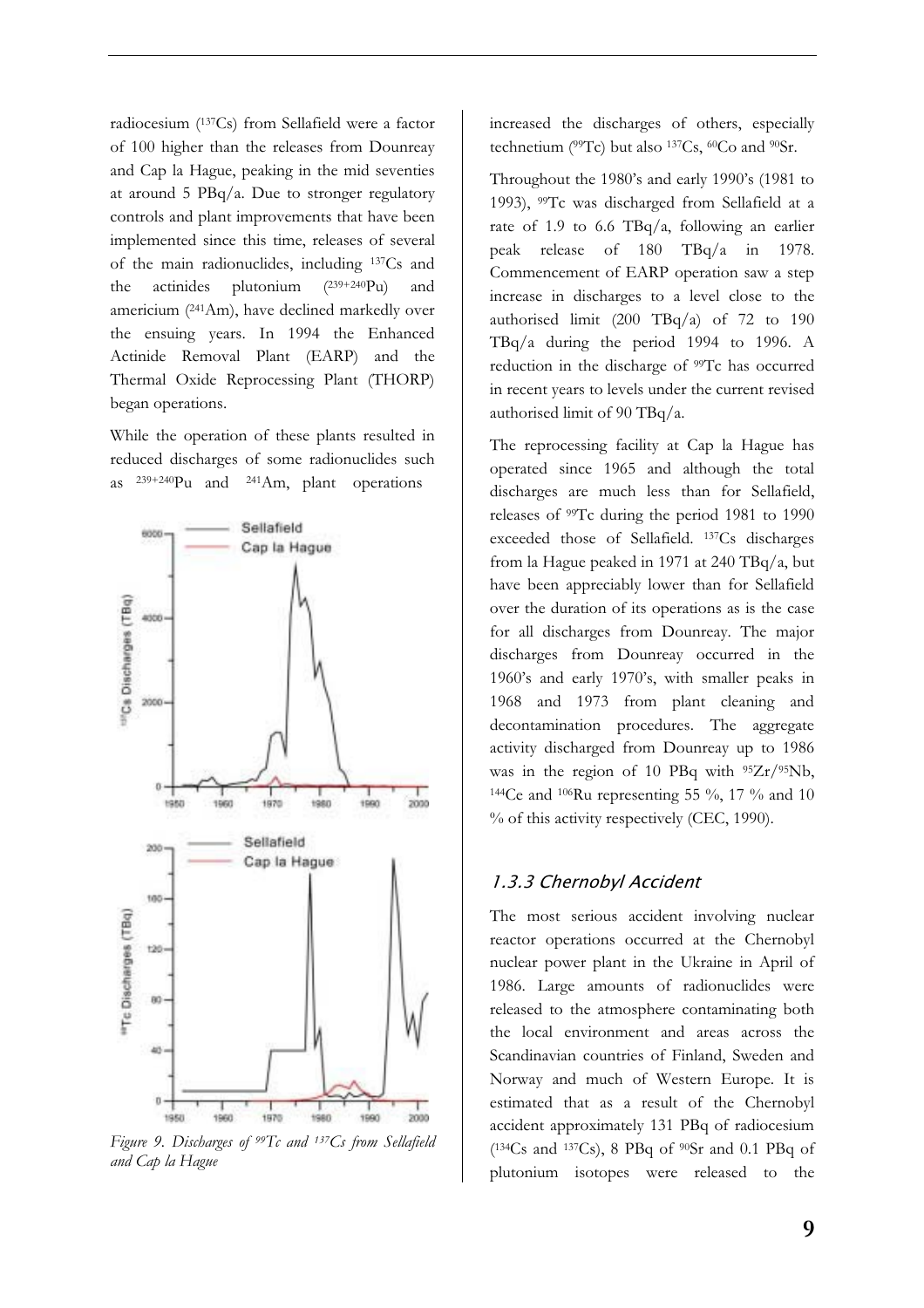environment (AMAP, 1997). In addition to direct fallout from the atmosphere, the Arctic marine environment may also be contaminated by transport of contamination from the North Sea and the Baltic Sea, the catchments of both of which received considerably more radionuclides from Chernobyl than Arctic regions. Calculations based on 134Cs/137Cs ratios in the Kara Sea in 1992, suggest that some 30 % of the 137Cs contamination in the Kara Sea is derived from the Chernobyl accident (Strand *et al*., 1993).

## 1.3.4 Other Actual and Potential Anthropogenic Sources

Several major nuclear facilities of various kinds are located in, and discharge to, the drainage basins of the large Russian rivers, the Ob and the Yenisey. Discharges or accidental releases from these facilities combined with surface runoff of radioactive fallout from atmospheric nuclear weapons testing may enter the river drainage basins and be transported downstream to the Kara Sea and further into the wider Arctic region.



*Figure 10. Location of Russian nuclear facilities within the Ob and Yenisey watersheds.* 

The Mayak plant built in 1948 to produce 239Pu for nuclear weapons discharged large quantities of radioactive waste into the nearby Techa River from 1949 to 1956. Current releases from the Mayak plant are considerably reduced, since the last of the reactors producing weapons-grade plutonium was shut down in 1990. In addition to intentional discharges, the area around Mayak (~20000 km2) was contaminated by the Kyshtim accident in 1957, when a storage tank of highly radioactive material exploded. Between 1951 and 1966, a system of dams along the upper parts of the Techa was constructed in an attempt to retain most of the radioactive material, creating several artificial lakes along the river course. Failure of the dam system would results in a large scale discharge of radionuclides into the already contaminated Asanow Swamp and into the Techa and Ob river systems. Other largescale releases would occur if the Asanow swamp were to dry out, after which spring floods could wash remobilised radionuclides into the river systems. Lake Karachay, which received Mayak discharges from 1951 onwards, has no outlet but caused contamination of the surrounding region during a dry period in 1967, when lake sediments were exposed and transported by winds. The lake bottom is now covered with blocks of concrete to prevent further resuspension, but radionuclides might leach from the sediments into groundwater and eventually into the Techa/Ob river system.

The Siberian Chemical Combine at Seversk near Tomsk is one of the largest nuclear weapons production facilities in the world. Since 1956, the plant has released contaminated cooling water into the river Tom, which ultimately drains into the Ob. The plant came to international attention in April 1993, when a chemical reaction caused an explosion in a tank containing fission products and uranium nitrate solution, contaminating an area of about 90 km2. A recent report from the Russian Federation Security Council has stated that large amounts of radioactive wastes were stored within the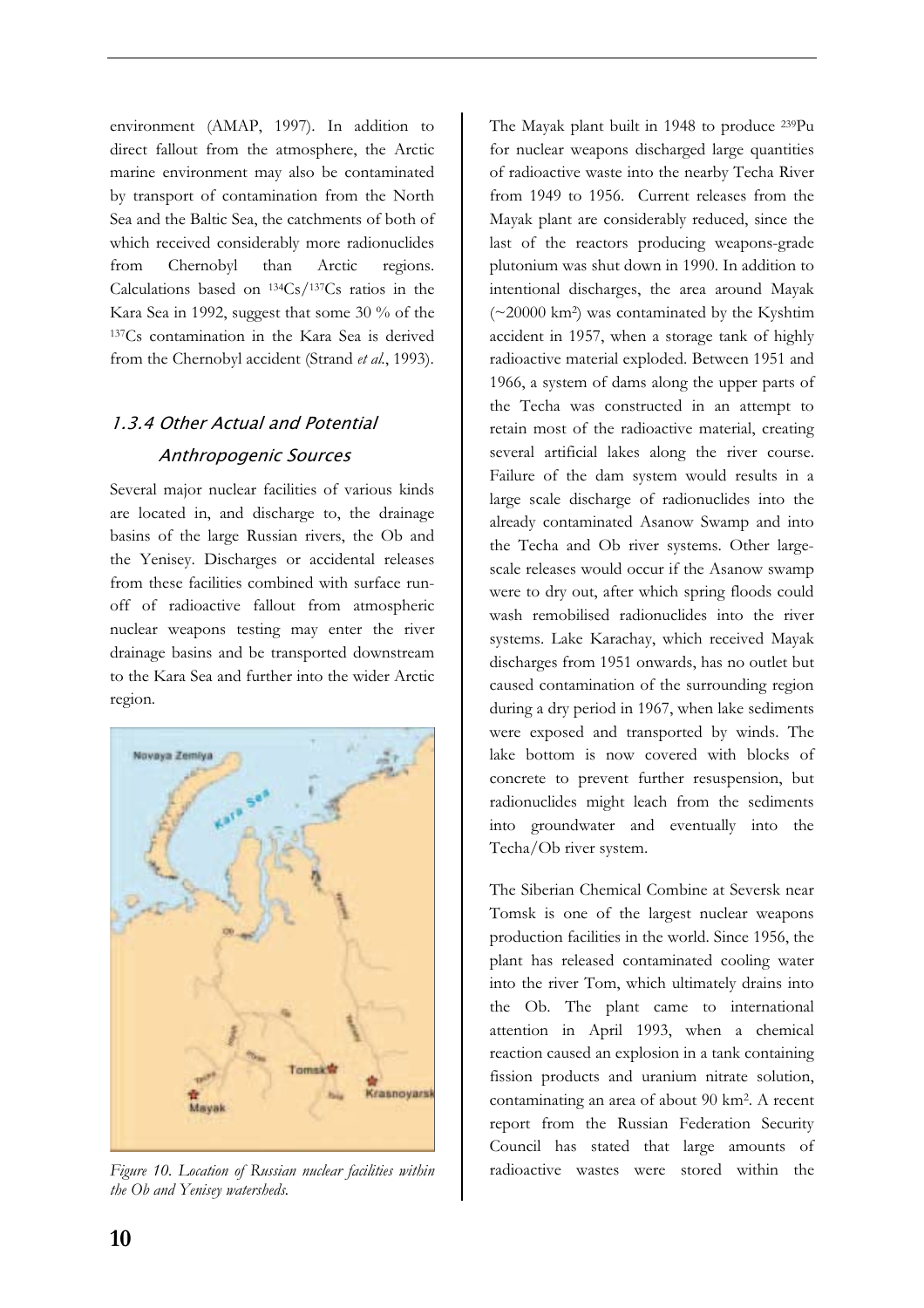industrial zone, some of which are retained in reservoirs, leading to fears over contamination of groundwater.

The Krasnoyarsk Mining and Chemical Combine, recently renamed Zheleznogorsk, reprocesses spent nuclear fuel for the production of plutonium. Prior to 1992, contaminated cooling water from two reactors was routinely discharged into the Yenisey River. At present liquid waste is stored in reservoirs or injected into deep holding wells, which may contaminate groundwater migrating into the Yenisey.

It is difficult to estimate the impact on the Barents Sea from these sources both because the transport routes and the magnitude of transport are not sufficiently documented and because the data regarding discharges and radioactive inventory in the open literature contains inconsistencies. Observations conducted by Roshydromet (Vakulovsky *et al*., 1993) indicate that about 1 PBq of  $90Sr$  and 0.1 PBq of  $137Cs$ were transported by the Ob and Yenisey rivers during 1961 to 1989. In addition, approximately 200 TBq of 137Cs have been transported to the Barents Sea by the rivers Pechora, Onega and Severnaya Dvina (Vakulovsky *et al*., 1993).



*Figure 11. Sites in the Arctic used by the FSU for dumping radioactive waste.* 



*Figure 12. Dumped containers in Stepovogo Bay, Novaya Zemlya (AMAP).* 

The Former Soviet Union (FSU) dumped high, intermediate, and low level radioactive waste in the Arctic Seas during the years 1959 to 1991, including six nuclear submarine reactors and a shielding assembly from an icebreaker reactor containing spent fuel. The solid waste and the nuclear reactors were dumped in the Kara Sea and in the fjords of Novaya Zemlya at depths of 12 to 135 m, and in the Novaya Zemlya trough at a depth of 300 m.

The liquid, low-level waste was dumped into the open Barents and Kara Seas. At the time of dumping, experts estimated that the spent nuclear fuel represented a total activity of 8.5 x 1016 Bq. From 1992 to 1994, a joint Norwegian-Russian expert group has used sonar and a remotely operated vehicle in an attempt to find and examine the waste. The exploratory cruises also took samples of water, sediments, and biota in the area. The results show that there is no significant contamination of the Kara Sea. In fact, the levels of radionuclides in the water are lower than in many other marine areas, such as the Irish, Baltic, and North Seas. However, higher levels of radioactivity in the immediate vicinity of the waste show that there is local contamination at the dumpsites, whilst the major risks are for the long term, after the containment systems corrode.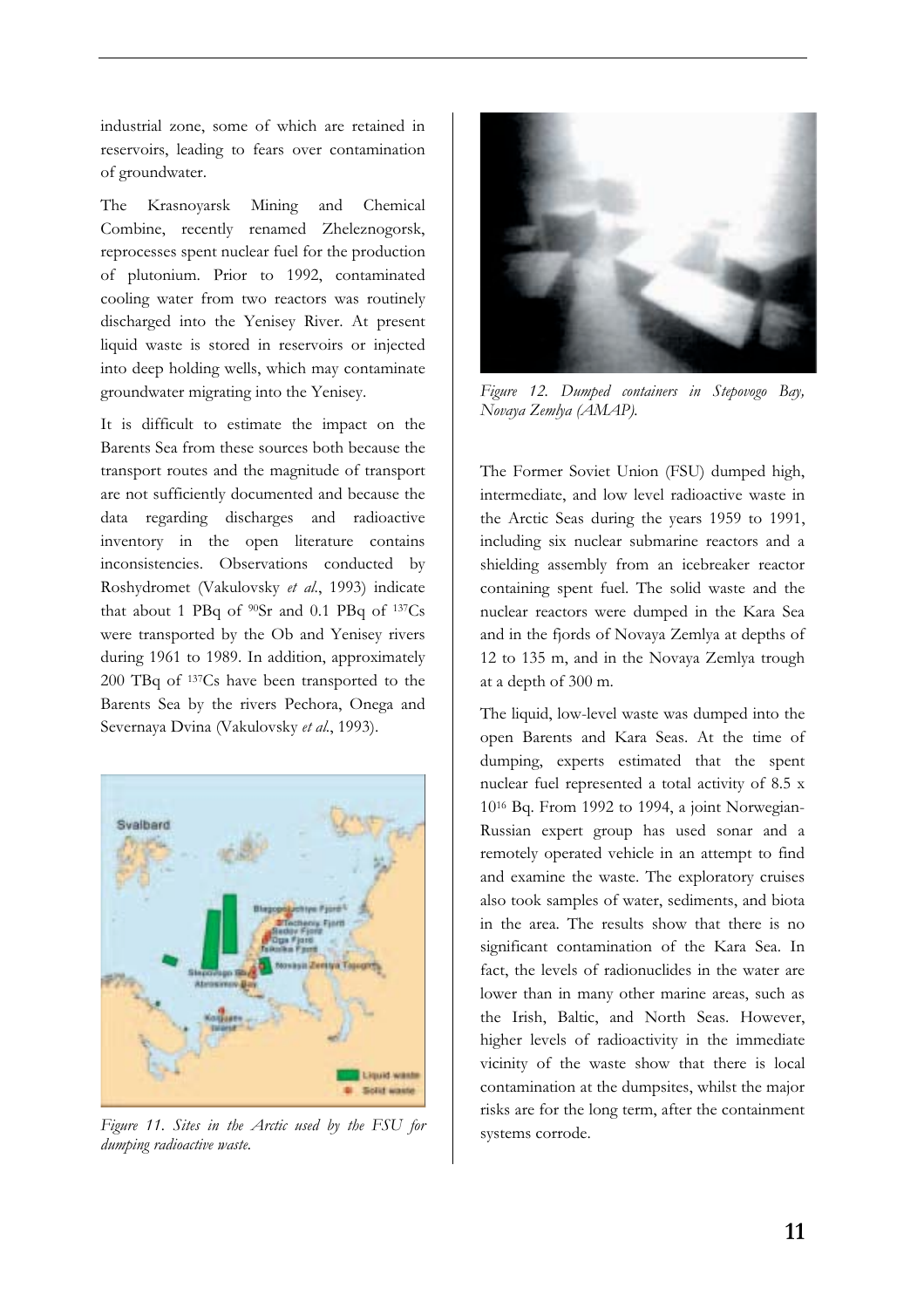

*Figure 13. Location of submarine accidents in the Arctic region.*

In 1989 the Soviet nuclear submarine Komsomolets caught fire and sank to the southeast of Bjørnøya. The submarine contained a nuclear reactor with a radionuclide inventory including 2.7 PBq of 90Sr and 3.0 PBq of 137Cs and two nuclear warheads containing approximately 16 TBq of 239Pu (CCMS, 1995). Underwater monitoring has shown elevated levels of 137Cs and also indicated 134Cs near the reactor section, indicating some leakage of radionuclides has occurred (Kolstad, 1995). However, conservative modelling of the possible releases of 137Cs indicates that radionuclide concentrations in seawater and fish caused by past, present and future releases from Komsomolets are at least a factor 100 lower than current concentrations in these media (CCMS, 1995).

In 2000, the Kursk, a Russian Oscar II class attack submarine containing two 190 MW pressurized water reactors and 22 Granit cruise missiles sank in international waters in the Barents Sea. No indication of leakage from the submarine was observed in any dose rate readings or any of the measurements on environmental samples taken close to the Kursk immediately after the sinking, during subsequent operations at the site or during its final raising

(Amundsen *et al*., 2001). The fact that no elevated radioactivity levels were observed indicates that the reactors had been shut down, as stated by the Russian authorities and that the reactor compartment was not flooded with contaminated water. The section of the Kursk containing the two reactors and the cruise missiles was raised in 2001.

On the 30th August 2003, the K-159, a decommissioned Russian November class attack submarine, while being towed on pontoons to the Polyarny shipyard for dismantlement, sank 5 km north west of the Kildin Islands in Russian territorial waters to a depth of 240 m. The submarine contained two 70 MW pressurised water reactors which were shut down in 1989, but no nuclear missiles. The cores of the reactors have an estimated 800 kg of spent nuclear fuel with an activity of between 2 – 4 PBq. A decision on whether to raise the submarine is expected to be made in 2004.

On the Kola Peninsula, the Russian Northern Fleet and the civilian nuclear icebreaker fleet have their main bases. Approximately 100 nuclear vessels operate from these bases, containing together about 200 nuclear reactors. Besides the operating vessels, about 80 decommissioned nuclear submarines waiting to be dismantled are stationed at the military bases. Most of these submarines still contain their nuclear reactors and fuel. Plans exist to decommission 125 submarines during the next several years. However, many challenges exist in performing the dismantling work minimising the risks of accidents and doses to the workers. Disposing of the nuclear materials poses a further challenge as storage facilities for spent nuclear fuel in the Kola Peninsula are already filled to capacity (NEFCO, 1996). The operations involved in the decommissioning of these submarines and related activities pose some risk to the Arctic environment should an accident occur or discharge of radioactivity occur.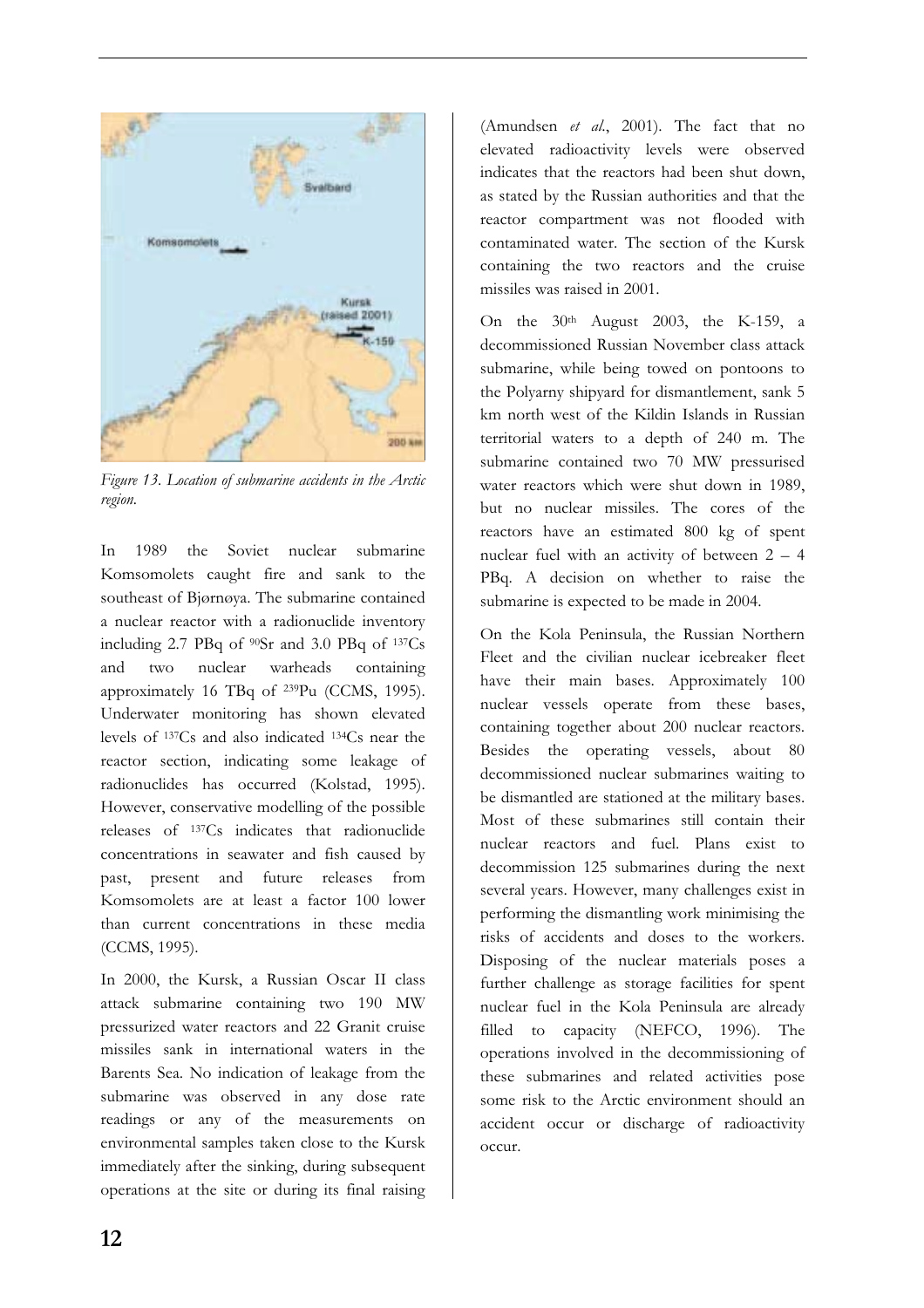The Kola Nuclear Power Plant (NPP) represents a potential major source of radionuclide contamination to the Arctic due to its high inventory and lack of containment. The Kola NPP has 4 pressurized water reactors in operation from the early 1970's and 80's with an estimated total inventory of fission products of about 1019 Bq (Stokke, 1997; JRNEG, 2002). According to Larsen et al. (1999) a worst case accident scenario involving a large loss of cooling could result in the release of 26.7 PBq of 134Cs and 137Cs and 1.7 PBq of 90Sr.

The disintegration of the Cosmos 954 satellite over the Canadian Northwest Territories on January 24, 1978, spread radioactive material over a thousand kilometre long swathe to the northeast of the Great Slave Lake. Part of the radionuclide inventory, containing 90Sr and 137Cs, was volatilised and dispersed as fine particles high in the upper atmosphere and deposited over a period of years. In 1980, the deposited activity of 90Sr in the northern hemisphere from this source was estimated to be 3 x 1012 Bq compared to a total deposition of 1.1 x 1015 Bq (UNSCEAR, 1982).

The remoteness of the Arctic and the difficulty of civil and military operations in the environment have led to nuclear materials being introduced as power sources for a variety of installations. Radionuclide Thermoelectric Generators (RTGs) are often used as power supplies, utilising radioactive decay, of typically 90Sr, as a heat source. RTGs are located throughout Alaska and the Eurasian arctic region and are generally considered to pose little risk of contamination, although some RTGs have been reported as lost or stolen. Any releases from RTGs are unlikely to impact the Svalbard environment unless release should occur to the marine environment.

# 1.3.5 Naturally Occurring Radioactive Materials (NORM)

Naturally occurring radioactive materials on Svalbard are, as with all regions of the globe, constituted by non-series nuclides (87Rb, 40K, 14C and 3H) and series-nuclides (those derived from the three natural decay chains of 238U, 235U and 232Th). These nuclides are present in all environmental matrices and biota (marine and terrestrial) as a result of natural weathering and uptake processes and constitute the primary dose contribution via 210Pb and 210Po which arise from the decay of the gaseous nuclide 222Rn which is itself a daughter of 226Ra. Various natural physical and chemical processes can lead to locally enhanced levels of these nuclides, in excess of what may be considered "background" values with a related increase in the resultant dose. Knowledge of these processes and the extent to which concentration of NORM may occur is important as the significance of superimposed anthropogenic dose contributions is largely determined by the intrinsic dose due to NORM concentrations. Information on NORM levels on Svalbard is lacking and more research is required to assess the peculiarities of NORM behaviour in this Arctic environment in order to afford better assessment of the radiological sensitivity of various environmental components.

# 1.3.6 Technologically Enhanced Naturally Occurring Radioactive Material (TENORM)

Mineral extraction activities, such as those conducted by oil, gas and coal industries, are widespread throughout the Arctic region. Waste products of these activities can result in significant contributions to the radioactive burden of the surrounding environment due to the increased concentration of naturally occurring radioactive materials (NORM) to levels that would not normally be found in the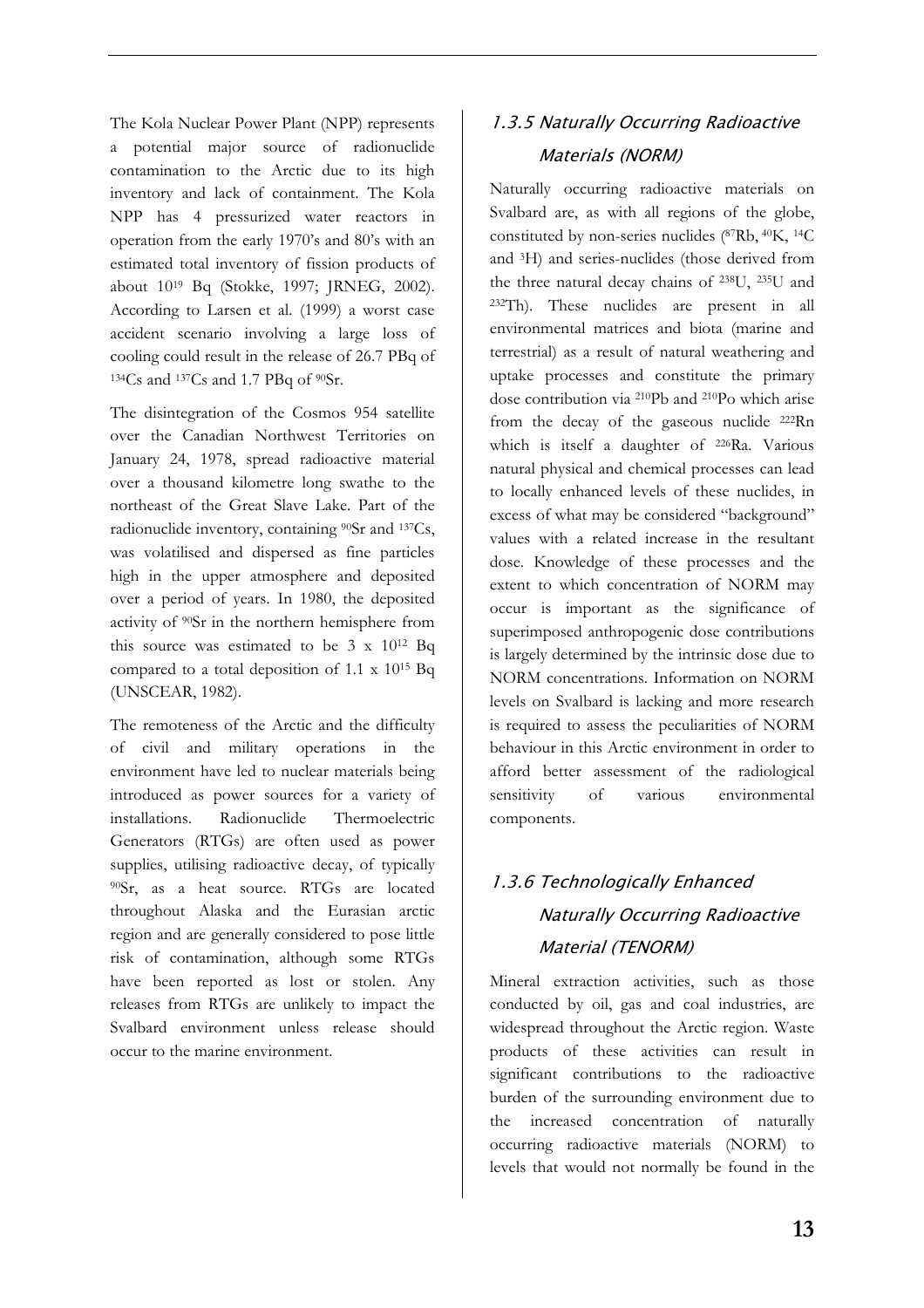environment. Coal, mined commercially on Svalbard since the early 1900's, contains radionuclides of the uranium and thorium series as well as 40K and extraction and processing of coal can result in releases of these radionuclides to the broader environment. Typical concentrations of these nuclides in a variety of coals have been collated by Beck *et al*. (1980) and indicate that coal may contain between  $\leq 2.4$  – 304 Bq/kg 238U and from 2.5 – 191 Bq/kg 232Th depending on the origin of the coal. Of greater significance is that the activity concentrations of NORM in ash, produced from the combustion of coal, can be 10 to 80 fold higher than in the raw coal itself (Baxter, 1993). Commercial coal mining began on Svalbard with mines in and around Longyearbyen and at Sveagruva at the head of Van Mijenfjord and has been conducted at a variety of locations on the archipelago since. Mining of coal in Kongsfjorden at Ny Ålesund was conducted from 1917 to 1962, with an estimated total export of 1.43 million tonnes (Hjelle *et al*., 1999). Evidence of these past operations at Ny Ålesund remains to this day, in the form of machinery, equipment and pronounced piles of waste materials. Contemporary coal mining operations, are principally conducted by the Store Norske Group at two mines, Mine 7, near Longyearbyen, Svea Nord and by other mine operators at the Russian mining towns of Barentsburg, 45 km to the west of Longyearbyen and Pyramiden in Billefjorden. Store Norske's main operation is in Svea, roughly 60 km South-East of Longyearbyen, with an annual production of between 1.6 and 1.9 million tonnes.

Although extraction of oil and natural gas can result in the production of waste materials with high levels of natural radioactivity, the nature and location of these activities means that, at present, they are unlikely to contribute significantly to radioactivity levels in the Svalbard region. The potential for future TENORM contamination of the Svalbard region is dependant on the initiation of new extractive



*Figure 14. Coal mining wastes near Ny Ålesund.* 

industrial ventures or the expansion of existing operations. Information about current levels of NORM in the Svalbard region is therefore required in order to fully assess the radiological implications of any new extractive ventures that may be conducted on or near Svalbard.

# 1.4 The Vulnerability of the Svalbard Terrestrial and Marine Environments to Radionuclide Contamination

Although a region of relatively undisturbed wilderness, Svalbard remains vulnerable to a wide variety of pollutants, not least of these being radioactive contaminants. Due to its geographical location and the nature of environmental processes that are specific to the High Arctic, it is important to understand the behaviour, redistribution and accumulation of radionuclides within Svalbard terrestrial and marine environments.

In the terrestrial environment, the principal factors that govern the transport and biotic uptake of radionuclides (persistence, solubility, nutrient competition and location/trophic level of biota within ecosystems) are all affected to varying degrees by arctic specific processes. In the marine environment, the same can be said of the controls and the mechanisms by which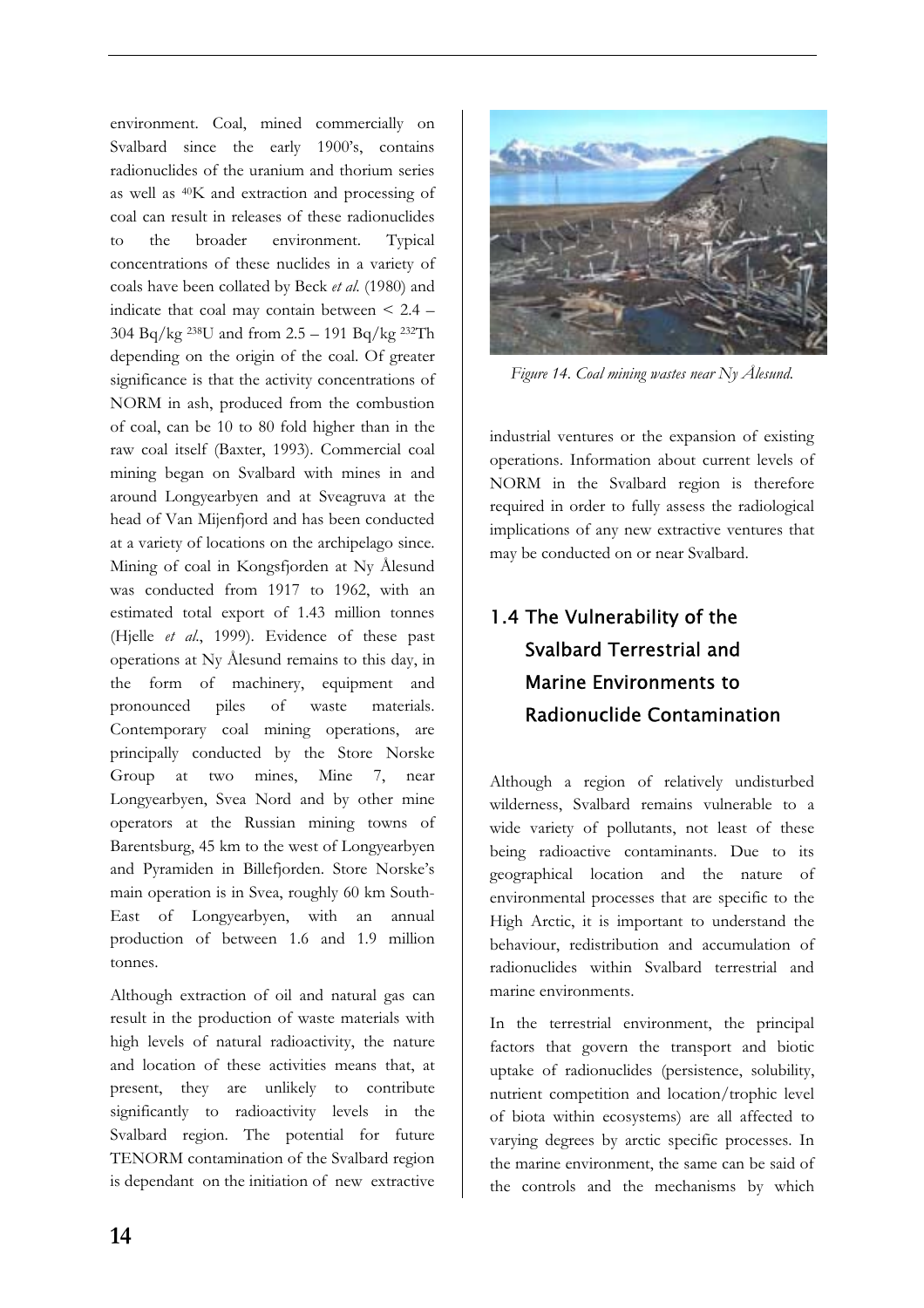radionuclides are transported to the Svalbard area from within the Arctic itself or from further afield.

Effects of climate on both the moisture content and organic input into Arctic soils, largely determines the retention, mobilisation and behaviour of radionuclides within this matrix. In many arctic regions, 137Cs penetration is minimal, despite the main deposition outside of Chernobyl affected areas occurring in the 1950 and 60's. Typically 137Cs is detected predominantly within the upper soil layers (0 to 5 cm), in association with organic material rather than the underlying mineral horizons (e.g. Taylor *et al*., 1988; Baskaran *et al*., 1991; Stranberg, 1997). Arctic freeze-thaw cycles can have physical and chemical effects on the vertical distribution of radionuclides in these soils. These effects on soil chemistry exert some control over the movement and solubility of radionuclides between and within soils and the overlying snowpack. Such movement can promote a surge in contaminants in runoff associated with the initial spring meltwater (Johannessen and Henriksen, 1978). Soil horizons can undergo severe distortion due to high pressures generated by the freezing of soil that result in frost heave (see for example, Nakano, 1990) or by the slipping of saturated layers (solifluction).

The unique environment of the Arctic has produced many adaptations in the ecosystems that are found there, which can increase the vulnerability of the organisms involved and the environment in general to radioactive contamination. This is perhaps most evident in a consideration of Arctic terrestrial food chains, which tend to be extremely short. In this regard the role of lichens and mosses, which are highly efficient in their uptake and retention of radioisotopes, in the introduction of radionuclides to herbivores has received a great deal of attention (e.g. Gaare and Staaland, 1994). An as yet unexplored transfer mechanism that may have significance for arctic radioecology is the potential of seabirds, through faecal deposits,



*Figure 15. Previously identified as playing a role in heavy metal introduction and behaviour in the Arctic, the role of seabird colonies on Arctic radioecology has been the subject of resent research attention.* 

to transfer radionuclides from the marine to the terrestrial environment or to condition soils, via nutrient input, such that the affected soils have a greater capacity for the adsorption of radionuclides. It has been shown that seabird faeces are the principal source of heavy metal input to arctic soils (Headley, 1996) and that transfer can occur of these metals to vegetation growing on faecal affected soils (Godzik, 1991).

The role of arctic vegetation species in the accumulation and retention of radionuclide contaminants is closely linked to the overall nutrient status of the Arctic terrestrial environment. The enhanced nutrient status of faecal affected soils subsequently causes an increase in both the diversity and quantity of vegetation growing in these areas (Eurola and Hakala, 1977) and therefore provides enhanced grazing for the herbivores of the region. The consumption of such vegetation by herbivores and further trophic transfer may result in novel increased exposure to radionuclide contaminants.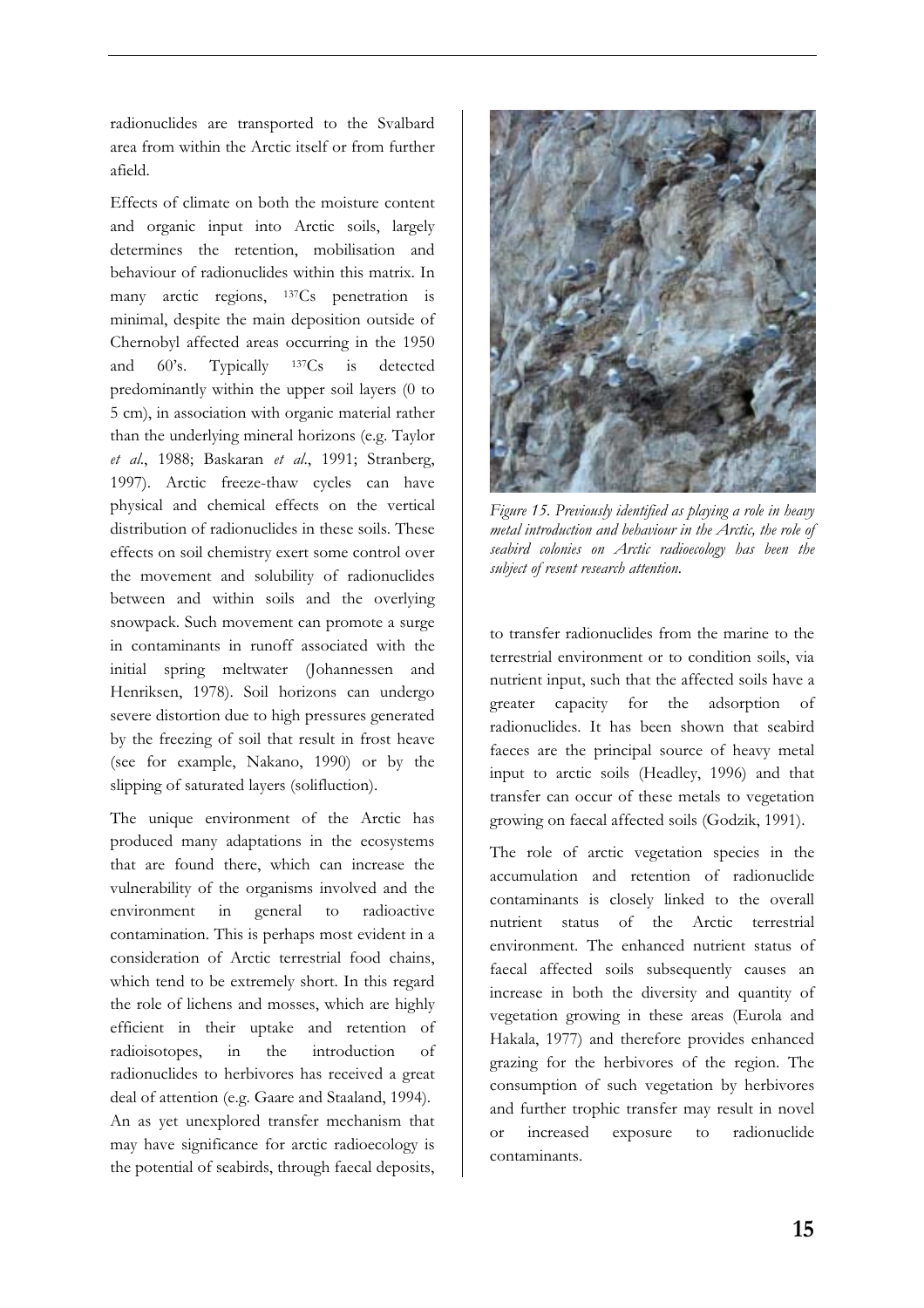Similarly to the terrestrial environment, contamination of the marine environment surrounding Svalbard has occurred directly through global fallout from atmospheric weapon testing, yet further contamination occurs through oceanic and ice driven long-range transport of radionuclides. Marine long-range transport from European reprocessing plants and coastal water contaminated by Chernobyl fallout is principally mediated through oceanic circulation in the North Atlantic and Arctic Seas. The general circulation pattern describes Atlantic water flowing through the Irish Sea and English Channel, via the North Sea to become incorporated with Baltic Sea outflow through the Skagerrak and forming the north flowing Norwegian Coastal Current. As the Norwegian Coastal Current continues northwards, it progressively mixes with Atlantic water from the Norwegian Atlantic Current, until the Norwegian Atlantic Current splits at the western boundary of the Barents Sea into the North Cape Current and the West Spitsbergen Current that flows north along the western coastline of Svalbard. Transit times of radionuclides from Sellafield to the Svalbard area via this route have been estimated on the order of 5 to 7 years for 137Cs (Kautsky, 1987; Dahlgaard, 1995) and 4 to 5 years for 99Tc (NRPA, 2001; Kershaw *et al*., 2003).



*Figure 16. Oceanic circulation in the Northern Seas (adapted from Loeng (1998)).* 

Models of the dispersion of radionuclides from the European reprocessing plants to the Arctic have shown good overall agreement with experimentally data (e.g. Nies *et al*., 1999; Iosjpe *et al*., 2002; Karcher *et al*., 2003) and in addition, have highlighted mesoscale variability in surface concentrations of radionuclides, which may have important implications for future monitoring strategies.

It has been suggested that incorporation of radionuclides as well as other pollutants, into the ice cover in the Arctic Seas, may result in significant transportation of contaminants from one area to another. Contamination of ice with radionuclides occurs from *in situ* seawater contamination, atmospheric deposition onto existing sea ice cover and through the incorporation of contaminated suspended material from terrestrial run-off and contaminated bottom sediments in seasonally formed coastal ice. The formation of seasonal coastal sea ice occurs along long swathes of the European Arctic coastline and of particular interest, in the Kara Sea, in the shallow coastal areas of the Ob and Yenisey estuaries and the coastal areas off Novaya Zemlya (e.g. Vinje and Kvambekk, 1991; Dethleff *et al*., 1998; Landa *et al*., 1998). Kara Sea ice has been shown to travel north round the tip of Novaya Zemlya, into the Barents Sea and southwest towards Svalbard



*Figure 17. Sediment laden sea-ice off the west coast of Svalbard. Transport of radionuclides by sea-ice may have implications for the Arctic environment.*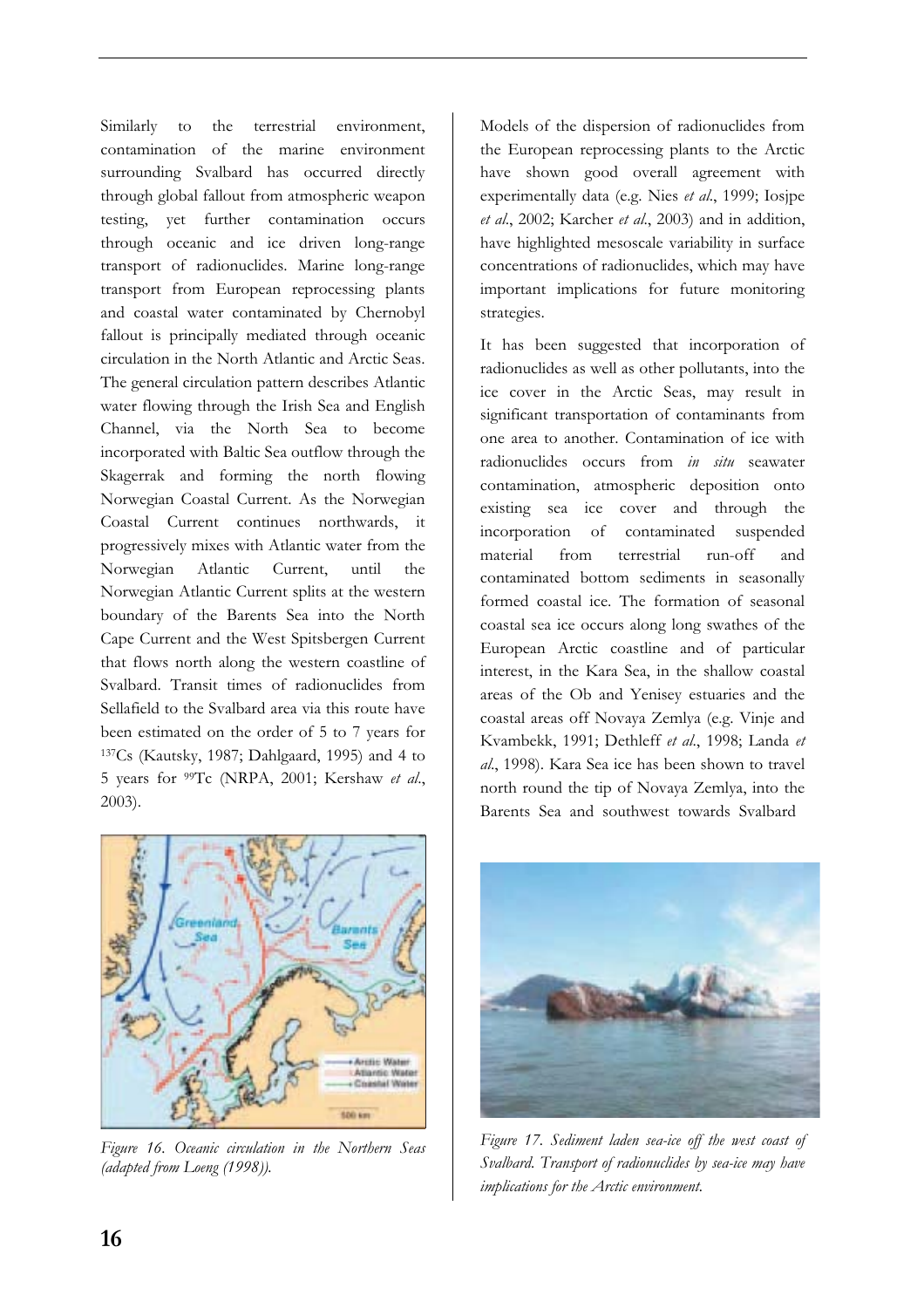(e.g. Vinje and Kvambekk, 1991; Nurnberg *et al*., 1994; Landa *et al*., 1998). Levels of 137Cs and 239+240Pu of sediments entrained in sea ice from across the Arctic Basin have been reported in the range of  $0.2$  to  $78$  Bq/kg and  $0.02$  to  $1.8$ Bq/kg respectively (e.g. Meese *et al*., 1997; Landa *et al*., 1998). During the spring and summer, contaminated sediments may be deposited during ice melting, which can occur in the icemelting zone along the polar front in the Svalbard area (Loeng, 1991).

Furthermore, high levels of primary production associated with the polar front in the Svalbard area, may lead to increased fluxes of certain radionuclides to marine sediments through active scavenging of nuclides from the water column during the production period (Føyn and Sværen, 1997). Additional radionuclide contamination of the Svalbard marine environment can originate from Svalbard itself, through fluxes of radionuclides associated with terrestrial run-off, suspended sediments and glacial meltwater.

Radionuclides present in the marine environment may then be available for biological uptake by marine biota and possible subsequent transfer through marine and marine/terrestrial food webs. Indeed, some marine biota such as crustaceans, molluscs and marine algae exhibit very high uptake rates of certain anthropogenic and natural radionuclides (e.g. Pentreath *et al*., 1982; Aarkrog *et al*., 1997; Brown *et al*., 1999) that may have important consequences for Arctic ecosystems in the event of significant levels of contamination.

# 1.5 Previous Radiological Investigations of Svalbard

There have been limited radiological studies of the marine and terrestrial environments in the Svalbard region. Of the two, the marine environment has received the most attention, due in part to the well-documented previous and continued discharges from the European Reprocessing Plants and the utilisation of radionuclides in these discharges as tracers of oceanic circulation. In comparison, there have been only a few radiological investigations of the Svalbard terrestrial environment, with what little data available pertaining mostly to the deposition of global fallout.

# 1.5.1 Radioactive Contamination of the Marine Environment of Svalbard

For the Svalbard marine environment, the temporal variation in levels of radionuclides in surface seawater has in general reflected the relative contributions of the different sources. For 137Cs, the 1992 contribution from global fallout in North Atlantic surface water was reported as  $\sim$ 2.5 Bq/m<sup>3</sup> (Dahlgaard *et al.*, 1995), whilst it has been estimated that 13% of the total historical <sup>137</sup>Cs discharges from Sellafield, amounting to some 5.2 PBq, has passed through the West Spitsbergen current into the Arctic Ocean (Kershaw and Baxter, 1995). The peak 137Cs discharges during the mid 1970's resulted in elevated levels in the early to mid 1980's in the Svalbard area of around 20 to 30 Bq/m3 (Hallstadius *et al*., 1982; Kershaw and Baxter, 1995). The decrease in discharges of 137Cs from Sellafield from the late 1980's onwards, has seen a decrease in Svalbard seawater values, e.g. 8 Bq/m3 in 1989 (Guegueniat *et al*., 1997) and 3 to 5 Bq/m3 in 1994 (Kershaw *et al*., 1997), as the 1970's plume has been diluted with ingress of Atlantic Water. Levels however remain higher than 'background' due to the continued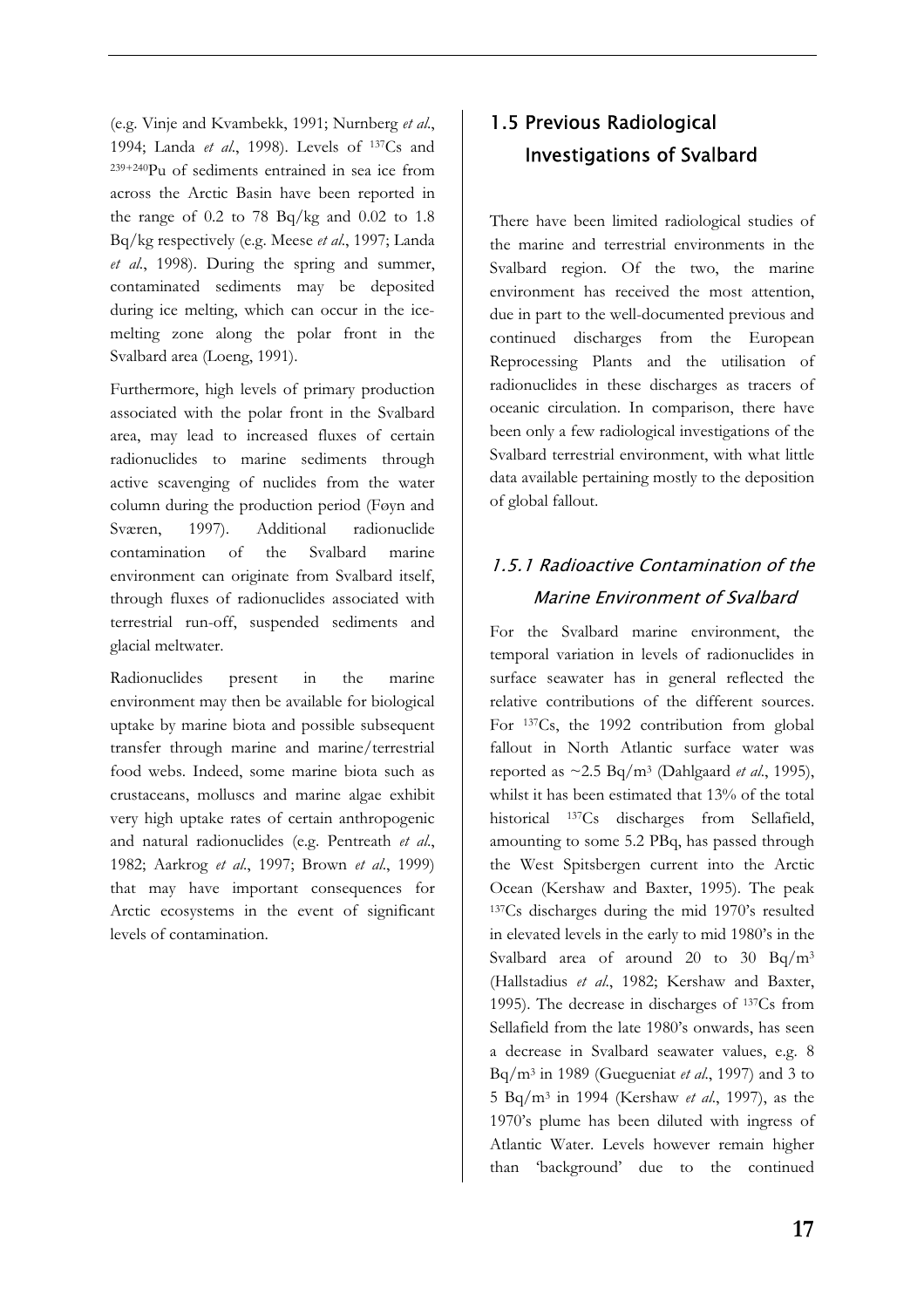contributions from the European reprocessing plants and run off containing fallout from the Chernobyl Accident.

The history of Svalbard seawater 99Tc levels, as for 137Cs, is dominated by the contributions of the European reprocessing plants and in recent years, Sellafield in particular. Dahlgaard (1996) estimated that the relative contributions to the levels of 99Tc in the East Greenland Current over the period 1989 to 1990 was 85% from European Coastal discharges and 15% from global fallout, previously reported as 5 mBq/m3 (Dahlgaard *et al*., 1995). Following the elevated 99Tc EARP associated discharges from Sellafield in 1994, increased levels of 99Tc were observed in seawater and marine biota off the Norwegian Coast (Brown *et al*., 1999; Rudjord *et al*., 2001). Further oceanic transport of EARP associated 99Tc to Svalbard waters has been observed, with levels of 99Tc in the West Spitsbergen Current off the Western coast of Svalbard increasing from 0.04 to 0.06  $Bq/m^3$  in 1994 (pre-EARP) to 0.21 to 0.3 Bq/m3 in 2000 (Kershaw *et al*., 1999, in press).

Available data for 239+240Pu concentrations in surface seawater for West Svalbard showed a decrease from 17 mBq/m<sup>3</sup> in 1981 to 8 mBq/m<sup>3</sup> in 1989 (Kershaw and Baxter, 1995). Over a similar time period, Hallstadius *et al*. (1986) assigned global fallout as the dominant source north of 65oN, although 238Pu/239+240Pu activity ratios suggested a non-fallout component of 238Pu in Arctic waters.

| Source                      | $238\text{Pu}/239+240\text{Pu}$<br>activity ratio |
|-----------------------------|---------------------------------------------------|
| Northern hemisphere fallout | $\sim 0.035$                                      |
| Sellafield, historical      | $\sim 0.2$                                        |
| Sellafield, recent          | $\sim 0.3$                                        |
| Chernobyl fallout           | $\sim$ 0.5                                        |

*Table I. 238Pu/239+240Pu activity ratios associated with various source terms (UNSCEAR).* 

|       | $239+240$ Pu (mBq/m <sup>3</sup> ) | $238\text{Pu}/239+240\text{Pu}$ |
|-------|------------------------------------|---------------------------------|
| 19811 | 17.4                               | 0.054                           |
| 19832 | 13.0                               | $0.07 - 0.08$                   |
| 19851 | 15.6                               | 0.056                           |
| 19891 | 8.8                                | 0.053                           |
| 19943 | 6.5                                | 0.05                            |

*Table II. 239+240Pu concentrations and 238Pu/239+240Pu activity ratios for West Svalbard surface seawater Data from: 1. Kershaw and Baxter, 1995; 2. Hallstadius et al., 1986; 3. Kershaw et al., 1999.* 

More recently, concentrations of  $\sim 6.5$  mBq/m<sup>3</sup> were reported for West Svalbard, with higher concentrations of  $\sim 8.5$  mBq/m<sup>3</sup> off the East coast (Kershaw *et al*., 1999).

Activity concentrations of 241Am for the northern seas are relatively uniform with a reported level of 2.1  $\pm$  0.9 Bq/m<sup>3</sup> (Hallstadius *et al*., 1986) and a 241Am/239+240Pu activity ratio of 0.13 ± 0.04 (Holm *et al*., 1983).

Inventories of 137Cs and 239+240Pu in marine sediments around Svalbard have been reported in the range of 120 to 500 Bq/m<sup>2</sup> and 18 to 115  $Bq/m^2$  respectively, with  $^{238}Pu/^{239+240}Pu$  ratios (0.055 to 0.065) indicating the influence of Sellafield (Roos *et al*., 1995). The observed lower inventories in sediments east of Svalbard were ascribed to the difference in hydrographic and ice cover regimes between Western and Eastern Svalbard waters. In comparison, Føyn and Sværen (1997) and Heldal *et al*., (2002) reported elevated levels (50 % higher than adjacent areas) of 137Cs, 238Pu, 239+240Pu and 241Am in surface sediments west of Svalbard and in the Svalbard-Bjørnøya area. 238Pu/239+240Pu activity ratios of these sediments were consistent with that of global fallout, indicating that the source of these nuclides was probably either ice rafted debris (IRD) from the Barents and Kara Seas or runoff and IRD from Svalbard itself.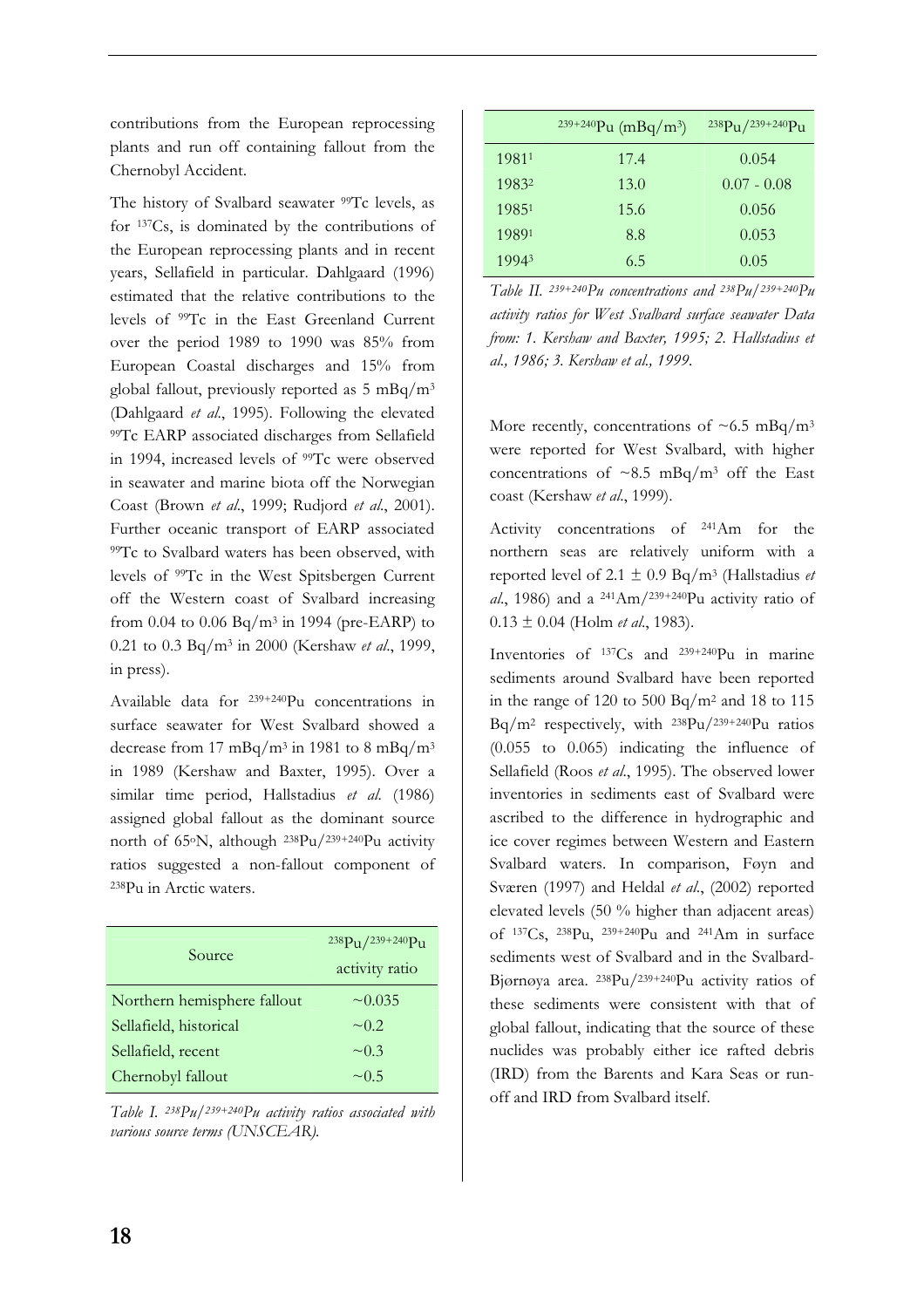|                           | 137Cs | $239 + 240 P_{11}$ | 99Tc   |
|---------------------------|-------|--------------------|--------|
| Fucus sp.                 | 75    | 8000               | ND     |
| Laminaria sp.<br>(stipes) | 45    | 4300               | 690001 |
| Laminaria sp.<br>(blades) | 70    | 6100               | 230001 |

*Table III. Concentration factors (d.w.) in marine algae from the Svalbard area Data from: 1. Rudjord et al., 2001. All other values Holm et al. (1983).* 

For marine biota in the Svalbard area (excluding marine mammals), information is only available for certain marine algae. Levels of 137Cs and 239+240Pu in *Laminaria* sp. (stipes) reported in 1980 were 1.7 and 0.1 Bq/kg, similar to that observed in a *Fucus* sp. (Holm *et al*., 1983; Rissanen *et al*., 2000). Holm *et al*. (1984) determined levels of 99Tc in *Fucus* spp. collected in 1980 and 1981 from the Svalbard area in the range of 8 to 23 Bq/kg and in *Laminaria* spp. and *Alaria esculenta* of between 0.5 – 2.7 Bq/kg and  $0.9 - 2.4$  Bq/kg respectively. More recently, concentrations of 99Tc in the range 8.0 to 10.3 Bq/kg (stipes) have been reported for a *Laminaria* sp. (Rudjord *et al*., 2001), with an average concentration factor of 69000, a factor of 10 and 1000 fold greater than concentration factors for 239+240Pu and 137Cs respectively.

# 1.5.2 Radioactive Contamination of the Terrestrial Environment of Svalbard

Deposition on Svalbard of 137Cs from atmospheric weapon testing has been estimated, on the basis of soil/lichen sampling, at  $2.2 \pm 0.3$ kBq/m2 (Hallstadius *et al*., 1982), though lower estimates exist of between 200 to 540 Bq/m2 from a survey of glacial ice cores, which showed higher deposition on the eastern side of Svalbard compared to the western side (Pinglot *et al*., 1994). Other studies report pre-Chernobyl soil  $137Cs$  values of 1.51 and 1.59 kBq/m<sup>2</sup> (Kjos-Hanssen and Tørresdal, 1981), close to the

| Source         | $137C_S$ | $239 + 240 P_{11}$ |
|----------------|----------|--------------------|
| Global fallout | 200-2200 | 13.3               |
| Chernobyl      | 20       |                    |

*Table IV. Reported deposition contributions of 137Cs and 239+240Pu from global fallout and the Chernobyl Accident on Svalbard (Bq/m2).*

higher global fallout estimate of Hallstadius *et al*. (1982), although Negoita (1997, 1999) reported typical post-Chernobyl 137Cs levels in soils of between <1.5 and 35.8 Bq/kg, with one measurement of 213 Bq/kg. Svalbard is generally considered to have been relatively unaffected by fallout from the Chernobyl Accident, with the ice core survey of Pinglot *et al*. (1994) showing Chernobyl fallout levels for 137Cs of only 20 Bq/m2, a factor of 10 lower than levels from fallout due to atmospheric weapon testing.

Average fallout levels of 239+240Pu in the latitude band 70 to 80°N have been calculated at 13.3 Bq/m2, with 0.3 Bq/m2 of 238Pu (Hardy *et al*., 1973), compared to reported levels of 14 to 26 Bq/m2 239+240Pu in Svalbard surface vegetation and soil samples (Holm *et al*., 1983; Rissanen *et al*., 2000). Estimated 241Am/239+240Pu activity ratios for integrated fall out on Svalbard have been reported as 0.37 ± 0.05 (Holm *et al*., 1983).

For terrestrial flora, levels of 137Cs in Polar Willow (*Salix polaris*) and moss (unknown sp.) have been reported at 27 Bq/kg and 230 Bq/kg (Kjos-Hanssen and Tørresdal, 1981; Aarkrog *et al*., 1984) with levels of 137Cs and 239+240Pu in Lichen (*Cladonia* sp.) of  $580 \pm 20$  Bq/kg and 4.5 ± 1 Bq/kg (Holm *et al*., 1983).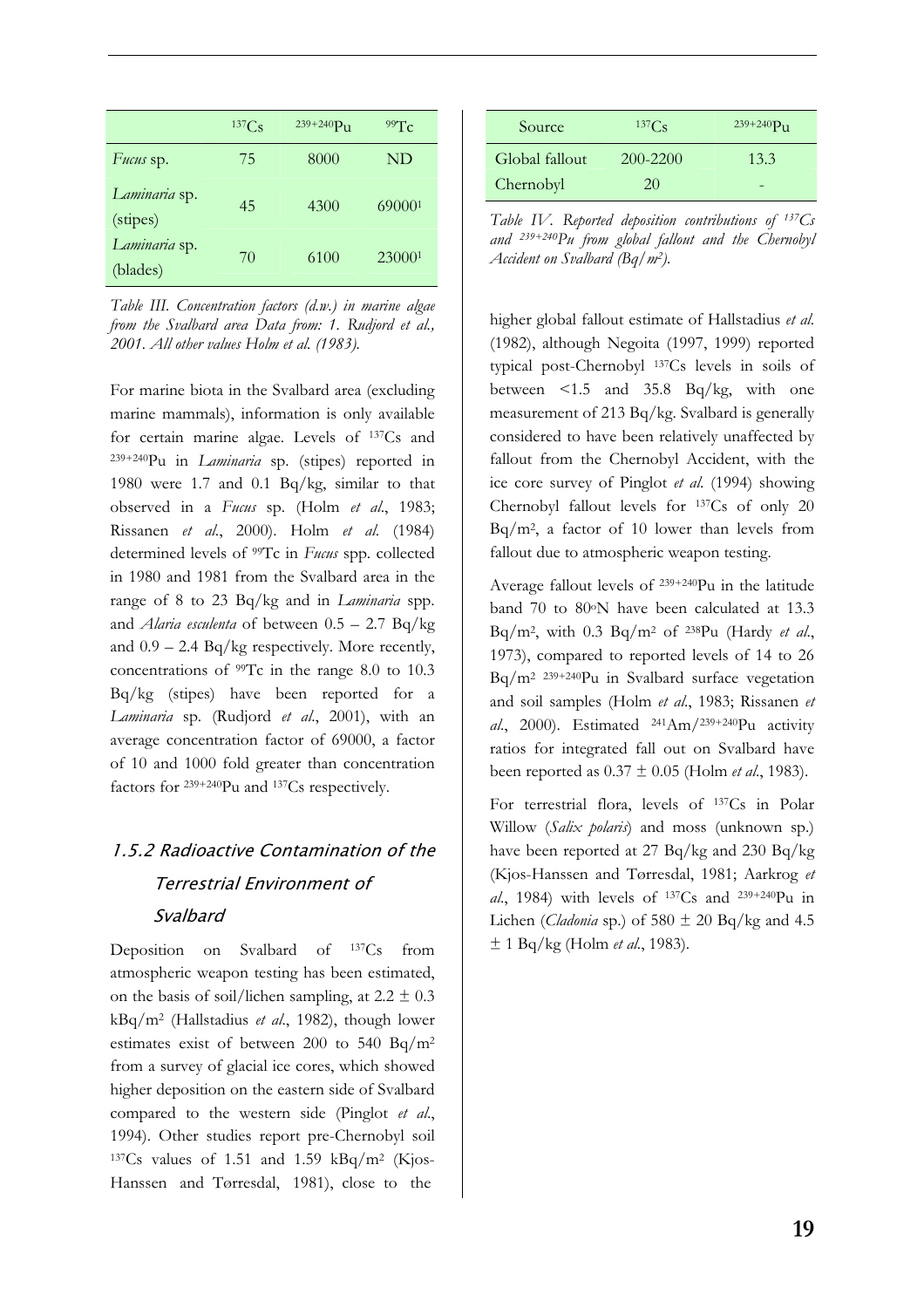# 2. Current Levels of Radioactive Contamination in the Environment of Svalbard

Information on the current levels of radioactive contamination in the Svalbard environment is important for a number of reasons. Such information allows for assessment of the impacts of such contamination on this vulnerable environment and for elucidation of how contaminant radionuclides behave in a High Arctic environment. The information also allows for the accurate assessment of the impact of future contamination incidents and prediction of the long-term effects of resulting contamination.

# 2.1 Levels of Radionuclides in the Marine Environment of **Svalbard**

This section presents results on the levels of the anthropogenic radionuclides 99Tc, 137Cs, 238Pu, 239+241Pu and 241Am in seawater, sediments and marine algae from the Svalbard marine environment over the period 2000 to 2002.



*Figure 18. Sampling of seawater for 99Tc off the west coast of Svalbard.* 

These results are discussed in the light of previous radiometric investigations in the Svalbard and Norwegian marine environments and in the context of past and continuing sources of radionuclides to the Svalbard area.

## 2.1.1 <sup>99</sup>Tc in Seawater

Activity concentrations of <sup>99</sup>Tc in seawater from the Svalbard area in 2001 ranged from 0.13 to 0.36 Bq/m3, a similar magnitude to that reported for the Svalbard area in 2000, but a five fold increase on 1994 levels of  $0.03$  to  $0.08$  Bq/m<sup>3</sup> (Kershaw *et al*., 1999, in press).

The highest concentrations of <sup>99</sup>Tc at the Svalbard monitoring stations were observed at Bjørnøya and Hopen (0.35  $\pm$  0.05 and 0.32  $\pm$  $0.04$  Bq/m<sup>3</sup>) whilst the highest concentration at Ny Ålesund was  $0.25 \pm 0.03$  Bq/m<sup>3</sup>. This compares with an average concentration for 2001 of 1.24 Bq/m<sup>3</sup> (range  $0.9 - 1.95$  Bq/m<sup>3</sup>) for the NRPA monitoring station at Hillesøy on mainland Norway (Kolstad and Lind, 2002).



*Figure 19. 99Tc (Bq/m3) in seawater in the Svalbard region in 2001.*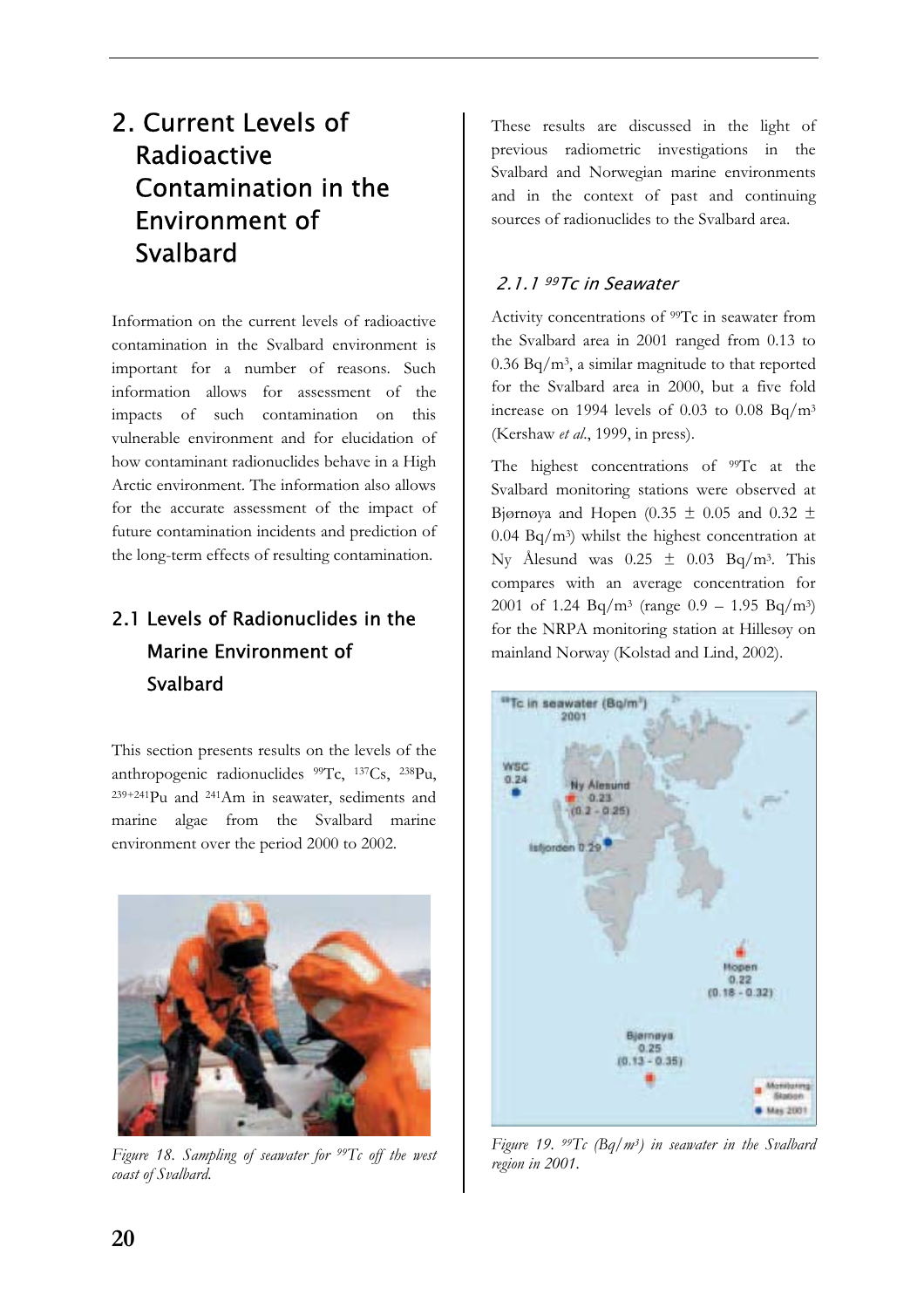

*Figure 20. Seawater 99Tc activity concentrations (Bq/m3) in Kongsfjorden from May 2000, May 2001 and July 2002.* 

These values reflect the dominant oceanic surface circulation in the Northern seas and the concomitant transfer of EARP associated 99Tc into the Norwegian Arctic. That lower levels of 99Tc are observed in the Svalbard area compared to Norwegian coastal waters for the same period is due to the ingress of North Atlantic Water into the Norwegian Coastal Current and the West Spitsbergen Current (WSC) with the resultant dilution of the EARP associated 99Tc signal. Nevertheless, levels of <sup>99</sup>Tc in the centre of the WSC for 2000 and 2001 were recorded at  $0.39 \pm 0.05$  and  $0.24 \pm 0.04$  Bq/m<sup>3</sup> respectively

compared to 1994 pre-EARP levels of 0.04 Bq/m3 (Kershaw *et al*., 1999).

The importance of the WSC influence on Svalbard can be seen in the associated increase in levels of 99Tc both within the WSC and within fjords along the west coast of Spitsbergen. In 2001, the concentration of  $99Tc$  in two water samples from Isfjorden (~100km south of Kongsfjorden) was  $0.28 \pm 0.04$  and  $0.29 \pm 0.05$ Bq/m3 compared to a single measurement of  $0.13 \pm 0.03$  Bq/m<sup>3</sup> in 1999.

That <sup>99</sup>Tc levels in the inner part of Kongsfjorden are of a similar magnitude to levels observed in the outer fjord is an indication of the importance and scale of the WSC in exchange processes throughout the entirety of this fjord. In 2001, sub-surface samples taken in addition to surface samples at stations in Kongsfjorden and in the WSC, showed relatively uniform levels of 99Tc.

However, sub-surface samples taken in the WSC in 2000 at greater depths (465 to 1000m) showed levels of  $99Tc$  of 0.17 and 0.04 Bq/m<sup>3</sup>, 2 to 5 fold lower than surface levels. That uniform distributions of <sup>99</sup>Tc were observed in the top 100 – 125m of Kongsfjorden and the WSC is a reflection of the conservative nature of <sup>99</sup>Tc in seawater and the apparent depth of the mixed layer at the time of sampling.



*Figure 21. Activity concentrations of 99Tc (Bq/m3) and salinity (‰) of surface seawater samples collected at Bjørnøya in 2001.*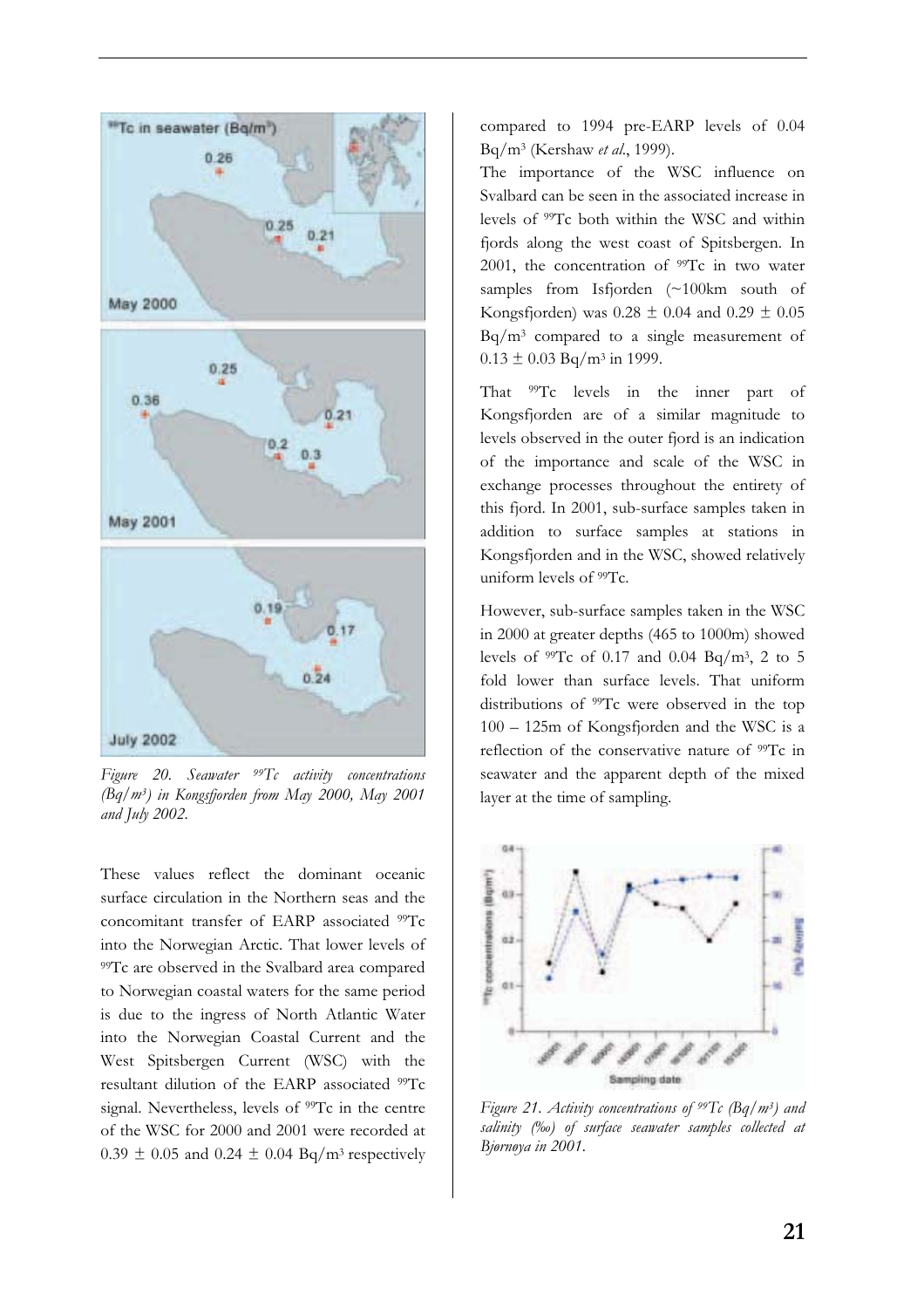| Location     | Depth $(m)$ | Salinity (‰) | <sup>99</sup> Tc (Bq/m <sup>3</sup> ) | $137Cs$ (Bq/m <sup>3</sup> ) |
|--------------|-------------|--------------|---------------------------------------|------------------------------|
| Kongsfjorden | $\theta$    | 34.4         | $0.25 + 0.04$                         | $2.41 \pm 0.14$              |
|              | 125         | 34.6         | $0.29 + 0.03$                         | $2.33 + 0.11$                |
| <b>WSC</b>   | $\theta$    | 34.5         | $0.24 + 0.04$                         | $2.3 \pm 0.11$               |
|              | 100         | 34.1         | $0.22 + 0.04$                         | $2.1 \pm 0.1$                |

*Table V. Activity concentrations of 99Tc and 137Cs in surface and sub-surface seawater samples collected from Kongsfjorden and the West Spitsbergen Current (WSC) in 2001.*

The observed variation in sample salinity may partly explain the variation in surface 99Tc levels both within fjords and between consecutive years. Due to the conservative behaviour of 99Tc in seawater, mixing dynamics between 99Tc bearing seawater from the WSC and fresh water input from terrestrial runoff and glacial meltwater should have proportional effects on both 99Tc levels and sample salinity. In Kongsfjorden, average 99Tc and salinity levels for May 2001 were 0.24 Bq/m3 and 34.5 ‰, whilst average 99Tc levels for July 2002 were 0.2 Bq/m3 and 28.9 ‰. A relationship between salinity and <sup>99</sup>Tc concentrations in seawater has been observed previously at Hillesøy (Kolstad and Lind, 2002) and is further suggested by the 2001 time series for Bjørnøya.

When considered together, these observations suggest that <sup>99</sup>Tc levels may in fact be underestimated, in situations where the salinity of a seawater sample is below the normal range for that sampling location. Alternatively, fluctuations in <sup>99</sup>Tc concentrations in the short term may simply reflect variations in actual discharges from Sellafield (Brown *et al*., 2002).

## 2.1.2 <sup>137</sup>Cs in Seawater and Sediments

The average seawater concentration of <sup>137</sup>Cs off Western Svalbard in May 2001 was 2.33 Bq/m3 with a range of  $2.26 - 2.43$  Bq/m<sup>3</sup>, of similar magnitude to two measurements of  $2.32 \pm 0.12$ and 2.19  $\pm$  0.1 Bq/m<sup>3</sup> from Kongsfjorden in 2000 and an average value of 3.4  $Bq/m^3$  from the eastern Barents Sea in 1999 (Rudjord *et al*., 2001).

These values reflect the continuing trend of decreasing levels of 137Cs in seawater in the Svalbard area from levels of 20 to 30  $Bq/m<sup>3</sup>$ (Hallstadius *et al*., 1982; Kershaw and Baxter, 1995) in the early to mid 80's, following lower discharge levels of this radionuclide from Sellafield over the last 15 to 20 years. That observed levels of 137Cs are still higher than the decay corrected (2003) global background value for North Atlantic Water of  $\sim$ 1.94 Bq/m<sup>3</sup> (Dahlgaard *et al*., 1995), points to a continual source of additional input of this radionuclide into the Norwegian Arctic. The additional input of 137Cs into the Svalbard area is probably a combination of the transfer of Chernobyl affected water masses from the Baltic, Norwegian Coastal areas and Barents Sea and continued low level discharges from the European reprocessing plants.

That similar levels of 137Cs were observed within Kongsfjorden and Isfjorden as in the WSC, as was the case for <sup>99</sup>Tc, is further confirmation of



*Figure 22. 137Cs activity concentrations of in seawater (Bq/m3) off Western Svalbard during May 2001.*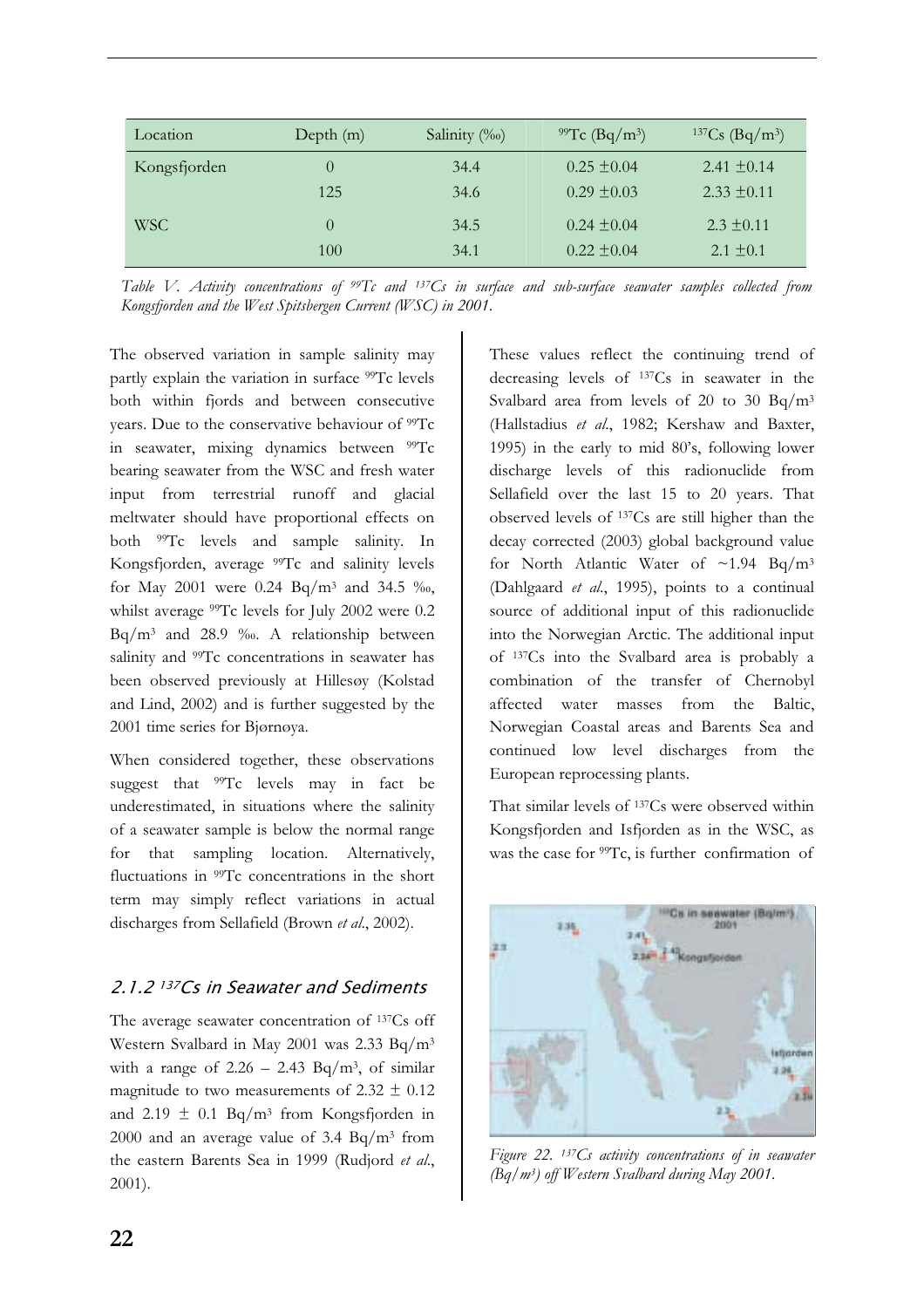the importance of the WSC on Western Svalbard's marine environment. As was the case with 99Tc, sub-surface water samples taken in Kongsfjorden and in the WSC showed similar 137Cs levels to corresponding surface samples with similar salinities. The uniformity of the vertical distribution of 137Cs at these locations is a reflection of the relatively conservative behaviour of 137Cs in seawater and a further indication of a deep well mixed layer at the time of sampling.

Activity concentrations in 2001 in surface sediments at two stations at depths of 107 and 246 m in Kongsfjorden were  $2.9 \pm 0.1$  Bq/kg and 8.1  $\pm$  0.3 Bq/kg respectively, while an additional sediment sample taken off the west coast of Svalbard at a depth of 319 m had a 137Cs concentration of 1.1 Bq/kg. These values are comparable to previously reported ranges of 137Cs in surface sediments off West Spitsbergen of 3.6 – 9.3 Bq/kg (Føyn and Sværen, 1997; Heldal *et al*., 2002), but are up to two orders of magnitude lower than levels in fjords on the Norwegian mainland (Rudjord *et al*., 2001).

Sediment cores taken at the two stations within Kongsfjorden showed 137Cs sub-surface maxima of 4.4  $\pm$  0.5 and 10.2  $\pm$  0.6 Bq/kg at 8 to 9 cm (107m station) and 5 to 6 cm (246 m station) respectively. The observation of 137Cs subsurface maxima at these two stations, suggests a reduction over time in the flux of 137Cs to marine sediments in the Svalbard area, which



*Figure 23. 137Cs activity concentrations in surface sediments (<5 cm) from and outside Kongsfjorden collected in 2001 (Bq/kg d.w.).* 



*Figure 24. 137Cs activity concentrations (Bq/kg d.w.) in two sediment cores collected from Kongsfjorden in 2001 at water depths of 107 m (black diamonds) and 246 m (white diamonds). The minimum detection activity (MDA) is plotted for samples below the MDA. Variations in MDA are due to variations in sample size and counting times. The activity uncertainty is shown with bars for all samples above the MDA.* 

would be in accordance with the observation of a reduction in 137Cs levels in Svalbard seawater in recent years.

Alternatively, the sub-surface maxima may simple reflect changes in local sedimentation rates, which may, in addition, explain the observed differences in 137Cs concentrations between the two stations in Kongsfjorden.

## 2.1.3 <sup>238</sup>Pu, 239+240Pu and 241Am in **Seawater**

Activity concentrations of 238Pu in 2001 in surface seawater off the west coast of Svalbard ranged from less than 0.3 to 0.7  $\pm$  0.6 mBq/m<sup>3</sup>, while average activity concentrations of 239+240Pu and <sup>241</sup>Am were  $7 \pm 3 \text{ mBq/m}^3$  (range,  $5.6 - 8.9$ ) mBq/m<sup>3</sup>) and 1.1  $\pm$  0.8 mBq/m<sup>3</sup> (range, 0.6 to 2.4 mBq/m<sup>3</sup>) respectively. These values are similar to levels of  $^{238}Pu \leq 0.4 \text{ mBq/m}^3$ , <sup>239+240</sup>Pu (7.2  $\pm$  1.1 mBq/m<sup>3</sup>) and <sup>241</sup>Am (0.8  $\pm$  $0.7 \text{ mBq/m}^3$  in a seawater sample collected in Kongsfjorden in 2000.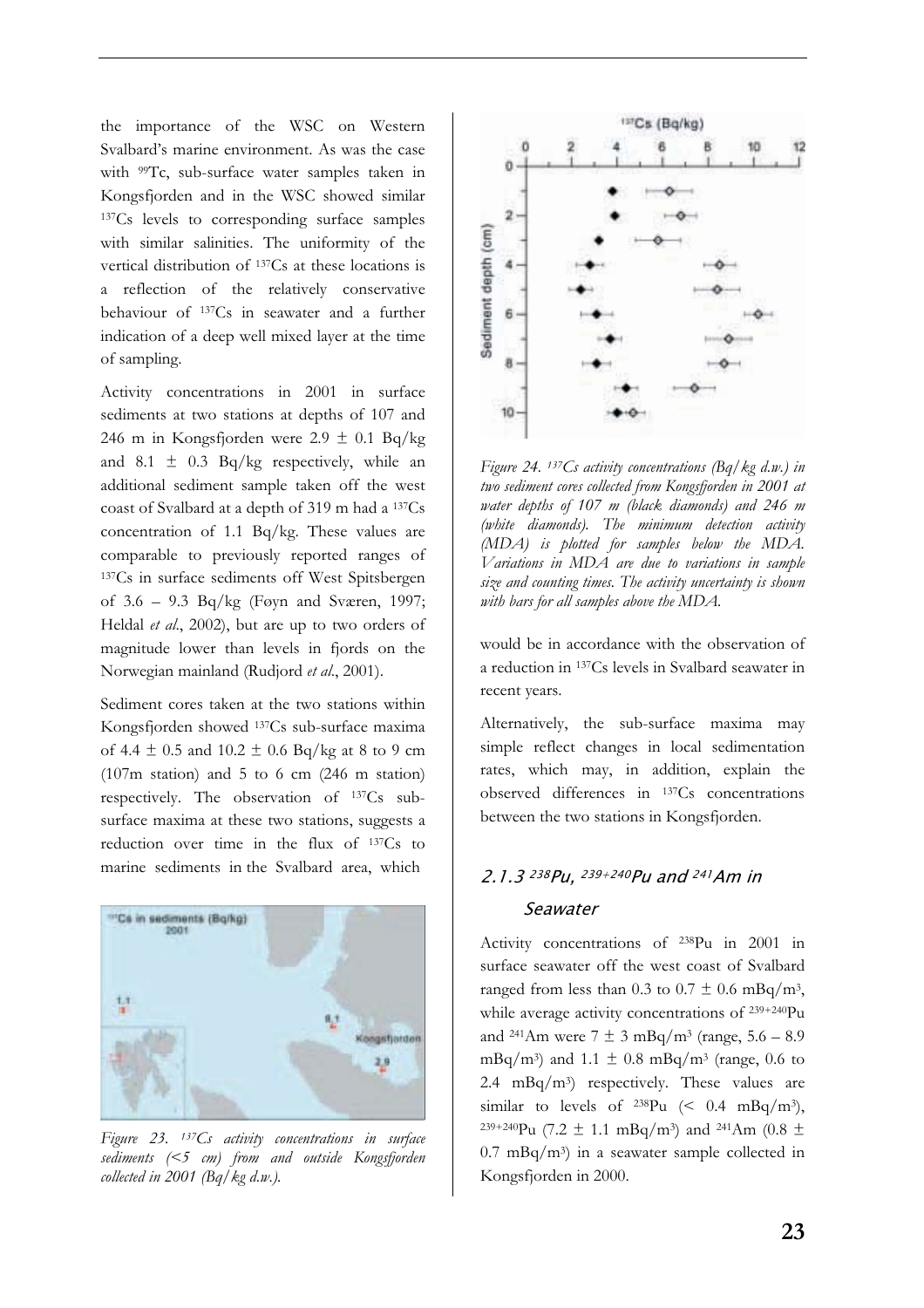| Location     | Depth<br>(m) | Salinity<br>$(\%0)$ | $239 + 240 P_{11}$<br>$(mBq/m^3)$ | $^{241}Am$<br>$(mBq/m^3)$ | 238Pu/239+240Pu | $241Am/239+240Pu$ |
|--------------|--------------|---------------------|-----------------------------------|---------------------------|-----------------|-------------------|
| Kongsfjorden | $\theta$     | 34.4                | $7.1 \pm 1.7$                     | $0.7 \pm 0.3$             | 0.1             | 0.1               |
|              | 125          | 34.6                | 6.1 $\pm$ 1.5                     | $1.2 \pm 0.4$             |                 | 0.2               |
|              |              |                     |                                   |                           |                 |                   |
| <b>WSC</b>   | $\theta$     | 34.5                | $8.9 + 1.4$                       | 2.4 $\pm$ 0.6             | 0.056           | 0.27              |
|              | 100          | 34.1                | $12 + 2.0$                        | 2.4 $\pm$ 0.6             | 0.125           | 0.2               |

*Table VI. Activity concentrations (mBq/m3) and activity ratios of actinides in surface and sub-surface seawater samples collected from Kongsfjorden and the West Spitsbergen Current (WSC) in 2001. Compare with 99Tc and 137Cs activity concentrations for the identical sampling stations.*

For 239+240Pu, these values are in good agreement with the range of previously reported contemporary levels for the Svalbard area and Barents Sea of 6.5 to 9.9 mBq/m3 (Kershaw *et al.*, 1999; Rudjord *et al*., 2001). Furthermore, the 2001 average 238Pu/239+240Pu activity ratio of 0.066 (range,  $0.056 - 0.108$ ) is comparable to previously observed 238Pu/239+240Pu activity ratios in the Svalbard area, reflecting as a source, global fallout rather than the European reprocessing plants.

The activity concentration of 241Am in the WSC  $(2.4 \pm 0.6 \text{ mBq/m}^3)$  in 2001 is comparable to the reported average levels in the northern seas of 2.1  $\pm$  0.9 mBq/m<sup>3</sup>, which was ascribed to the radioactive decay of fallout 241Pu and not plutonium produced at Sellafield (Hallstadius *et al*., 1986).



*Figure 25. Activity concentrations of 239+240Pu (above) and 241Am (below) in seawater off the west coast of Svalbard in 2001 (both mBq/m3).*

Levels of 241Am appear to decrease on approach to the Svalbard coast, which is possibly due to a greater flux of 241Am to the particulate phase nearer Svalbard through association with elevated levels of terrestrially derived suspended particulate matter. 241Am has been shown to deposit local to a source through a high (higher than plutonium) association with particulate matter (Holm *et al*., 1980). The 2001 average  $^{241}$ Am/ $^{239+240}$ Pu activity ratio of 0.15 (range, 0.09  $-0.27$ ) is in close agreement with the average ratio of  $0.13 \pm 0.04$  previously reported for the northern seas (Holm *et al*., 1983), as indeed was the single activity ratio from 2000 of 0.11.

Activity concentrations of 239+240Pu and  $238Pu/239+240Pu$  activity ratios were similar in subsurface and surface seawater samples in Kongsfjorden, whereas activity concentrations of 241Am and 241Am/239+240Pu activity ratios were higher in the sub-surface sample. The reverse was true for the WSC, where higher 239+240Pu and 238Pu/239+240Pu activity ratios were observed in the sub-surface sample, as has been observed previously in the Barents Sea (Rudjord *et al*., 2001), but activity concentrations of 241Am and 241Am/239+240Pu activity ratios were similar in both sub-surface and surface seawater samples.

## 2.1.4 99Tc and 137Cs in Seaweed

Seaweed samples (brown algae only) were collected from Kongsfjorden in 2000, 2001 and 2002 and from Bjørnøya and Hopen in 2001. Data for *Fucus distichus* represents bulked samples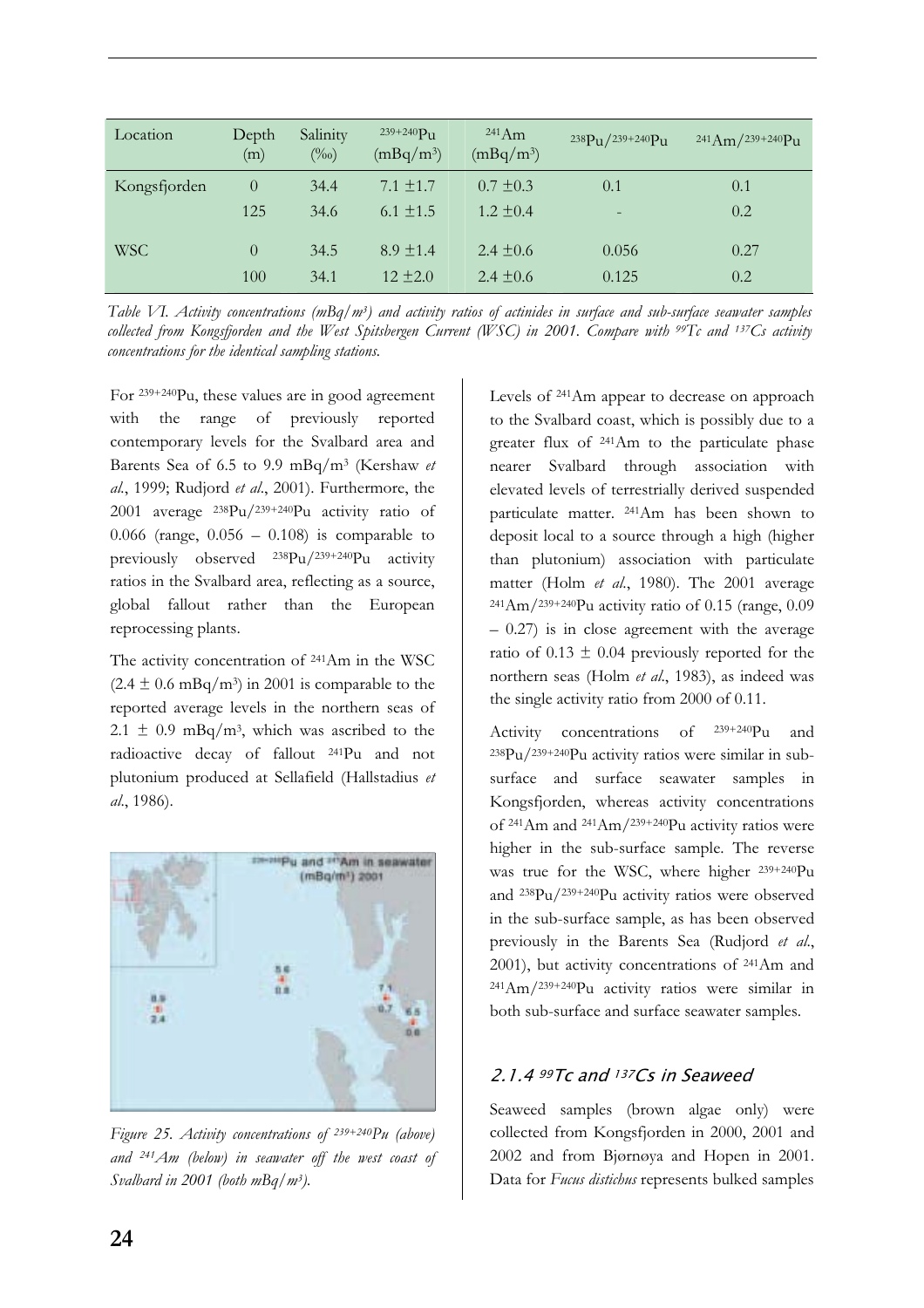

*Figure 26. Fucus distichus on the shore in Svalbard.* 

while data for *Laminaria* spp. and *Alaria esculenta* represent individual specimens.

The average <sup>99</sup>Tc concentrations in different species of seaweed collected from Kongsfjorden in 2000, 2001 and 2002 are summarised in Table VII.

For each year, higher <sup>99</sup>Tc levels are generally observed in the *F*. *distichus* compared to *Laminaria* spp. and *A. esculenta*, as has been reported for *Fucus* spp. from mainland Norway (Kolstad and Lind, 2002). It is difficult to draw any firm conclusions with regard to any temporal trends in levels of 99Tc due to the limited number of samples that were taken, although there is some evidence that levels in *F*. *distichus*. may be decreasing with time, whilst levels in the kelp seaweeds are increasing. The variation in <sup>99</sup>Tc concentrations between species during the sampling period are probably related to species specific metabolic processes governing uptake and depuration rates.

For seaweeds collected from Bjørnøya and Hopen in 2001 (Table VIII), higher <sup>99</sup>Tc concentrations were seen in *F*. *distichus* (26.6 – 58.7 Bq/kg) than *Laminaria* spp. (15.1 – 25.1 Bq/kg) as was observed for samples collected from Kongsfjorden. However, levels of 99Tc were in general slightly higher compared to those observed in Kongsfjorden for the same year, especially with regard to *Laminaria* spp. This is probably a reflection of the higher levels of 99Tc in the marine environment around Bjørnøya and Hopen as compared to Kongsfjorden. Levels of 99Tc in *F*. *distichus* from the Svalbard area from 2000 and 2001 were 7 to 8 fold lower than reported average levels for the same period in *F. vesiculosus* from Hillesøy of 318 and 321 Bq/kg respectively (Kolstad and Lind, 2002). This is in keeping with the observed gradient in 99Tc concentrations in seawater between the Svalbard area (lower 99Tc levels) and mainland coastal sites in Norway (higher <sup>99</sup>Tc levels). However, levels of <sup>99</sup>Tc in all seaweeds collected from the Svalbard area between 2000 and 2002 were higher than previously reported

|                      | 2000                      |        |                           | 2001      |                           | 2002   |
|----------------------|---------------------------|--------|---------------------------|-----------|---------------------------|--------|
| Species              | 99Tc<br>(Bq/kg)           | CF     | 99Tc<br>(Bq/kg)           | <b>CF</b> | 99Tc<br>(Bq/kg)           | CF     |
| Laminaria digitata   | $8.9 \pm 1.4$<br>$(n=2)$  | 42000  | $7.1 \pm 0.7$<br>$(n=1)$  | 20000     | $28.9 \pm 2.8$<br>$(n=1)$ | 120000 |
| Laminaria saccharina | $2.8 \pm 0.3$<br>$(n=1)$  | 11000  | 4.4 $\pm$ 0.4<br>$(n=1)$  | 12000     |                           |        |
| Fucus distichus      | $34.3 \pm 3.3$<br>$(n=1)$ | 137000 | $42.9 + 11.2$<br>$(n=5)$  | 156000    | $28.6 + 4.1$<br>$(n=2)$   | 168000 |
| Alaria esculenta     | $8.2 \pm 0.8$<br>$(n=1)$  | 40000  | $13.2 \pm 1.3$<br>$(n=1)$ | 37000     |                           |        |

*Table VII. Average activity concentrations (Bq/kg d.w.) and concentration factors (CF) of 99Tc in marine algae from Kongsfjorden collected in 2000, 2001 and 2002.*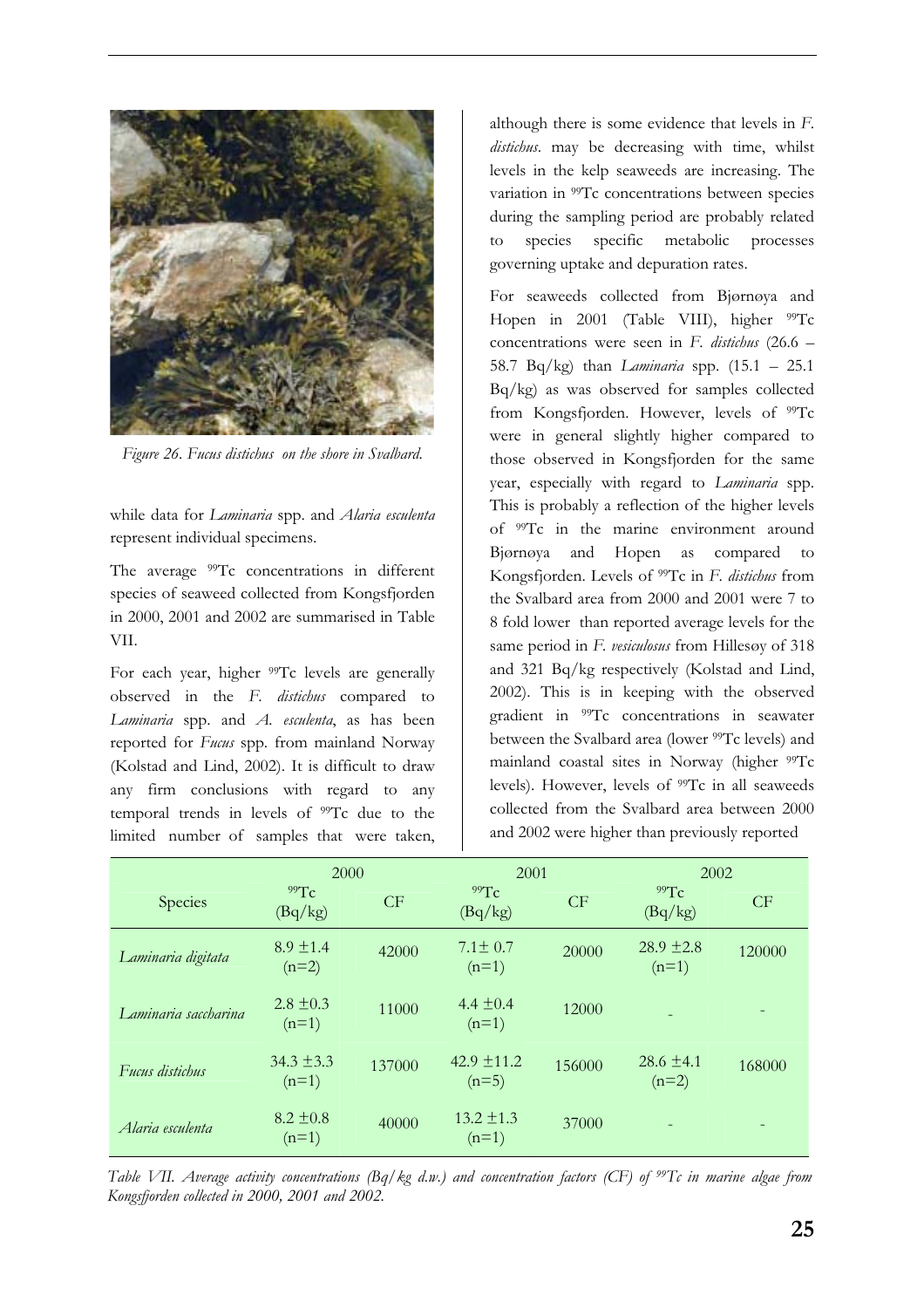| Location | <b>Species</b>             | $137Cs$ (Bq/kg) | <sup>99</sup> Tc (Bq/kg) | $CF$ ( $99Tc$ ) |
|----------|----------------------------|-----------------|--------------------------|-----------------|
| Hopen    | Laminaria digitata $(n=1)$ | $0.9 + 0.2$     | $15.1 + 1.5$             | 72000           |
|          | Fucus distichus $(n=1)$    | $\leq$ 3        | $58.7 + 5.8$             | 280000          |
| Bjørnøya | Laminaria digitata $(n=3)$ | $0.7 + 0.3$     | $25.1 + 4.6$             | 132000          |
|          | Fucus distichus $(n=1)$    | $0.8 + 0.2$     | $26.6 \pm 2.6$           | 140000          |

*Table VIII. Average activity concentrations (Bq/kg d.w.) of 137Cs and 99Tc and concentration factors (CF) of 99Tc in marine algae from Hopen and Bjørnøya collected in 2001.*

levels from 1980 and 1981 (Holm *et al*., 1984).

Average concentration factors (CF) for 99Tc in seaweed samples from Kongsfjorden, Bjørnøya and Hopen were calculated using single or where possible, average seawater levels. Since the inferred CFs represent snapshot and not equilibrium values, care must be taken in their use. However, CFs for 99Tc in *F*. *distichus* from the Svalbard area during the period 2000 to 2001 of 1.4 x  $10<sup>5</sup>$  to 2.8 x  $10<sup>5</sup>$  are in good agreement with previously reported values of 1.5 x 105 and 2.6 x 105 for *F*. *vesiculosus* from Norwegian waters in 1998 and 2001 respectively (Kolstad and Lind, 2002). Likewise, 99Tc CFs for *Laminaria* spp. from the Svalbard area, in the sampling period are, with the exception of two samples, of the same order of magnitude compared to a 2001 value of 1.4 x 104 for a *Laminaria* sp. from Lista in Southern Norway (Kolstad and Lind, 2002).

Levels of 137Cs in all species of seaweed sampled from Kongsfjorden in 2001 and 2002 were below the minimum detectable activity (MDA), with the exception of one sample of *F. distichus* collected in 2001 (1.3  $\pm$  0.3 Bq/kg) and one sample of *L. digitata* collected in 2002 (0.7  $\pm$  0.1 Bq/kg). Variations in MDA are due to variations in sample size and counting times.

Levels of 137Cs in all samples of seaweed collected from Hopen and Bjørnøya in 2001 that were above the MDA, were in the range 0.4 – 1.2 Bq/kg. Svalbard seaweed 137Cs values from 2000 to 2002 are comparable to levels of 137Cs in *F. vesiculosus* collected from Hillesøy between

1997 and 1999 of 0.2 – 0.8 Bq/kg (Rudjord *et al*., 2001). The similarity between levels of 137Cs in seaweeds in the Svalbard area and mainland northern Norway, as opposed to the 7 to 8 fold difference in 99Tc levels, is a reflection of the similar 137Cs seawater concentrations and lower concentration factors for 137Cs in brown algae as compared to concentration factors for 99Tc.

# 2.2 Levels of Radionuclides in the Terrestrial Environment of Svalbard

This section presents results on the levels of the anthropogenic radionuclides 137Cs, 238Pu, 239+240Pu and 241Am in soil and plants from the Svalbard terrestrial environment over the period 2000 to 2002. Additional information is presented on the levels of the natural radionuclides 238U, 226Ra, 232Th and 40K in soil and other terrestrial matrices.



*Figure 27. Sampling of soils near Kongsfjorden.*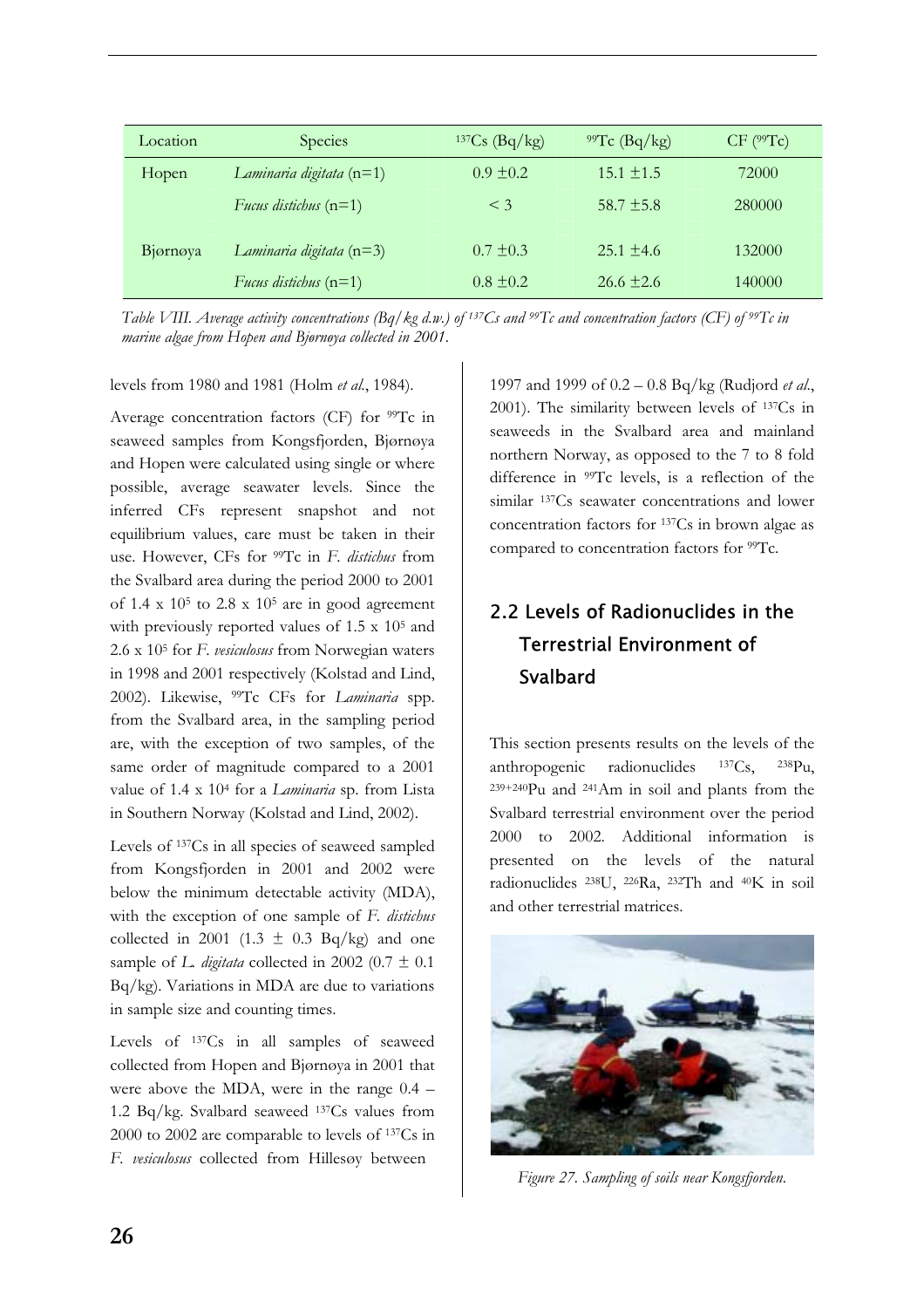These results are discussed in the light of previous radiometric investigations in the Svalbard and Norwegian terrestrial environments and within the context of past and continuing sources of radionuclides to the Svalbard area. Special attention is drawn to the possible role of Arctic specific processes that may influence the behaviour and levels of radionuclides in terrestrial matrices.

## 2.2.1 Levels of Radionuclides in Soil

The average <sup>137</sup>Cs activity concentration in surface soils in the Svalbard area in 2001 and 2002 was 21 Bq/kg. In Spitsbergen, the average 137Cs activity concentration in surface soils was 13 Bq/kg in a range of  $\leq 0.9$  to 39  $\pm$  1.2 Bq/kg inside Kongsfjorden and 33.6 Bq/kg in a range of  $\leq$  0.5 to 63  $\pm$  5.6 Bq/kg outside of the Kongsfjorden area.

137Cs activity concentrations in soil samples from Hopen and Bjørnøya were in the range of 5.4 to 42 Bq/kg. These 137Cs concentration ranges are in good agreement with the typical range of values previously reported for Svalbard soils by Negoita (1997, 1999) of < 1.5 to 35.8 Bq/kg. No obvious relationship was observed between levels of 137Cs and latitude, suggesting a relatively uniform and widespread deposition of fallout 137Cs over the entire Svalbard area.

Levels of the natural radionuclides exhibited by soil samples taken across the Svalbard area were in broad agreement with average Norwegian and global concentrations (UNSCEAR, 2000) and



*Figure 28. Activity concentrations of 137Cs (Bq/kg d.w.) in surface soil samples collected from Kongsfjorden in 2001 and 2002.* 

displayed little variation with respect to sample location. Despite available information pertaining to the geology of the area (Hjelle, 1993), the lack of information on permafrost depth at individual sampling sites prevents interpretation of how soil natural radionuclide levels reflect the levels in the underlying lithology.

A series of soil cores taken in the Kongsfjorden area in 2001 showed that levels of the 137Cs diminished rapidly with depth, with ~80% of  $137Cs$  residing within the top  $0 - 3cm$  of soil. That this nuclide appears to be confined to the upper layers of the soil column, with no discernable evidence of any significant downward migration, is in keeping with previous assessments of the vertical distribution of 137Cs in Arctic tundra (e.g. Taylor *et al*., 1988; Baskaran *et al*., 1991; Stranberg, 1997).

| Location              | $137Cs$ (Bq/kg) | $238$ U<br>(Bq/kg) | $226Ra$ (Bq/kg) | $232$ Th (Bq/kg) | $40K$ (Bq/kg) |
|-----------------------|-----------------|--------------------|-----------------|------------------|---------------|
| Northern Spitsbergen  |                 |                    |                 |                  |               |
| Liefdefjorden $(n=3)$ | $< 1 - 49$      | $30 - 40$          | $33 - 37$       | $37 - 58$        | $663 - 913$   |
| Woodfjorden $(n=3)$   | $\leq 0.5 - 63$ | $26 - 72$          | $28 - 49$       | $36 - 42$        | $536 - 949$   |
| Wijdefjorden $(n=2)$  | $11 - 59$       | $31 - 46$          | $41 - 52$       | $52 - 57$        | $727 - 818$   |
| Southern Spitsbergen  |                 |                    |                 |                  |               |
| Longyearbyen          | $\leq 0.7$      | $34 + 8$           | $39 + 10$       | $39 + 0.9$       | $706 \pm 23$  |
| Semmeldalen           | $3.4 + 0.5$     | $47 + 5$           | $70 + 7.6$      | $46 + 2.3$       | $724 + 31$    |

*Table IX. Range of activity concentrations of 137Cs, 238U, 226Ra, 232Th and 40K in soil (0-3cm) from Spitsbergen, collected outside of Kongsfjorden in 2001 (Bq/kg d.w.).*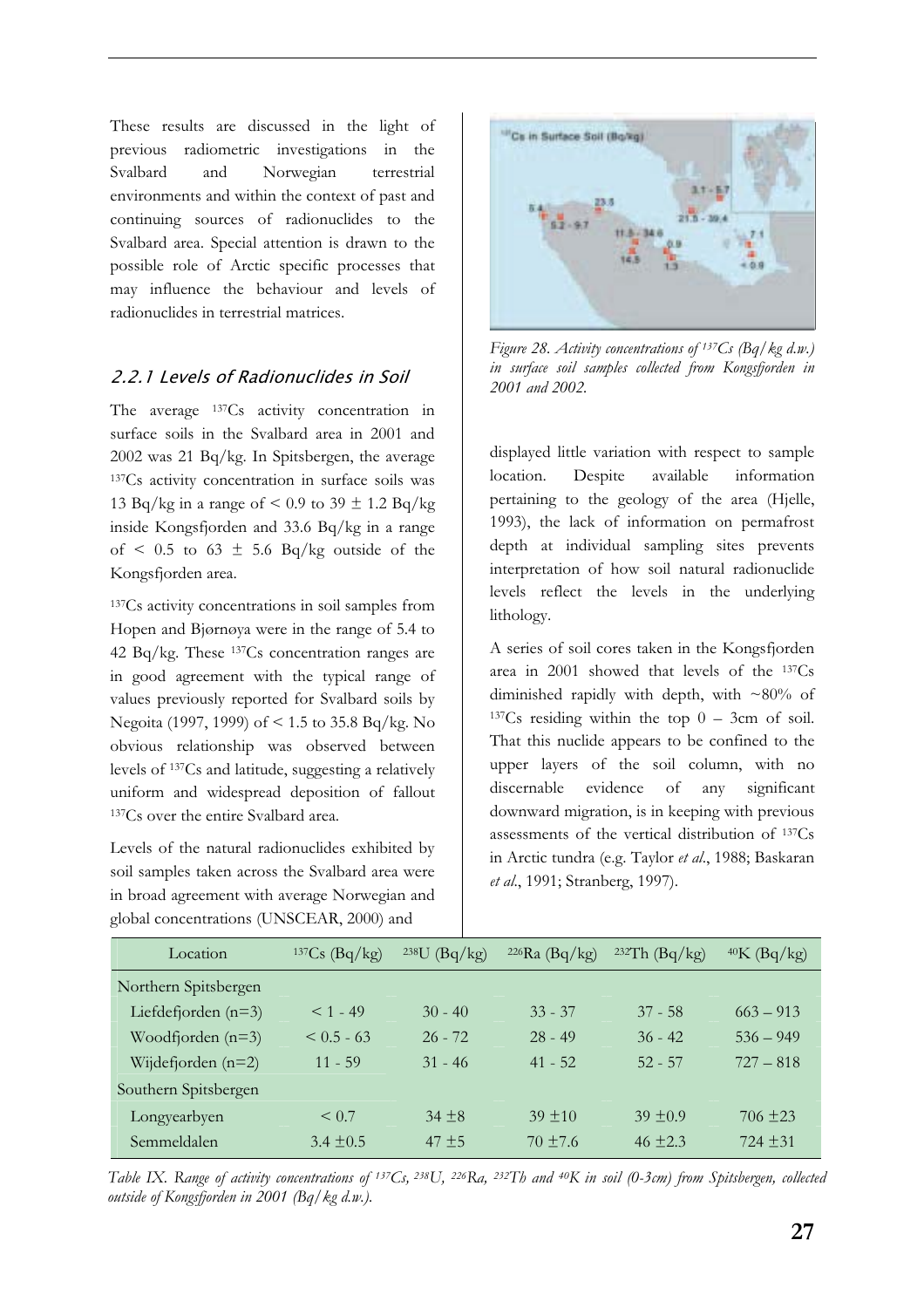| Location/Depth (cm) | $137Cs$ (Bq/kg) | $238U$ (Bq/kg) | $226Ra$ (Bq/kg) | $232Th$ (Bq/kg) | $40K$ (Bq/kg) |
|---------------------|-----------------|----------------|-----------------|-----------------|---------------|
| Hopen $0-5$ cm      | $5 + 0.3$       | $36 + 6.3$     | $38 + 5.0$      | $43 + 1.2$      | $665 + 21$    |
| Hopen $0-10$ cm     | $7 + 3.0$       | $43 + 4.3$     | $47 + 6.0$      | $43 + 1.5$      | $646 + 49$    |
| Bjørnøya 0-3cm      | $42 + 1.3$      | $17 + 4.2$     | $30 + 5.2$      | $14 + 0.6$      | $170 + 20$    |

*Table X Activity concentrations of 137Cs, 238U, 226Ra, 232Th and 40K (Bq/kg d.w.) in soil (n=1) from Hopen and Bjørnøya collected in 2001.*

A 137Cs ground deposition value of 1.6 kBq/m2 was calculated from an integrated soil/vegetation core taken in Kongsfjorden in 2002. Although undoubtedly composed of contributions from both atmospheric weapon test fallout and the Chernobyl Accident, this value is of a similar magnitude to decay corrected (2003) pre-Chernobyl Svalbard soil deposition values of 0.9 to 1.3  $kBq/m^2$  (Kjos-Hanssen and Tørresdal, 1981; Hallstadius *et al*., 1982). Furthermore, a 137Cs value of 1.6 kBq/m2 is in reasonable agreement with the 2003 decay corrected AMAP (1997) and UNSCEAR (2000) estimated range of 0.4 to 2.1 kBq/m2.

In comparison, 1998 levels of 137Cs deposition in soil in Northern Norway (Troms and Finmark) were measured at 0.086 to 6.2 kBq/m2 (JRNEG, 2002). The higher values measured in Northern Norway reflect the greater contribution of fallout 137Cs from the Chernobyl Accident at these lower latitudes.

Unlike 137Cs, there was little variation with soil depth in the levels of the four natural radionuclides. This is most probably due to the processes that normally govern vertical redistribution of these radionuclides being either diminished or retarded by the influence of the climate of the area, the presence of permafrost below the active layer and the relatively low level of biological activity in the soils for much of the year. This hypothesis is supported by the constancy of the 226Ra/238U ratio with depth, the average ratio being 1.4 at the surface of the soil column and 1.0 at depths of 9 to 12 cm.

The primary processes responsible for disruption of 226Ra/238U secular equilibrium in surface soils are leaching, dissolution and precipitation via the action of percolating ground or surface water (Ivanovich and Harmon, 1992). The low ratios exhibited by these soils and the lack of variation with depth appear to indicate either the absence or retardation of processes that are responsible for segregation of decay chain radionuclides in more temperate climates.

| Depth (cm)   | $137Cs$ (Bq/kg)       | $238U$ (Bq/kg)    | $226Ra$ (Bq/kg)   | <sup>232</sup> Th $(Bq/kg)$ | $40K$ (Bq/kg)        |
|--------------|-----------------------|-------------------|-------------------|-----------------------------|----------------------|
| $0-3$ (n=10) | 14<br>$(0.9 - 39)$    | 33<br>$(17-68)$   | 41<br>$(21 - 70)$ | 26<br>$(10-52)$             | 338<br>$(115 - 564)$ |
| $3-6$ (n=10) | 2.<br>$(< 0.3 - 5.8)$ | 38<br>$(23 - 66)$ | 40<br>$(17-85)$   | 27<br>$(9 - 48)$            | 342<br>$(114 - 577)$ |
| $6-9$ (n=9)  | $(< 0.3 - 2)$         | 42.<br>$(25-69)$  | 44<br>$(15 - 73)$ | 31<br>$(14-51)$             | 387<br>$(123 - 643)$ |
| $9-12(n=5)$  | $(< 0.4 - 1.4)$       | 40<br>$(17-61)$   | 42<br>$(18 - 80)$ | 29<br>$(16 - 47)$           | 350<br>$(135 - 575)$ |

*Table XI. Average and range (in brackets) of activity concentrations of 137Cs, 238U, 226Ra, 232Th and 40K (Bq/kg d.w.) in soil cores within Kongsfjorden collected in 2001.*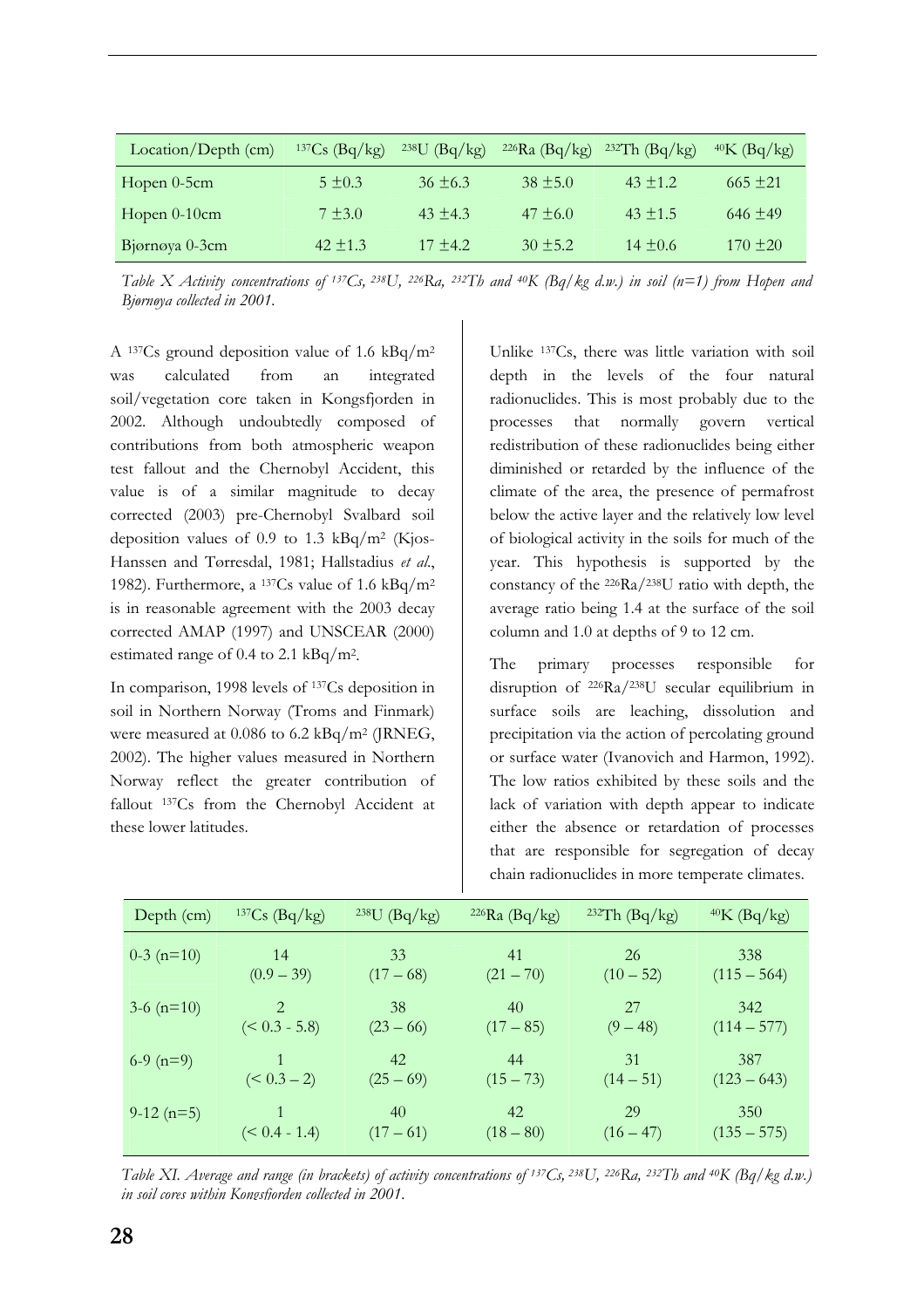| Location                      | $^{238}U$ (Bq/kg) | $226$ Ra (Bq/kg) | <sup>232</sup> Th $(Bq/kg)$ | $40K$ (Bq/kg) |  |
|-------------------------------|-------------------|------------------|-----------------------------|---------------|--|
| Ny Ålesund (Disused mine)     |                   |                  |                             |               |  |
| Coal waste $(n=5)$            | $36 - 62$         | $31 - 69$        | $31 - 61$                   | $434 - 1068$  |  |
| Coal                          | < 7               | $\leq 10$        | $3.8 + 0.4$                 | $28 + 4$      |  |
| Longyearbyen (Mine 7, active) |                   |                  |                             |               |  |
| Coal $(n=2)$                  | < 18              | $\leq 20$        | $\leq 20$                   | < 22.         |  |

*Table XII. Range of activity concentrations of 137Cs, 238U, 226Ra, 232Th and 40K (Bq/kg d.w.) in coal and coal wastes from a disused site in Ny Ålesund and a current production site in Longyearbyen collected in 2001 and 2002.*

## 2.2.2 Coal and Coal wastes

Levels of the four natural radionuclides in coal from a disused site in Ny Ålesund and from a current production site in Longyearbyen (Mine 7) were all low and in broad agreement with the lower end of previously reported ranges for these nuclides in coal (Beck *et al*., 1980).

Average levels of the four natural radionuclides in coal waste from Ny Ålesund were 54 Bq/kg, 238U, 68 Bq/kg 226Ra, 60 Bq/kg 232Th and 914 Bq/kg 40K, significantly higher than levels of these nuclides found in coal samples taken from the environs of Ny Ålesund. Furthermore the average levels of the four natural radionuclides in coal wastes were generally higher than the average levels of these nuclides in soil from the Kongsfjorden area.

There is a need for further investigations of the occurrence of radionuclides in association with these coal wastes, due in part to the lack of a detailed assessment of the nature, amount and spatial distribution of these coal wastes in the Ny Ålesund area. Given that coal burning was probably a source of power during the working life of the mines in Ny Ålesund, it would appear likely that part of the wastes at the site consist of fly ash, which can exhibit enhanced levels of natural radionuclides. Of further potential concern for the local environment is that the wastes affect a number of run-off systems, which ultimately drain into Kongsfjorden. Sampling of sediments near the point of

discharge to the fjord would therefore seem expedient in order to determine the flux of certain radionuclides to the fjord itself and the marine environment in general.

## 2.2.3 Terrestrial Plants

Samples of mosses, lichens and flowering plants were collected from Kongsfjorden in 2001 and 2002 and from Bjørnøya and Hopen in 2001. Due to limitations of sample sizes, the reported activity concentrations for all terrestrial plants represent bulked samples.

In Kongsfjorden, the average 137Cs activity concentration in all mosses sampled (excluding mosses growing near bird colonies) was 157 Bq/kg in a range of 29 0.8 (*Amphidium lapponum*) to 292 70 Bq/kg (*Racomitrium ericoides*),



*Figure 29. Vegetation typical to the Svalbard area.*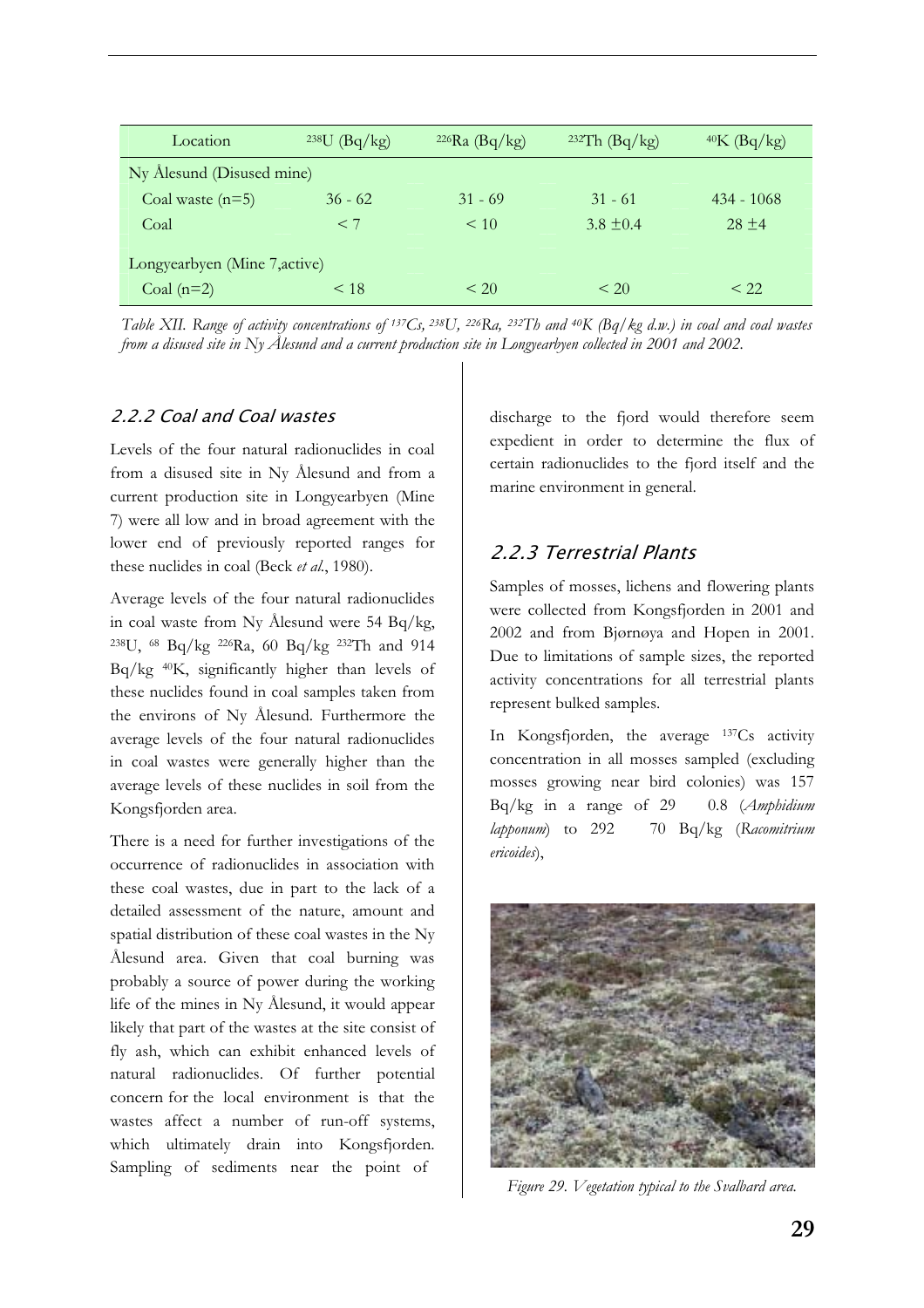| Species                       | $137Cs$ (Bq/kg) |
|-------------------------------|-----------------|
| Moss                          |                 |
| Racomitrium ericoides         | 292 70          |
| Ditricum flexicaule           | 216 36          |
| Bryum sp. $(n=2)$             | 124 - 166       |
| Amphidium lapponum            | 29 0.8          |
| Sanionia uncinata             | 117 4           |
| Lichen                        |                 |
| Cetraria nivalis $(n=2)$      | $75 - 140$      |
| Flowering plants              |                 |
| <i>Silene acaulis</i> $(n=2)$ | $19 - 47$       |
| Cassiope tetragona            | 109 3           |
| Carex nardina                 | 64 2.4          |
| Dryas octopetala $(n=6)$      | 31 - 101        |

*Table XIII. Range of activity concentrations in mosses, lichens and flowering plants from Kongsfjorden collected in 2001 and 2002 (Bq/kg d.w.).* 

while two samples of the lichen *Cetraria nivalis* showed 137Cs levels of 75 and 140 Bq/kg. In flowering plants sampled in Kongsfjorden, the average 137Cs activity concentration was 54 Bq/kg in a range of 19 0.6 (*Silene acaulis*) to 109 3 Bq/kg (*Cassiope tetragona*). No relationship was observed between levels of 137Cs in any of the mosses, lichens or flowering plants that were sampled and the corresponding levels of 137Cs in soils where these samples were collected.

Furthermore, no relationship was observed between the levels of 137Cs in the terrestrial plants sampled and their spatial distribution within Kongsfjorden.

On Hopen and Bjørnøya the average 137Cs activity concentration in 3 species of moss sampled was 99  $Bq/kg$  in a range of 36 5.2 (*Hygrohypnum polare*) to 245 21 Bq/kg (*Aulocomnium turgidum*), while one sample of the lichen *Cladonia mitis* showed 137Cs levels of 30 1.1 Bq/kg.

| Species                     | $137Cs$ (Bq/kg) |
|-----------------------------|-----------------|
| Hopen - moss                |                 |
| $Hy$ grobypnum polare (n=2) | $36 - 90$       |
| Aulocomnium turgidum        | 2.45 2.1        |
| Bjørnøya - moss             |                 |
| Sanionia uncinata (n=2)     | $49 - 74$       |
| Bjørnøya – lichen           |                 |
| Cladonia mitis              | 11<br>30        |

*Table XIV. Range of activity concentrations in mosses and lichens from Hopen and Bjørnøya collected in 2001 (Bq/kg d.w.).*

Taken as a whole, these 2001 and 2002 137Cs levels are in reasonable agreement, allowing for decay correction and uncertainties over plant ages, with the limited number of previously reported levels of 137Cs in terrestrial plants on Svalbard from the early 1980's. Additionally, the levels of 137Cs in terrestrial flora on Svalbard are similar to recently reported levels of 137Cs in a range of terrestrial flora collected in Finmark, Northern Norway, but up to 2 fold lower than levels reported for flora collected further south in Troms (JRNEG, 2002).



*Figure 30. In general, levels of 137Cs were higher in mosses and lichens than flowering plants in Svalbard.*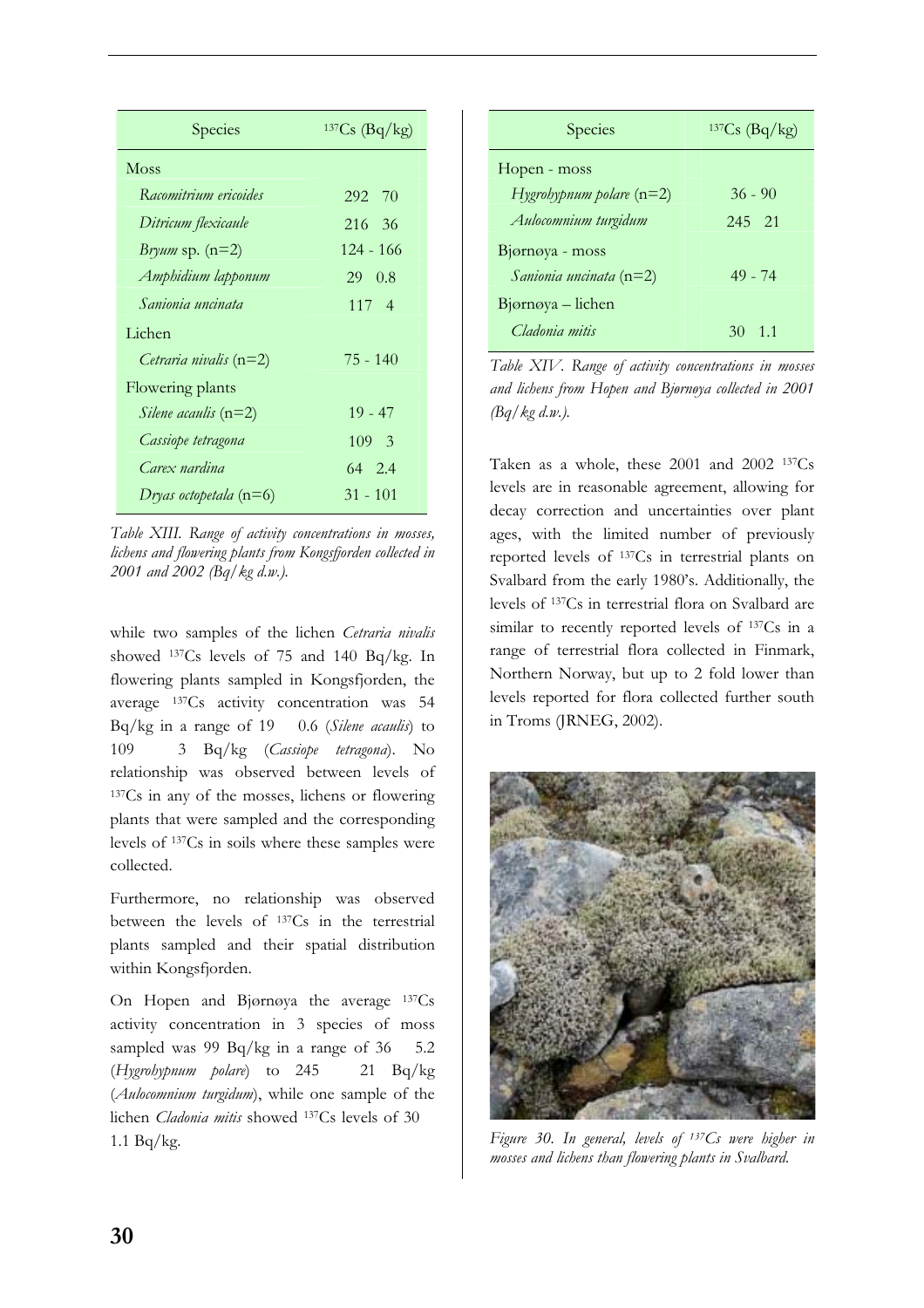That the observed levels of 137Cs were generally higher in mosses and lichens than in flowering plants is a reflection of their ability to accumulate this radionuclide due to their large surface area and nutrient uptake characteristics which differ significantly from those of vascular plants.

Further study is needed to assess the 137Cs uptake abilities of floral species in the High Arctic and how the specificities of this environment impact on the concentration of this nuclide (and others) within primary producers of High Arctic terrestrial food chains.

# 2.3 Localised Enrichment of Radionuclides within Kongsfjorden

Analysis of the spatial distribution of radionuclides within the terrestrial environment of the Kongsfjorden area indicated a number of areas of localised enrichment of radionuclides. These areas were found to be primarily associated with the presence of large amounts of nesting seabirds. As a result of these findings, secondary surveys were implemented to investigate levels of anthropogenic and natural radionuclides in well-drained soils, peat bogs, aggregated faecal and nesting material (AFNM) and plants associated with seabird colonies at Krykkefjellet and on the Brøgger Peninsula, in Kongsfjorden.

At the Brøgger Peninsula site, soil samples taken from below the seabird colony showed elevated levels of both 137Cs and 238U compared to soils remote from seabird colonies within the Svalbard area. In soils near the Krykkefjellet seabird colony, even greater levels of 137Cs, 238U were observed together with elevated levels of 226Ra, significantly above the upper range of these radionuclides in soils observed elsewhere in Svalbard. For 137Cs, levels of this radionuclide in soils below both seabird colonies were up to



*Figure 31. Build up of faecal and nesting material below the Krykkefjellet seabird colony.* 

10 fold higher than average levels for surface soils in Kongsfjorden.

At the Krykkefjellet seabird colony, mounds of AFNM have developed directly below the seabird colony. Levels of <sup>137</sup>Cs, in this material were higher than those observed in well drained soils at this site, while levels of 238U and 226Ra were lower, with average activity concentrations of 103 Bq/kg 137Cs, 72 Bq/kg 238U and 64 Bq/kg 226Ra. In addition, the levels of these radionuclides appear to increase with depth within the mounds of AFNM, especially with regard to levels of 137Cs. This suggests that either the input of these radionuclides has reduced over time or that the radionuclides are being leached from surface layers by percolating water. Leaching of nutrients from this material has occurred, resulting in the formation of a peat bog at the base of the AFNM mounds. Levels of 137Cs and 238U in this peat soil were twice as high as were observed in the AFNM and up to 20 fold higher and 8 fold higher respectively, than average levels for typical Svalbard soils.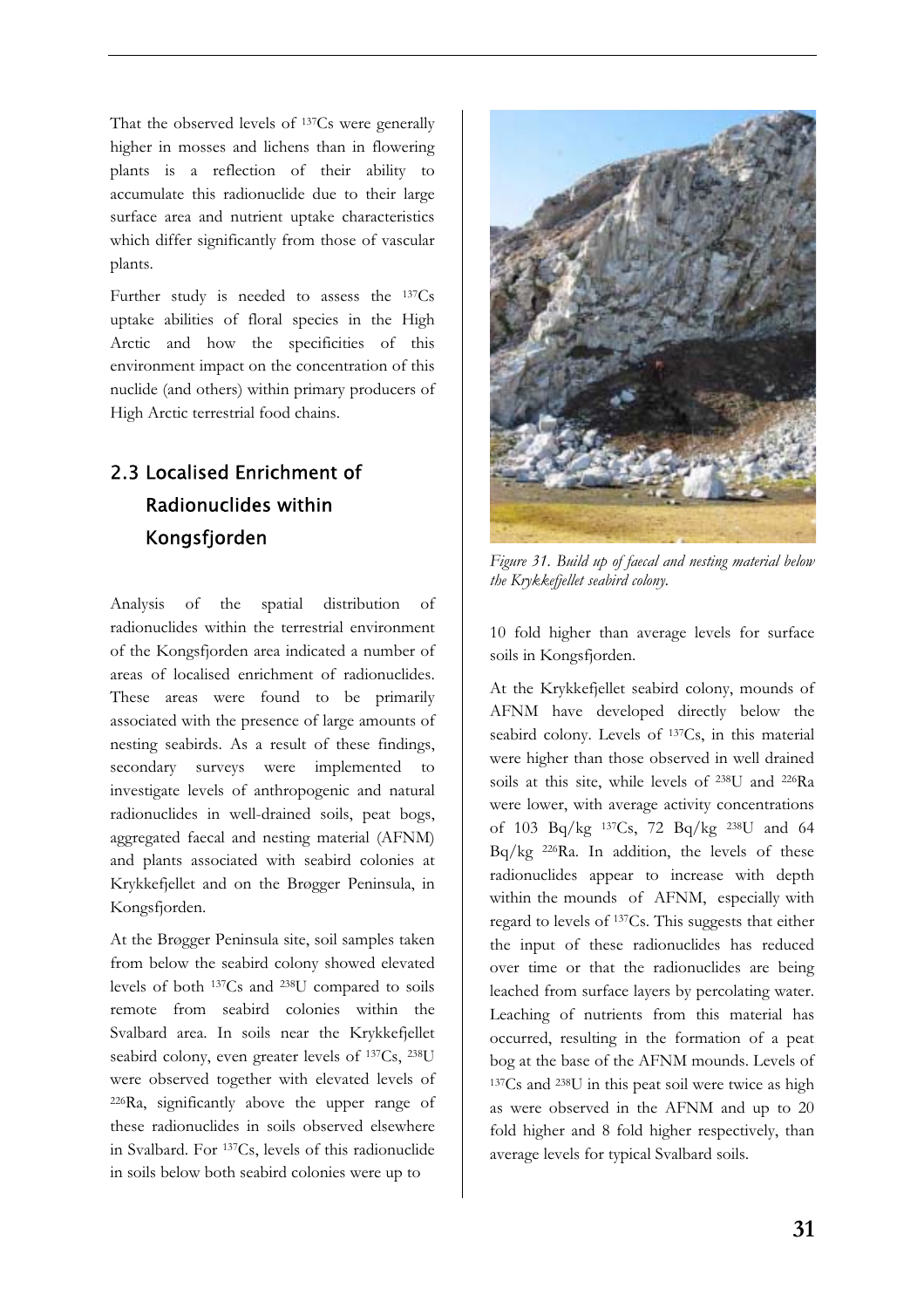|                      | $137Cs$ (Bq/kg) | $238U$ (Bq/kg) | $226Ra$ (Bq/kg) | $232Th$ (Bq/kg) | $40K$ (Bq/kg) |
|----------------------|-----------------|----------------|-----------------|-----------------|---------------|
| Brøgger-soil         |                 |                |                 |                 |               |
| 0-10 cm $(n=2)$      | $43 - 54$       | $37 - 80$      | $20 - 62$       | $4 - 9$         | $84 - 148$    |
| $0-5$ cm $(n=2)$     | $56 - 146$      | $18 - 75$      | $12 - 24$       | $4 - 10$        | $31 - 78$     |
| Krykkefjellet - soil |                 |                |                 |                 |               |
| $0-5$ cm $(n=3)$     | $48 - 123$      | $134 - 185$    | $133 - 248$     | $23 - 27$       | $319 - 441$   |
| Krykkefjellet - AFNM |                 |                |                 |                 |               |
| $0-10$ cm $(n=8)$    | $89 - 128$      | $58 - 94$      | $35 - 88$       | $17 - 22$       | $356 - 441$   |
| $0-15$ cm            | $85 \pm 3$      | $65 \pm 8$     | $64 \pm 10$     | $19 \pm 0.7$    | $394 + 29$    |
| $15-30$ cm           | $69 \pm 2$      | $56 \pm 7$     | $61 \pm 8$      | $18 \pm 0.5$    | $406 \pm 13$  |
| $30-45$ cm           | $80 \pm 2$      | $73 + 4$       | $55 \pm 7$      | $18 \pm 0.4$    | $451 \pm 14$  |
| $45-60$ cm           | $148 \pm 4$     | $69 \pm 5$     | $94 \pm 8$      | $21 \pm 0.8$    | 534 $\pm$ 40  |

*Table XV. Range of activity concentrations in soil from below seabird colony on the Brøgger Peninsula and in soil and aggregated faecal and nesting material (AFNM) below the Krykkefjellet seabird colony, Kongsfjorden collected in 2001 and 2002 (Bq/kg d.w.).*

Average levels of these radionuclides in the underlying mineral soil (34.2 Bq/kg 137Cs and 31 Bq/kg 238U) were similar to levels for typical Svalbard soils, demonstrating the strong association of these radionuclides with the upper peat layers. Further credence to the leached origin of these radionuclides, is evident from the disruption of the 226Ra/238U secular equilibrium within the peat soil, with an average 226Ra/238U ratio of 0.64, compared to a ratio of  $\sim$ 1 for the underlying mineral layer.

Levels of actinides were also measured in samples of AFNM and soil from the peat bog below the Krykkefjellet seabird colony and compared to background levels in soil on the opposite side of Kongsfjorden. The background activity concentrations of 238Pu, 239+240Pu and 241Am in Kongsfjorden are in broad agreement

with earlier estimated and observed integrated deposition values as previously reported by Hardy *et al*. (1973), Holm *et al*. (1983) and Rissanen *et al*. (2000), with 238Pu/239+240Pu and 241Am/239+240Pu activity ratios reflecting a global fallout signature. However, activity concentrations of 238Pu, 239+240Pu and 241Am in AFNM below the Krykkefjellet seabird colony were up to 33 fold higher than background soil levels, while levels in soil from the peat bog at the base of the AFNM mounds were up to 73 fold higher. Despite these elevated levels, the average  $^{238}Pu/^{239+240}Pu$  and  $^{241}Am/^{239+240}Pu$ activity ratios for these samples are similar to the global fallout ratios for Svalbard of 0.025 and 0.37 respectively (Hardy *et al*., 1973; Holm *et al*., 1983). Furthermore the 239+240Pu/137Cs activity ratio in AFNM and peat soil below the Krykkefjellet seabird colony is similar to the

|                    | $137Cs$ (Bq/kg) | $238U$ (Bq/kg) | $226Ra$ (Bq/kg) | $232Th$ (Bq/kg) | $40K$ (Bq/kg) |
|--------------------|-----------------|----------------|-----------------|-----------------|---------------|
| Peat soil          | 167             | 96             | 44              | 31              | 518           |
| $(n=20)$           | $(65 - 283)$    | $(< 12 - 244)$ | $(< 4 - 94)$    | $(23 - 48)$     | $(340 - 784)$ |
| Underlying mineral | 34              | 31             | 28              | 27              | 622           |
| layer $(n=28)$     | $(0.7 - 92)$    | $(20 - 56)$    | $(19 - 45)$     | $(25 - 31)$     | $(562 - 698)$ |

*Table XVI. Average and range (in brackets) of activity concentrations in peat soil and underlying mineral layers from a peat bog at the base of AFNM mounds at the Krykkefjellet seabird colony collected in 2002 (Bq/kg d.w.).*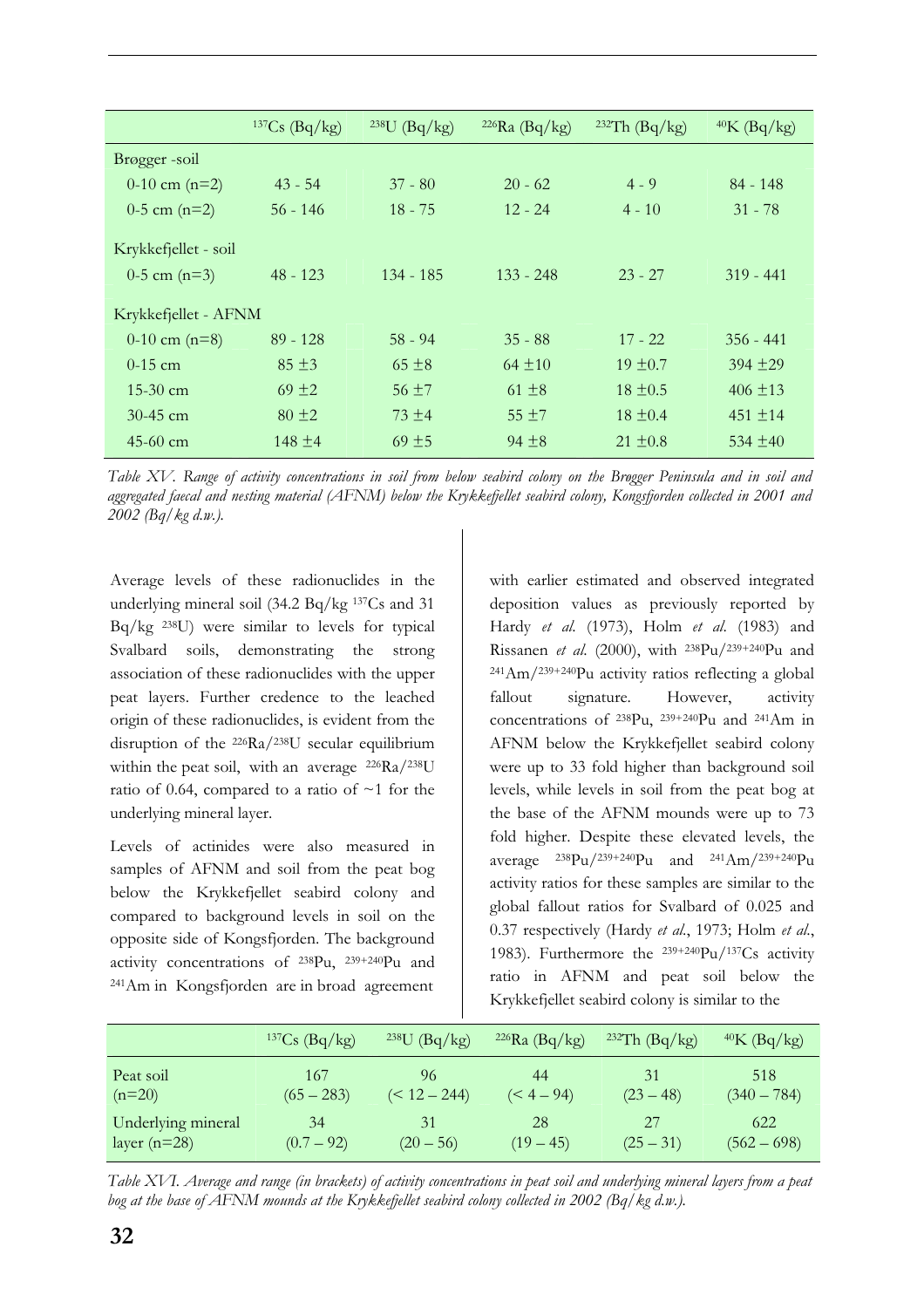|              | 238P <sub>u</sub><br>(Bq/kg) | $239 + 240 P_{11}$<br>(Bq/kg) | $^{241}Am$<br>(Bq/kg) | 238Pu/239+240Pu  | $^{241}Am/^{239+240}Pu$ | $239+240 \text{Pu} / 137 \text{Cs}$ |
|--------------|------------------------------|-------------------------------|-----------------------|------------------|-------------------------|-------------------------------------|
| Soil $(n=1)$ |                              |                               |                       |                  |                         |                                     |
|              | $0.01 \pm 0.007$             | $0.2 \pm 0.03$                | $0.05 \pm 0.02$       | 0.056            | 0.27                    | 0.035                               |
|              | $AFNM$ (n=2)                 |                               |                       |                  |                         |                                     |
|              | $0.14 \pm 0.01$              | $3.8 \pm 0.3$                 | $1.6 \pm 0.1$         | 0.036            | $0.44 \pm 0.01$         | 0.028                               |
|              | Peat soil $(n=6)$            |                               |                       |                  |                         |                                     |
|              | $0.25 \pm 0.05$              | $6.9 \pm 2.1$                 | $2.8 \pm 0.8$         | $0.038 \pm 0.01$ | $0.42 \pm 0.03$         | $0.033 \pm 0.01$                    |

*Table XVII. Average activity concentrations and activity ratios of actinides in peat soil and AFNM from the Krykkefjellet seabird colony and soil sampled in Kongsfjorden at a site remote from seabird colonies collected in 2002 (Bq/kg d.w.).*

background soil 239+240Pu/137Cs activity ratio in Kongsfjorden and to an estimated global fallout 239+240Pu/137Cs activity ratio between 70 and 80oN of 0.03 (Hardy *et al*., 1973; UNSCEAR, 2000).

The inference from these observations at the seabird colonies at Krykkefjellet and Brøgger is that there is either a greater flux of radionuclides into these terrestrial environments and/or that radionuclides are retained to a greater degree at these sites compared to terrestrial environments remote from seabird colonies. The formation of nutrient enriched soils through guano deposition at the base of seabird colonies in Arctic areas is well documented, having being observed both on Spitsbergen and on Novaya Zemlya (Goryachkin *et al*., 1997), as is the ability of such soils to adsorb and enrich various radionuclides (Owen, 1991; Dowdall and O'Dea, 1999; Schleich *et al.*, 2000). Therefore it is perhaps



*Figure 32. Range of 137Cs activity concentrations in typical soils from Svalbard and matrices associated with seabird colonies.* 

unsurprising to find higher levels of fallout nuclides and natural radionuclides in these enriched soils as compared to the typically nutrient poor soils found elsewhere in Svalbard, especially if there is a greater flux of radionuclides into these sites. An additional source of radionuclides may arise from the seabirds themselves as Headley (1996) and Godzik (1991) previously ascribed elevated levels of heavy metals in soils near Svalbard seabird colonies, to the transfer of these elements from the marine environment via the consumption of marine organisms by seabirds and the subsequent deposition of guano. As such, it is feasible then to suggest that the elevated levels of radionuclides that were observed at these seabird colonies were introduced in a similar fashion as per heavy metals, i.e. through the deposition of seabird guano. There is no available information as to levels of radionuclides in seabird prey items in the Kongsfjorden environment although some evidence exists that the body burdens of nuclides such as 210Po and 210Pb in decapod shrimp and other pelagic organisms from the Atlantic Ocean can be of the order of kBq/kg (Cherry and Heyraud, 1981).

Levels of 137Cs in mosses and flowering plants that were collected from beneath the Krykkefjellet seabird colony were in general lower than levels of 137Cs observed in other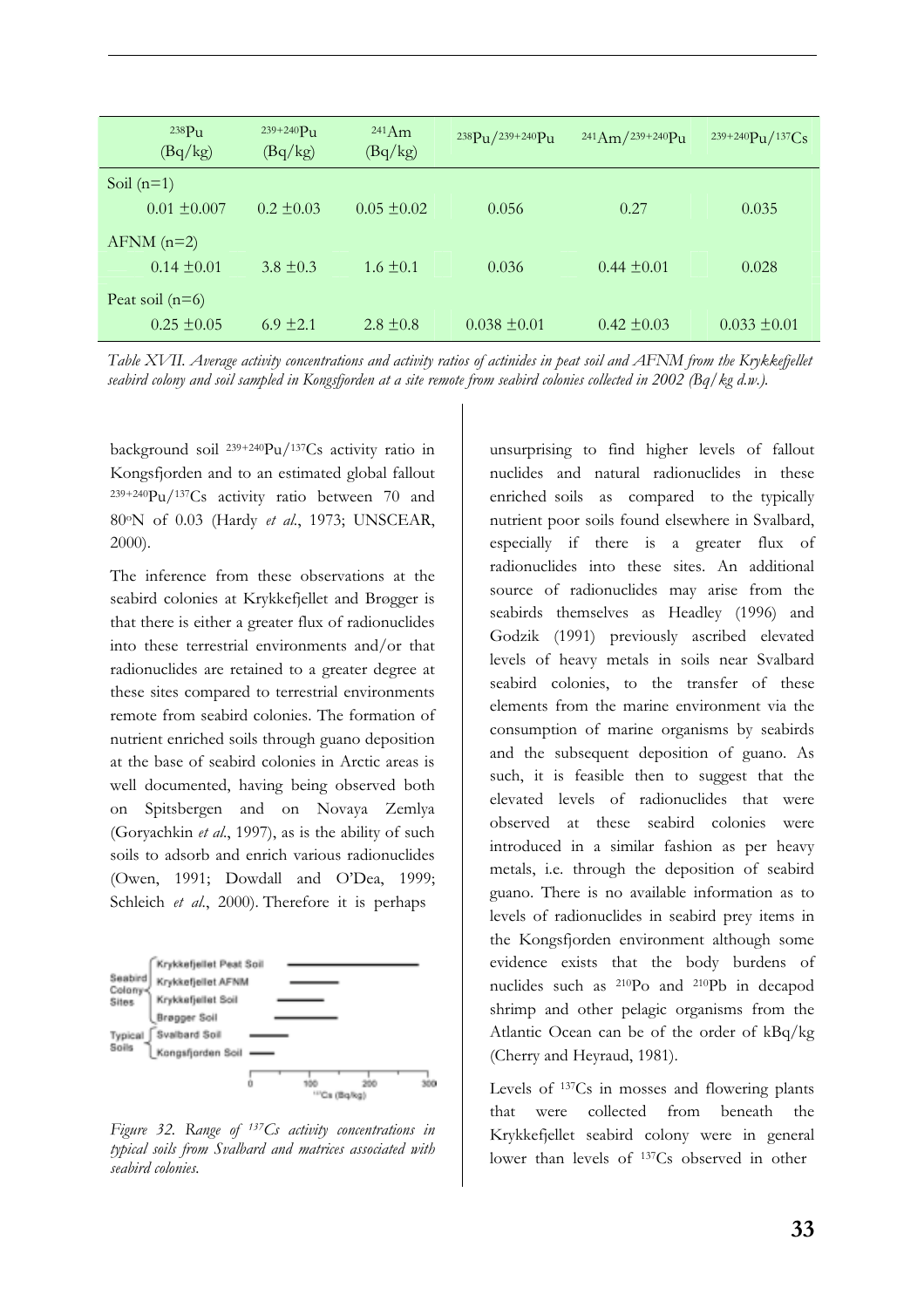| Species                    | $137Cs$ $(Bq/kg)$ |
|----------------------------|-------------------|
| <b>Moss</b>                |                   |
| <i>Bryum</i> sp.           | $11 \quad 3$      |
| Dicranoweisia sp.          | 16 0.5            |
| Sanionia uncinata $(n=20)$ | $9 - 76$          |
| Flowering plants           |                   |
| Cochlearia groenlandica    | 59 2              |
| Saxifraga cernua $(n=2)$   | $10 - 16$         |
| Deschampsia alpine $(n=3)$ | $14 - 20$         |

*Table XVIII. Range of activity concentrations in mosses and flowering plants from the Krykkefjellet seabird colony, Kongsfjorden collected in 2001 and 2002 (Bq/kg d.w.).*

terrestrial flora taken from different areas on Svalbard. The average <sup>137</sup>Cs activity concentration in mosses collected from the base of the AFNM mounds and from the adjacent peat bog was 37.3 Bq/kg, while in flowering plants growing on the AFNM mounds, the average 137Cs activity concentration was 21  $Bq/kg$ .

Despite growing in an area with elevated levels of 137Cs and other radionuclides, these average levels are 4 and 2 fold lower respectively, than average levels in mosses and flowering plants collected at sites in Kongsfjorden that are remote from seabird colonies. This observation may in part be an artefact due to the different species compared, but in addition may reflect, increased plant growth and associated grazing pressures which are thought to be higher at nutrient enriched seabird colony sites (Eurola and Hakala, 1977). Alternatively, the unique nature of the substrates at the bird colonies, with respect to nutrient content, may have some impact on how this nuclide is taken up by vegetation.

## 2.4 Ambient dose levels

The primary radiation dose delivered to biota on Svalbard is due to the natural gaseous nuclide 222Rn and its daughter nuclides such as 210Pb and 210Po. These radionuclides and a variety of other natural and anthropogenic radionuclides, confer an internal dose to organisms that absorb, ingest and retain them. A further ambient external dose is received due to energy deposited directly in the tissues from gamma radiation emanating from radionuclides within the soil and terrestrial environment. Using methods originally devised by Hultqvist (1956) and further developed by Beck (1972), it is possible to estimate the kerma (kinetic energy released in matter) rate at a specified height above the soil surface by establishing the activity concentrations of gamma radionuclides in soils.

In addition to the naturally occurring gamma emitting radionuclides, the presence of the primary gamma emitting anthropogenic contaminant 137Cs also contributes ambient dose rate. Thus, the kerma rate above soils containing elevated levels of any of these radionuclides is expected to be higher than in areas with 'normal' radionuclide activity concentrations in soils. Calculations were performed to obtain an estimate of the dose rates received at a point 1 m above the surface based on the contributions of the 238U and 232Th series, 40K and 137Cs as determined by gamma ray spectrometry. The dose rate conversion factors used were those derived by Clouvas *et al*. (2000). These factors incorporate 300 different photon emissions for each series and, for the purpose of calculation it was assumed that the density of the soil was 1.3  $g/cm<sup>3</sup>$  and that the nuclides were uniformly distributed to a depth of 1 m. Secular equilibrium was assumed to exist between radionuclides and their progeny within each series. At locations where depth cores were taken, the dose was calculated on the average activities of the nuclides over all depths sampled.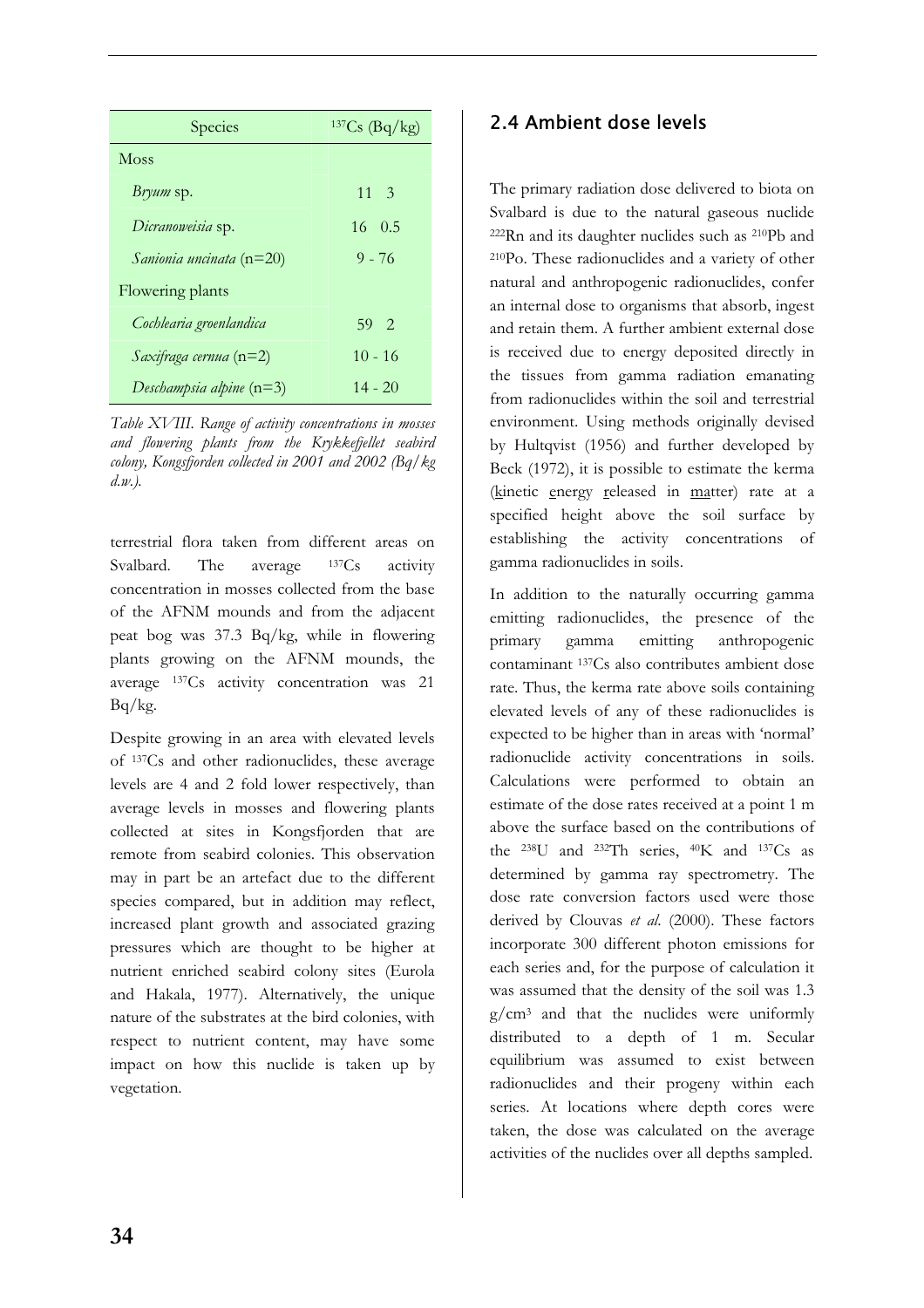Table XIX shows kerma rate estimates calculated from the data obtained on soil and substrate activity concentrations of 137Cs, 238U, 232Th and 40K. The highest estimated kerma rates occur over the coal waste piles in Ny Ålesund where rates are some 2 to 3 times higher than those calculated for locations further away from Ny Ålesund. The 232Th series and 40K appear to contribute most to the overall kerma rate within Ny Ålesund. The very low contribution of 137Cs to the total kerma rate at all sites from which samples were obtained in this study underscores the relatively small impact on ambient radiation fields that the civil and military nuclear power and weapon programmes have had on within ecosystems in this area of the Arctic. However the ambient kerma rate is affected quite strongly by climatic conditions and can be expected to be lower during the winter months when attenuation by soil is greater due to the presence of snow and ice.

| Site           | Total | $137Cs$ (%)    | $238U($ %) | 232Th (%) | 40K (%)        |
|----------------|-------|----------------|------------|-----------|----------------|
| 1<br>T         | 335   | 3              | 35         | 32        | 30             |
| $\overline{2}$ | 448   |                | 34         | 34        | 31             |
| $\overline{3}$ | 497   |                | 27         | 35        | 37             |
| $\overline{4}$ | 262   |                | 47         | 25        | 27             |
| 5              | 255   |                | 42         | 28        | 29             |
| 6              | 166   | $\overline{2}$ | 48         | 27        | 23             |
|                | 353   | $\overline{2}$ | 23         | 33        | 42             |
| 8              | 264   |                | 29         | 35        | 35             |
| 9              | 315   |                | 22         | 30        | 47             |
| $10\,$         | 439   | 3              | 26         | 34        | 37             |
| $11*$          | 484   | $\overline{0}$ | 27         | 32        | 41             |
| $12^*$         | 590   | $\overline{0}$ | 22         | 39        | 39             |
| $13*$          | 506   | $\overline{0}$ | 26         | 35        | 39             |
| $14*$          | 770   | $\overline{0}$ | 27         | 36        | 37             |
| $15^*$         | 490   | $\overline{0}$ | 45         | 46        | $\overline{9}$ |

*Table XIX. Total kerma rate ( Gy/a) and percentage contributions from 137Cs, 238U, 232Th and 40K activity concentrations in soil or substrate at different locations in Kongsfjorden. Where depth–wise samples were taken, the kerma rate was calculated from activity concentrations averaged over the sample depth. \* denotes samples taken near mines or waste piles.*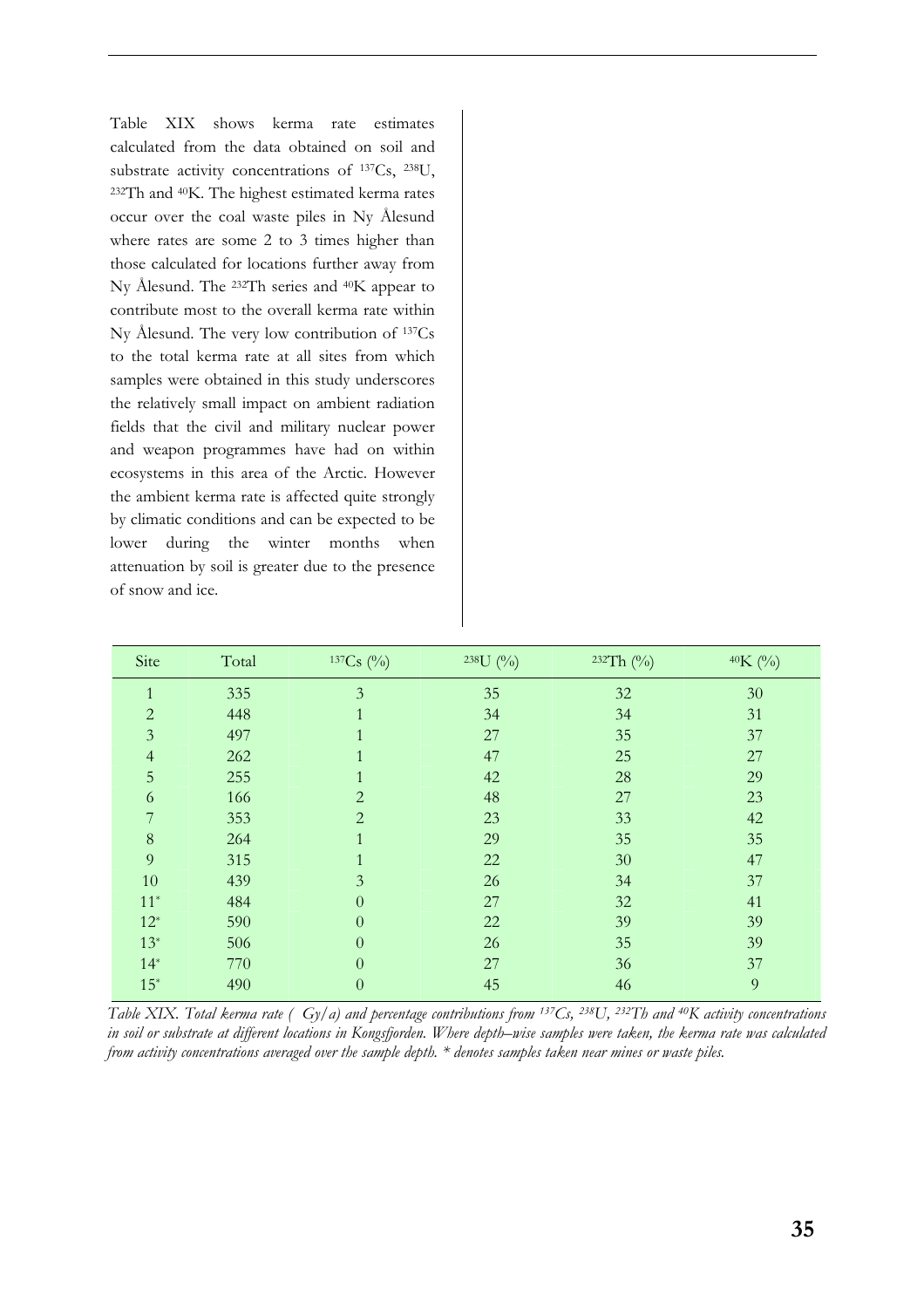# 3. Conclusions

Results of radiometric monitoring on the Svalbard archipelago indicate that levels of anthropogenic radioactive contamination are generally low, as per the wider Arctic region.

 This study has shown that the Svalbard marine environment exhibits levels of Pu isotopes, 137Cs and 99Tc. Pu isotope activity ratios in seawater reflect global fallout as source, while declining seawater levels of 137Cs, are probably maintained above global fallout levels, by the oceanic import of European coastal run-off containing 137Cs from Chernobyl. Levels of <sup>99</sup>Tc in Svalbard seawater have increased since the early 1990's, in association with increased discharges from the Enhanced Actinide Removal Plant at Sellafield (UK), but are lower than levels reported from coastal waters surrounding the Norwegian Mainland. A similar trend is observed in the levels of 99Tc in seaweed from Svalbard and the Norwegian Mainland, but contemporary levels in seaweed from Svalbard are higher than the levels in the early 1980's.

The terrestrial environment is primarily contaminated with Pu isotopes and 137Cs from the historical atmospheric nuclear weapon testing programmes and to a lesser extent, 137Cs from the Chernobyl accident in 1986. Typically, levels of 137Cs are higher in certain Arctic flora (e.g. mosses and lichens) than in the surrounding soils.

Certain aspects of this High Arctic environment are of some concern however and require further investigation. Of particular note is the occurrence of localised enrichment of radionuclides in areas associated with high nutrient levels and concomitant productivity. Further study is required to assess the implication of such enrichments on radionuclide levels in local vegetation and any subsequent impacts on consumers of this vegetation. Attention is also required with respect to

characterisation of High Arctic specific processes that may result in either the transfer of anthropogenic radioactive contaminants within and between ecosystem components in this region or that may result in elevated levels of the natural radionuclides that constitute the primary dose commitment.

Continued monitoring of the Svalbard region is required for a number of reasons. The detection of 99Tc in the Svalbard environment emphasises the regions vulnerability to long-range transport of radionuclides. Only through regular monitoring can information be provided on trends in radionuclide levels and the long-term consequences of existing and future sources of radioactive contaminants to the Svalbard region.

Furthermore, impact assessments of anthropogenic contaminants are largely achieved by determining the dose delivered by the contaminant. This assessment can only be considered meaningful when conducted in the context of the natural background dose, upon which the contaminant dose is superimposed. Information and data pertaining to the background dose is somewhat lacking for High Arctic environments. This situation requires greater attention, if effective radiological protection is to be provided following any significant rise in radioactive contamination levels in the High Arctic.

## Acknowledgements

The authors wish to acknowledge the collective support of the Norwegian Polar Institute, Tromsø, the staff of the Sverdrup Station, Ny Ålesund, the staff of DNMI Bjørnøya, Hopen, Jan Mayen, the staff of FTD Jan Mayen, the Norwegian Coast Guard (Kystvakt), the staff of Kings Bay AS, the divers of the AWI Koldeway station, Ny Ålesund and the Governor of Svalbard. Individual acknowledgement to Sebastian Gerland, Hans Tømmervik and Elizabeth Cooper.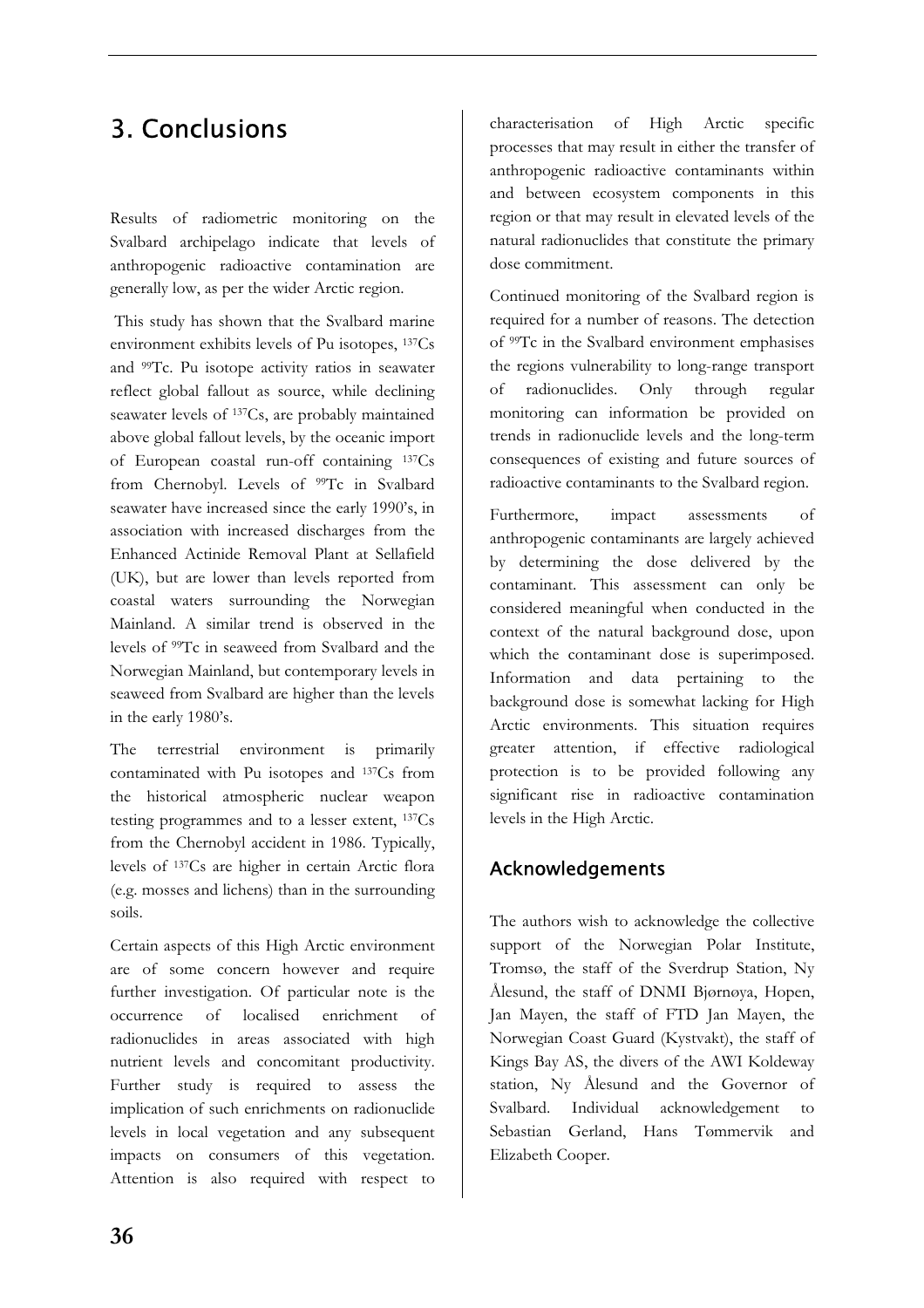## References

#### Aarkrog, 1993.

Aarkrog A. Radioactivity in polar regions: Main sources. In: Strand P, Holm E, eds. Environmental radioactivity in the Arctic and Antarctic: Proceedings of the International Conference on Environmental Radioactivity in Arctic and Antarctic, Kirkenes, 1993. Østerås: Norwegian Radiation Protection Authority, 1993: 15-34.

#### Aarkrog et al., 1984.

Aarkrog A, Dahlgaard H, Holm E, Hallstadius L. Evidence for bismuth-207 in global fallout. *Journal of Environmental Radioactivity* 1984; 1(2): 107-117.

#### Aarkrog et al., 1987.

Aarkrog A, Boelskifte S, Duniec S, Hallstadius L, Holm E, Smith JN. Technetium-99 and Caesium-134 as long distance tracers in Arctic waters. *Estuarine Coastal and Shelf Science* 1987; 24: 637-647.

#### Aarkrog et al., 1997.

Aarkrog A, Baxter MS, Bettencourt AO, Bojanowski R, Bologa A, Charmasson S, et al. A comparison of doses from 137Cs and 210Po in marine food: a major international study. *Journal of Environmental Radioactivity* 1997; 34 (1): 69-90.

#### Academy of Science, 1991.

Academy of Science, 1991. Conclusion of the Commission on the estimation of the ecological situation in the Region of the production assoc. "MAYAK", organised by the direction of the Presidium of Academy Science. No. 1140-501// Russia. *Journal of Radiobiology* 1991; 31(3): 436- 452.

#### AMAP, 1993.

AMAP, 1993. The monitoring programme for Arctic Monitoring and Assessment Programme. Oslo: Arctic Monitoring and Assessment Programme, AMAP, 1993.

#### AMAP, 1997.

AMAP, 1997. Arctic pollution issues: A state of the Arctic environment report. Oslo: Arctic Monitoring and Assessment Programme, AMAP, 1997.

#### Amundsen et al., 2001.

Amundsen I, Lind B, Reistad O, Gussgaard K, Iospje M, Sickel M. The Kursk accident. StålevernRapport 2001:5. Østerås: Norwegian Radiation Protection Authority, 2001.

#### Barrie et al., 1992.

Barrie LA, Gregor D, Hargrave B, Lake R, Muir D, Shearer R, et al. Arctic contaminants: Sources, occurrence and pathways. *The Science of the Total Environment* 1992; 122: 1-74.

#### Baskaran et al., 1991.

Baskaran M, Kelley JJ, Naidu AS, Holleman DF. Environmental 137Cs in subarctic and arctic Alaska following Chernobyl. *Arctic* 1991; 44: 346-350.

#### Baxter, 1993.

Baxter MS. Environmental radioactivity: a perspective on industrial contributions. *IAEA Bulletin* 1993; 35: 33–38.

#### Beck, 1972.

Beck HL. The physics of environmental radiation fields. In: Adams JAS et al (eds.). The natural radiation environment II : proceedings of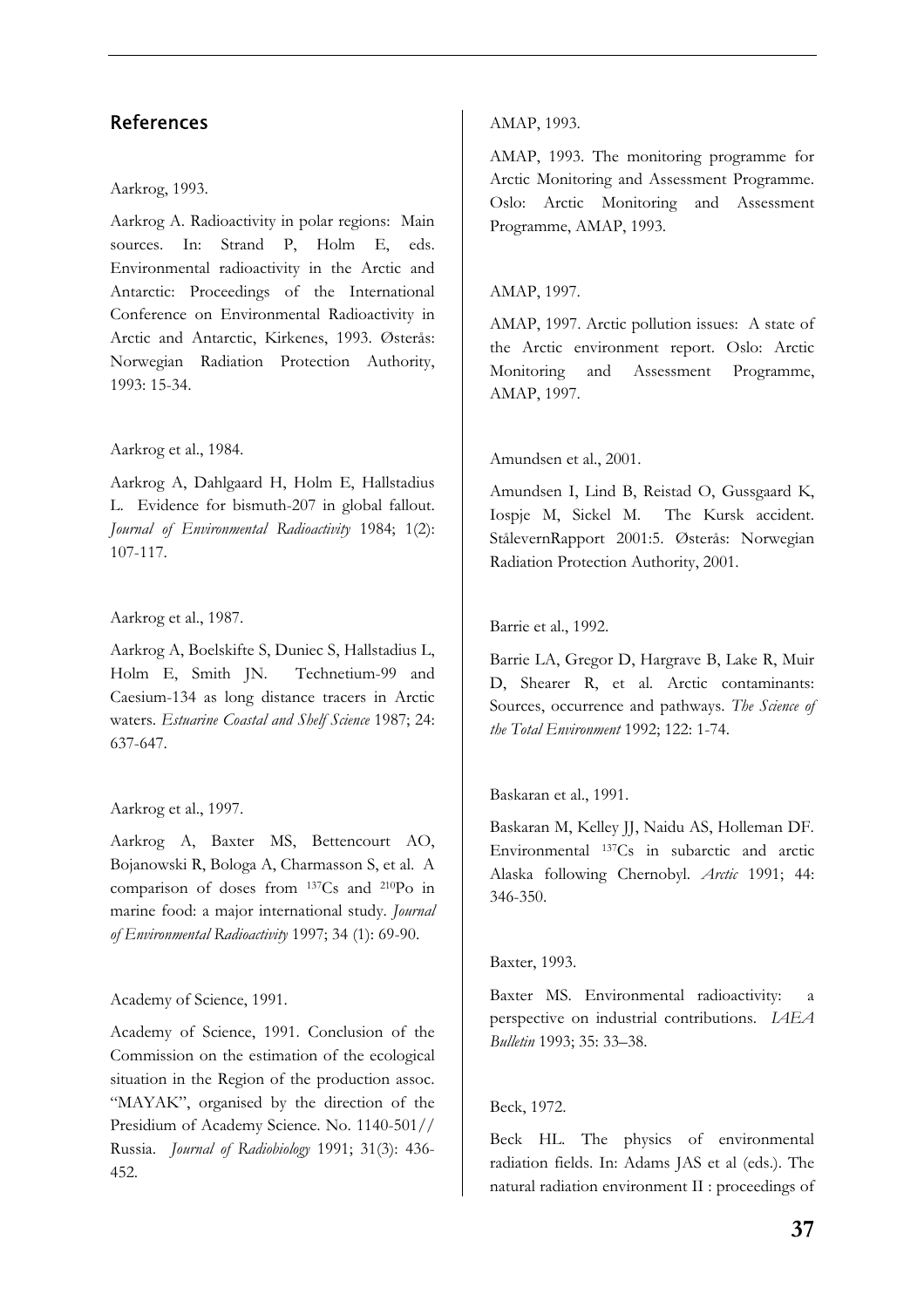the second international symposium on the natural radiation environment, Houston, Texas 1972. USDOE CONF-720805-P1. Springfield, Va.: NTIS, 1974(?) : 101-133.

#### Beck et al., 1980.

Beck HL, Gogolak CV, Miller KM, Lowder WM. Perturbations on the natural radiation environment due to the utilisation of coal as an energy source. In: Gesell TF, Lowder WM (eds.). The natural radiation environment III : proceedings of an international symposium held at Houston, Texas 1978. USDOE CONF-780422. Springfield, Va. 1980 : 1521-1558.

#### Bjurman et al., 1990.

Bjurman B, Degeer LE, Vintersved I, Rudjord AL, Ugletveit F, Aaltonen H, et al. The detection of radioactive material from a venting underground nuclear explosion*. Journal of Environmental Radioactivity* 1990; 11: 1-14.

#### Brown et al., 1999.

Brown JE, Kolstad AK, Brungot AL, Lind B, Rudjord AL, Strand P, et al. Levels of <sup>99</sup>Tc in seawater and biota samples from Norwegian coastal waters and adjacent seas. *Marine Pollution Bulletin* 1990; 38(7): 560-571.

#### Brown et al., 2002.

Brown J, Iospje M, Kolstad AK, Lind B, Rudjord AL, Strand P. Temporal trends for <sup>99</sup>Tc in Norwegian coastal environments and spatial distribution in the Barents Sea. *Journal of Environmental Radioactivity* 2002; 60: 49-60.

#### CCMS/CDSM/NATO, 1995.

CCMS/CDSM/NATO, 1995. Cross-border environmental problems emanating from defence-related installations and activities. Vol.1: Radioactive contamination. Final report phase 1, 1993-1995. Committee on the Challenges of Modern Society. North Atlantic Treaty Organization. Report no. 204. Oslo(?): NATO, 1995.

#### CEC, 1990.

CEC, 1990. The radiological exposure of the population of the European Community from radioactivity in North European marine waters: Project 'Marina'. Radiation Protection 47. EUR 12483 EN. Luxembourg: Office for official Publications, 1990.

#### Chen et al 2003.

Chen Q, Aarkrog A, Nielsen S, Dahlgaard H, Hou X, Yixuan Y, et al. Procedures for determination of 238,239,240Pu, 241Am, 237Np, 234,238U, 228,230,232Th, 210Pb, 210Po, 99Tc and 90Sr in environmental materials. NUK-202. Roskilde: Risø National Laboratory, 2003.

#### Cherry and Heyraud, 1981.

Cherry R, Heyraud M. Polonium-210 Content of marine shrimp: Variation with biological and environmental factors*. Marine Biology* 1981; 65: 165-175.

#### Clouvas et al., 2000.

Clouvas A, Xanthos S, Antonopoulos-Domis M. Monte Carlo calculation of dose rate conversion factors for external exposure to photon emitters in soil. *Health Physics* 2000; 78(3): 295-313.

#### Dahlgaard, 1995.

Dahlgaard H. Transfer of European coastal pollution to the Arctic: Radioactive tracers. *Marine Pollution Bulletin* 1995; 31: 353-358.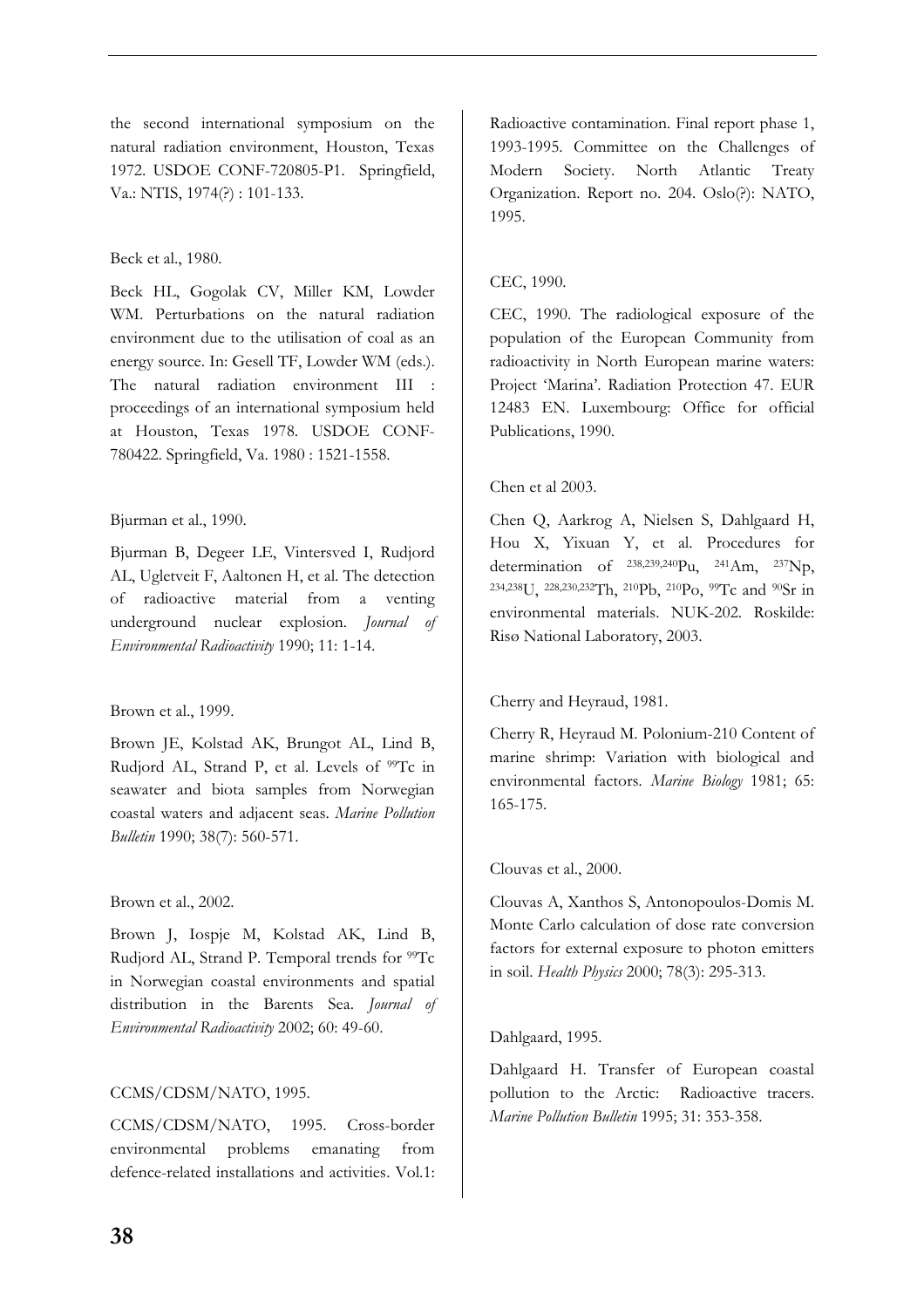#### Dahlgaard, 1996.

Dahlgaard H. Sources of <sup>137</sup>Cs, <sup>90</sup>Sr and <sup>99</sup>Tc in the East Greenland Current. *Journal of Environmental Radioactivity* 1996; 25: 37-55.

### Dahlgaard et al 1995.

Dahlgaard H, Chen Q, Herrmann J, Nies H, Ibbett RD, Kershaw PJ. On the background level of 99Tc, 90Sr and 137Cs in the North Atlantic. *Journal of Marine Systems* 1995; 6: 571- 578.

### Dethleff et al., 1998.

Dethleff D, Loewe P, Kleine E. The Laptev Sea flaw lead - detailed investigation on ice formation and export during 1991/1992 winter season. *Cold Regions Science and Technology* 1998; 27(3): 225-243.

### Dowdall and O'Dea, 1999.

Dowdall M, O'Dea J. Speciation of 226Ra, 238U and 228Ra in an upland organic soil overlying an uraniferous granite. *Radiochimica Acta* 1999; 87: 109-114.

#### Elvebakk and Prestrud, 1996.

Elvebakk A, Prestrud P. A catalogue of Svalbard plants, fungi, algae and cyanobacteria. Skrifter / Norsk polarinstitutt Nr. 198. Oslo: Norwegian Polar Institute, 1996.

#### Eurola and Hakala, 1977.

Eurola S, Hakala UK. The bird cliff vegetation of Svalbard. *Aquilo Series Botanical* 1977; 15: 1-18.

#### Forman and Miller, 1984.

Forman SL, Miller GH. Time-dependant soil morphologies and pedogenic processes on raised beaches, Broggerhalvoya, Spitsbergen, Svalbard Archipelago. *Arctic and Alpine Research* 1984; 4: 381-394.

### Føyn and Sværen, 1997.

Føyn L, Sværen I. Distribution and sedimentation of radionuclides in the Barents Sea. *ICES Journal of Marine Science* 1997; 54(3): 333-340.

### Gaare and Staaland 1994.

Gaare E, Staaland H. Pathways of fallout radiocaesium via reindeer to man. In: Dahlgaard H, ed. Nordic radioecology: The transfer of radionuclides through Nordic ecosystems to man Amsterdam: Elsevier, 1994: 303-334.

## Godzik, 1991.

Godzik B. Heavy metals and macroelements in the tundra of Southern Spitsbergen: the effect of Little Auk *Alle alle* (L.) colonies. *Polar Research* 1991; 9(2): 121-131.

## Goryachkin et al., 1998.

Goryachkin SV, Karavaeva NA, Targulian VO. Geography of arctic soils: Current problems. *Eurasian Soil Science* 1998; 31(5): 467-476. Translated from *Pochvovedenie*, 5: 520-530.

#### Guegueniat et al., 1997.

Guegueniat P, Kershaw P, Hermann J, Bailly du Bois P. New estimation of La Hague contribution to the artificial radioactivity of Norwegian waters (1992-1995) and Barents Sea (1992-1997) *The Science of the Total Environment* 1997; 202(1-3): 249-266.

## Hallstadius et al., 1982.

Hallstadius L, Holm E, Persson B, Aarkrog A, Nilsson K. 137Cs in the Svalbard area. In: Society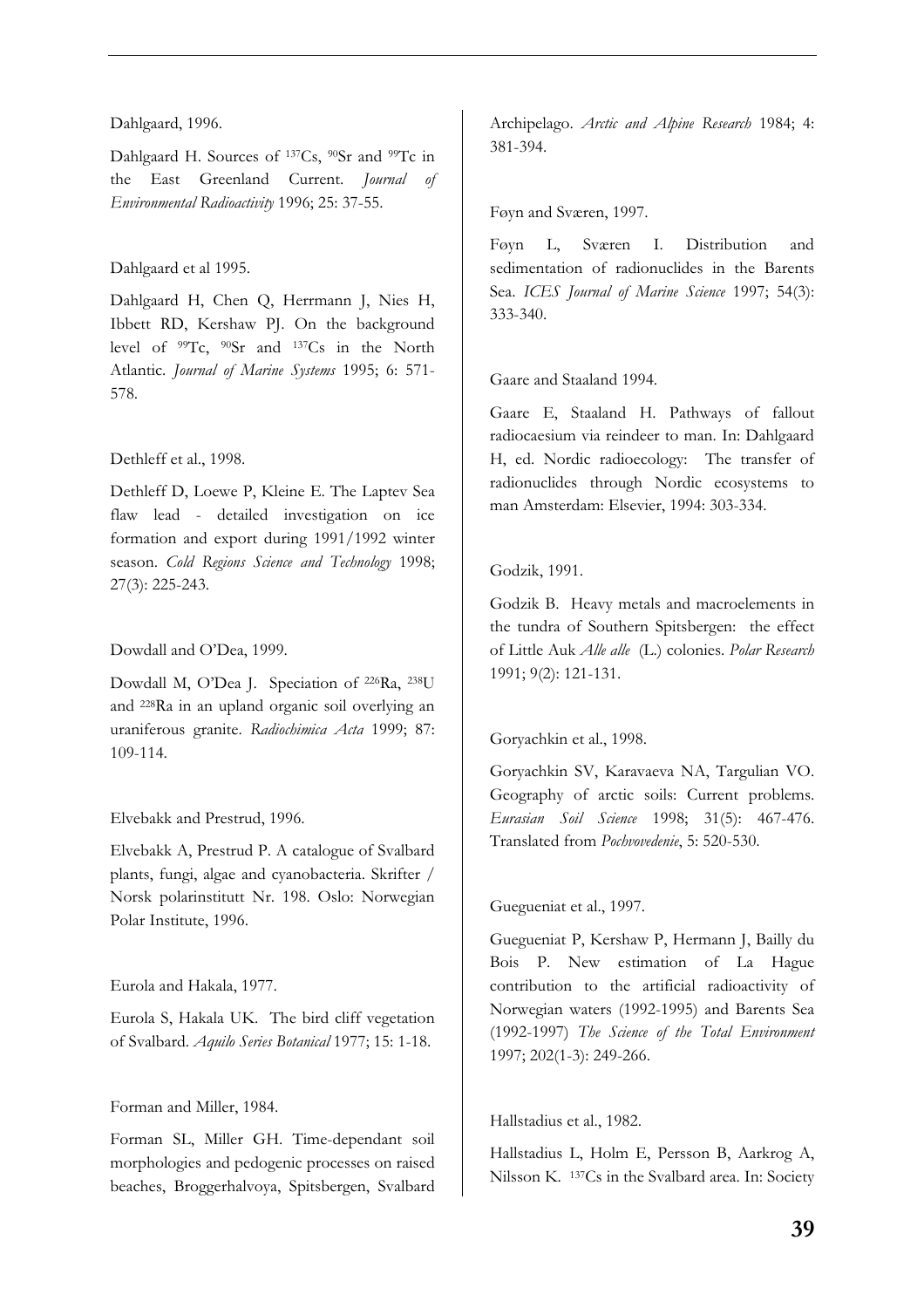for Radiological Protection. Proceedings: Third international symposium, Inverness, Scotland, 1982: Radiological protection – advances in theory and practice. Reading: Society for Radiological Protection, 1982, vol. 2: 500-505.

#### Hallstadius et al., 1986.

Hallstadius L, Aarkrog A, Dahlgaard, H, Holm E, Boelskifte S, Duniec S, et al. Plutonium and americium in Arctic waters, the North Sea and Scottish and Irish coastal zones. *Journal of Environmental Radioactivity* 1986; 4(1): 11-30.

#### Hansen-Bauer et al., 1990.

Hansen-Bauer I, Solås MK, Steffensen EL. The climate of Spitsbergen. DNMI Rapport. Klima; 39/90. Oslo: Norwegian Meteorological Institute, 1990.

#### Hardy et al., 1972.

Hardy EP, Krey PW, Volchok HL. Global inventory and distribution of fallout plutonium. *Nature* 1972; 241: 444-445.

#### Headly, 1996.

Headly AD. Heavy metal concentrations in peat profiles from the high Arctic. *The Science of the Total Environment* 1996; 177: 105-111.

#### Heldal et al., 2002.

Heldal HE, Varskog P, Føyn L. Distribution of selected anthropogenic radionuclides (137Cs, 238Pu, 239,240Pu and 241Am) in marine sediments with emphasis on the Spitsbergen-Bear Island area. *The Science of the Total Environment* 2002; 293(1-3): 233-245.

Hjelle, 1993.

Hjelle A. Geology of Svalbard. Polarhåndbok no. 7. Oslo: Norwegian Polar Institute, 1993.

#### Hjelle et al., 1999.

Hjelle A, Piepjohn K, Saalmann K, Ohta Y, Thiedig F, Salvigsen O, et al. Geological map of Svalbard 1: 100,000, sheet A7G Kongsfjorden. Tromsø, Norwegian Polar Institute, 1999.

#### Holm et al., 1980.

Holm E, Ballestra S, Fukai R, Beasley TM. Particulate plutonium and americium in Mediterranean surface waters. *Oceanologica Acta* 1980; 3(2): 157-160.

### Holm et al., 1983.

Holm E, Persson BRR., Hallstadius L, Aarkrog A, Dahlgaard H. 1983. Radio-cesium and transuranium elements in the Greenland and Barents Seas. *Oceanologica Acta* 1983; 6(4): 457- 462.

#### Holm et al., 1984.

Holm E, Rioseco J, Christensen GC. <sup>99</sup>Tc in *Fucus* from Norwegian waters. In: Cigna A, Myttenaere C, eds. International symposium on the behaviour of long-lived radionuclides in the marine environment , La Spezia, Italy, 1983. EUR 9214. Luxembourg: Commission of the European Communities, 1984: 357-367.

#### Hubbell, 1982.

Hubbell JH. Photon mass attenuation and energy-absorption coefficients from 1 keV to 20 MeV. *International Journal of Applied Radiation Isotopes* 1982; 33: 1269-90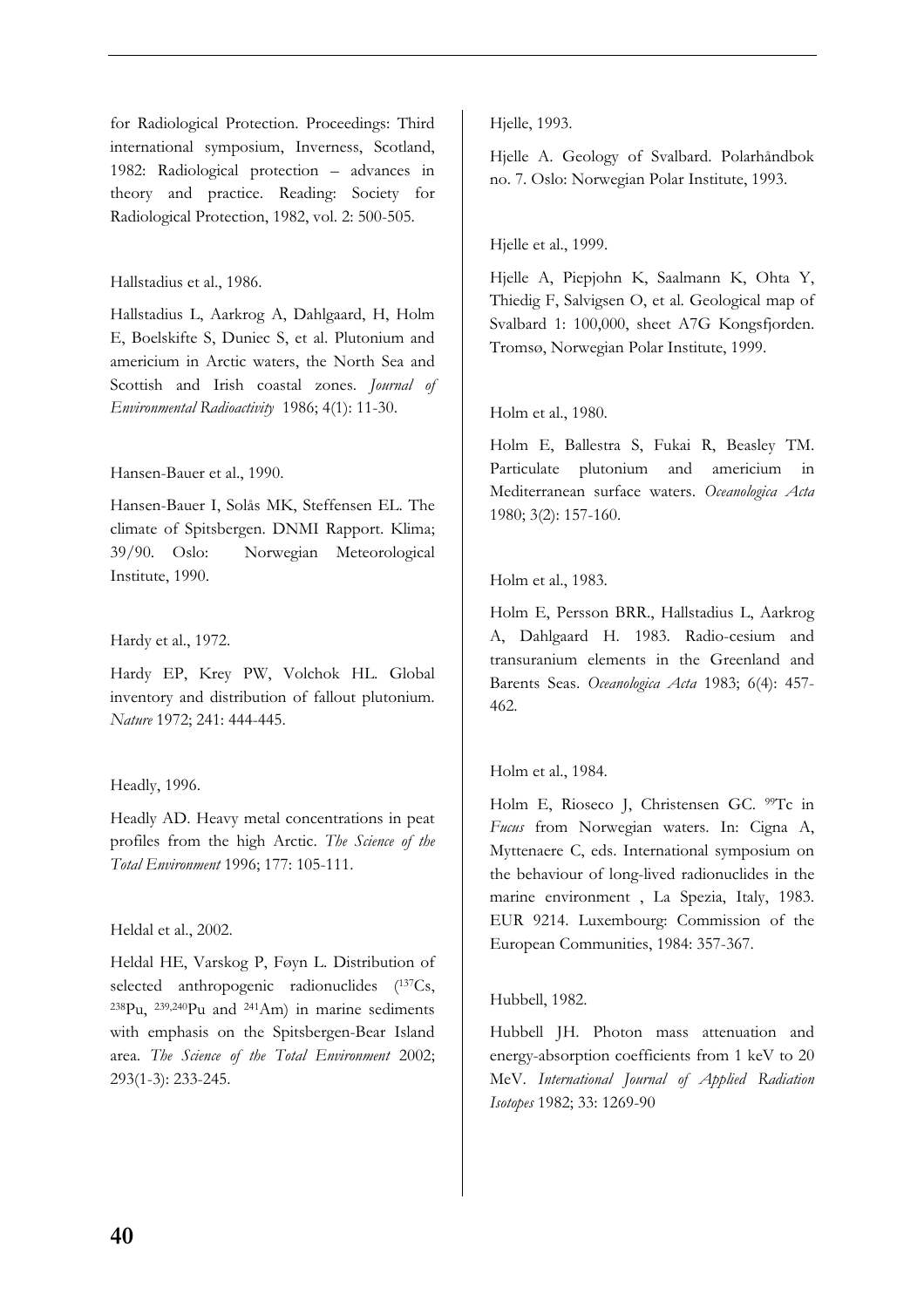#### Hultqvist, 1956.

Hultqvist B. Studies on naturally occurring ionising radiations (Thesis). Kungl. Svenska Vetenskapsakademien (Royal Swedish Academy of Sciences). Handlingar. Serie 4; 6:3. Stockholm: Almqvist & Wiksells Boktryckeri, 1956.

#### Iosjpe et al., 2002.

Iosjpe M, Brown J, Strand P. Modified approach to modelling radiological consequences from releases into the marine environment. *Journal of Environmental Radioactivity* 2002; 60(1-2): 91-103.

#### Ito and Kudoh, 1997.

Ito H, Kudoh S. Characteristics of water in Kongsfjorden, Svalbard. *Proceedings of the NIPR symposium on Polar Meteorology and Glaciology* 1997; 11: 211-232. Tokyo: National Institute of Polar Research, 1997.

#### Ivanovich and Harmon, 1992.

Ivanovich M and Harmon RS, eds. Uraniumseries disequilibrium: Applications to earth, marine and environmental sciences. Second edition. Oxford: Clarendon Press, 1992.

#### Johannessen and Henriksen, 1978.

Johannessen M, Henriksen A. Chemistry of snow meltwater: Changes in concentration during meltwater. *Water Resources Research* 1978; 14: 615-619.

#### JRNEG 2002.

JRNEG 2002. Joint Russian-Norwegian Expert Group for investigation of radioactive contamination in the Northern areas. Long term consequences of potential contamination in the Northern areas: Northern Norway and Murmansk Oblast. Summary Report. NRPA

report 2002:5. Østerås: Norwegian Radiation Protection Authority, 2002.

#### Karcher et al., 2003.

Karcher MJ, Gerland S, Harms IH, Iosjpe M, Heldal HE, Kershaw PJ, et al. The dispersion of 99Tc in the Nordic Seas and the Arctic Ocean: a comparison of model results and observations. *Journal of Environmental Radioactivity* (in press 2003).

#### Kautsky, 1987.

Kautsky H. Investigations on the distribution of 137Cs, 134Cs and 90Sr and the water mass transport times in the Northern North Atlantic and the North Sea. *Deutsche Hydrographische Zeitschrift* 1987; 40(2): 49-69.

#### Kershaw and Baxter, 1995.

Kershaw PJ, Baxter A. The transfer of reprocessing wastes from north-west Europe to the Arctic. *Deep Sea Research II* 1995; 42(6): 1413- 1448.

#### Kershaw et al., 1997.

Kershaw PJ, Gurbutt P, Woodhead D, Leonard KS, Rees J. Estimates of fluxes of 137Cs in northern waters from recent measurements. *The Science of the Total Environment* 1997; 202(1-3): 211-223.

Kershaw et al., 1999.

Kershaw PJ, McCubbin D, Leonard KS. Continuing contamination of north Atlantic and Arctic waters by Sellafield radionuclides. *The Science of the Total Environment* 1999; 237-238: 119- 132.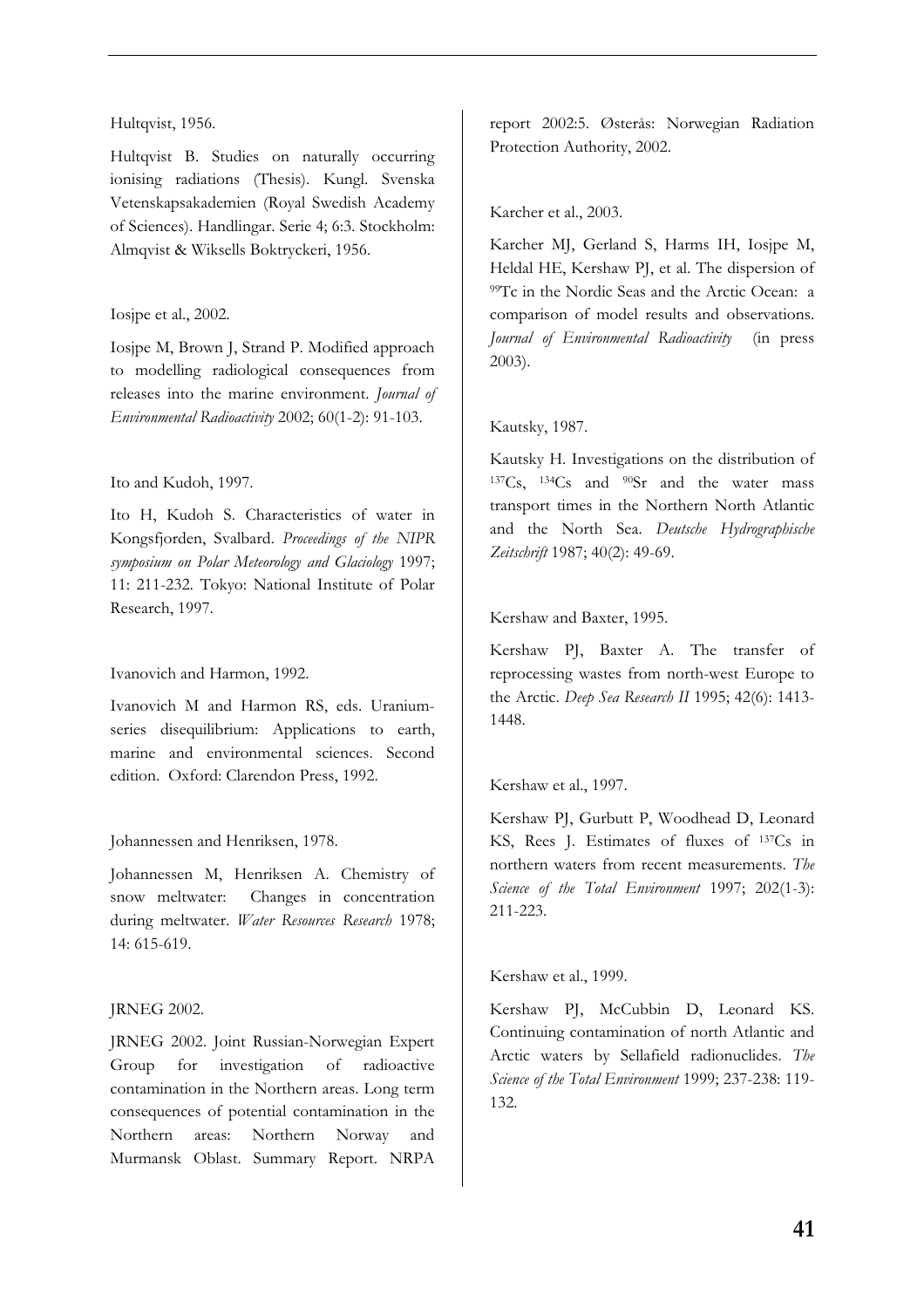Kershaw et al., in press.

Kershaw PJ, Heldal HE, Mork KA, Rudjord AL. Variability in the supply, distribution and transport of the transient tracer 99Tc in the NE Atlantic. *Journal of Marine Systems* (in press).

Kjos-Hanssen and Rennesund, 1981.

Kjos-Hanssen B, Rennesund JS. Cesium-137 i kjoett fra reinsdyr og ryper paa Svalbard 1980. *Nordisk Veterinaermedicin* 1981; 33: 371-373. (In Norwegian)

Kjos-Hanssen and Toerresdal, 1982.

Kjos-Hanssen B, Toerresdal O. Cesium-137 i jord og beiteplanter fra Spitsbergen og fastlands-Norge (Suldal) 1981. *Nordisk Veterinaermedicin* 1982; 34: 98-100. (In Norwegian)

#### Kolstad, 1995.

Kolstad AK. Expeditions to Kosmolets in 1993 and 1994. NRPA report 1995:7. Østerås: Norwegian Radiation Protection Authority, 1996. (In Norwegian).

#### Kolstad and Lind, 2002.

Kolstad AK, Lind B. Radioactivity in the marine environment 2000 and 2001, Technetium-99 concentrations in Norwegian coastal waters and biota. NRPA report 2002:6. Østerås: Norwegian Radiation Protection Authority, 2002.

#### Landa et al., 1998.

Landa ER, Reimnitz E, Beals DM, Pochkowski JM, Winn WG, Rigor I. Transport of Cs-137 and Pu-239, Pu-240 with ice-rafted debris in the Arctic Ocean. *Arctic* 1998; 51(1): 27-39.

Larsen et al., 1999.

Larsen E, Holo EN, Saltbones J, Stokke E. Kola consequence analyses: Evaluation of doses from a hypothetical accident at Kola Nuclear Power Plant. NRPA report 1999:10. Østerås: Norwegian Radiation Protection Authority, 1999. (In Norwegian)

#### Loeng, 1991.

Loeng H. Features of the physical oceanographic conditions of the Barents Sea. *Polar Research* 1991; 10(1): 5-18.

#### Loeng, 1998.

Loeng H. Økosystemet i Barentshavet. Havklima. *Fisken og Havet* 1998; Special Issue 2, Havets Miljø: 13-17. (In Norwegian)

#### Mann et al., 1986.

Mann DH, Sletten RS, Ugolini FC. Soil development at Kongsfjorden, Spitsbergen. *Polar Research* 1986; 4: 1-16.

#### McDonald et al., 2003.

McDonald RW, Harner T, Fyfe J, Loeng H, Weingartner T. AMAP assessment 2002: The influence of global change on contaminant pathways to, within, and from the Arctic. Oslo: Arctic Monitoring and Assessment Programme (AMAP), 2003.

#### Meese et al., 1997.

Meese DA, Reimnitz E, Tucker WB, Gow AJ, Bischof J, Darby D. Evidence for radionuclide transport by sea ice. *The Science of the Total Environment* 1997; 202(1-3): 267-278.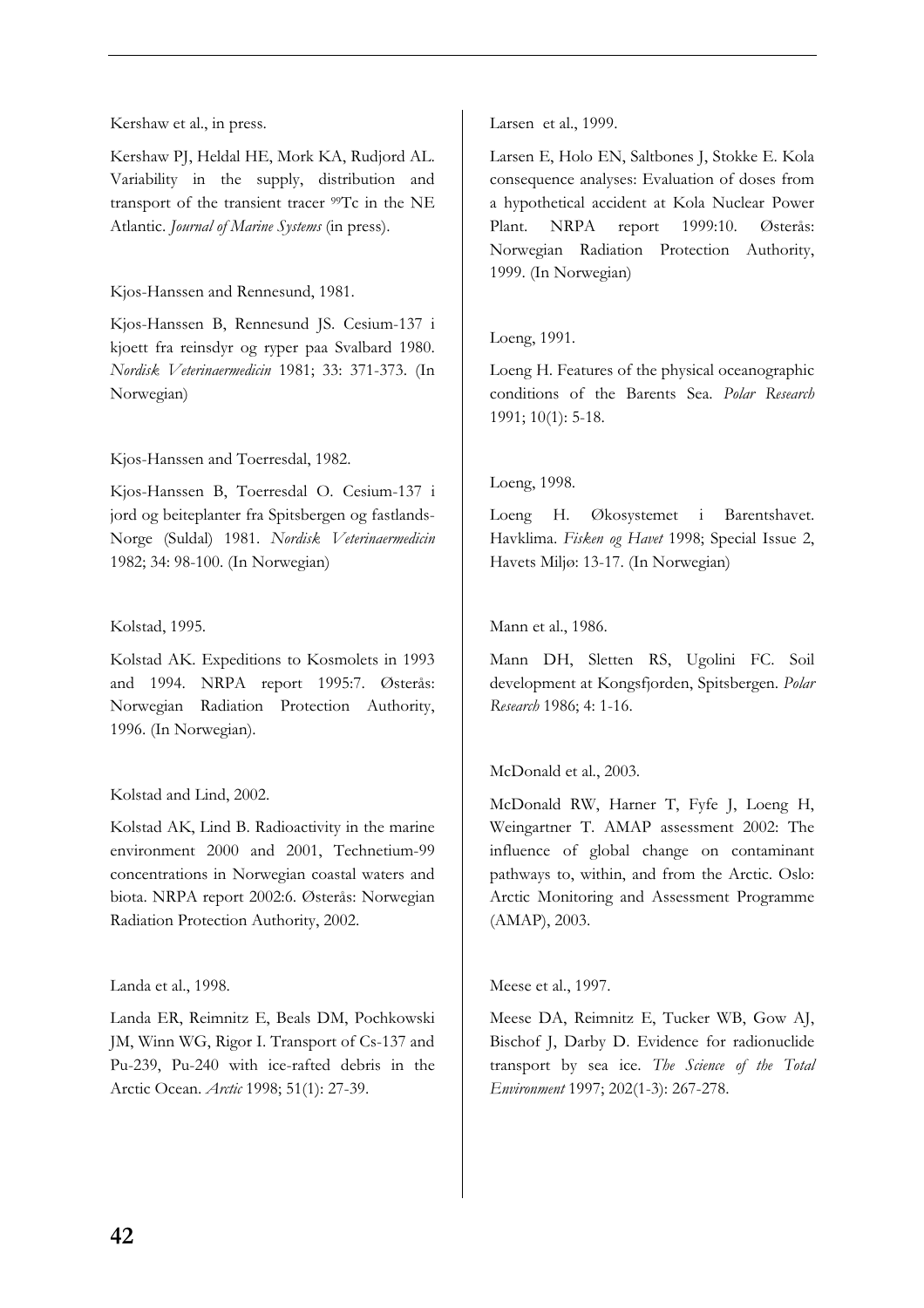#### Nakano, 1990.

Nakano Y. Quasi-steady problems in freezing soils: I. Analysis on the steady growth of an ice layer. *Cold Regions Science and Technology* 1990;17: 207-226.

### NEFCO 1996

NEFCO 1996. The Nordic Environmental Finance Corporation. Proposals for environmentally sound investment projects in the Russian part of the Barents region. Prepared by the AMAP expert group. Helsinki 1996. www.nefco.org

### Negoita, 1997.

Negoita TG. Radioactivity of environmental factors in the Arctic areas. In: Third International Conference on Environmental Radioactivity in the Arctic, Tromsø 1997. Extended abstracts. Tromsø: Norwegian Radiation Protection Authority, 1997. Vol. 2: 103-105.

## Negoita, 1999.

Negoita TG. Radionuclide contamination in the Arctic areas. In: Strand P, Jølle T, eds. 4th International Conference on Environmental Radioactivity in the Arctic, Edinburgh, 1999. Extended abstracts. Østerås: Norwegian Radiation Protection Authority, 1999: 270-272.

#### Nies et al., 1999.

Nies H, Harms IH, Karcher MJ, Dethleff D, Bahe C. Anthropogenic radioactivity in the Arctic Ocean. Review of the results from the joint German project. *The Science of the Total Environment* 1999; 237-238: 181-191.

Nurnberg et al., 1994.

Nurnberg D, Wollenburg I, Dethleff D, Eicken H, Kassens H, Letzig T, et al. Sediments in Arctic sea-ice – implications for entrainment, transport and release. *Marine Geology* 1994; 119(3- 4): 185-214.

## Orvin, 1934.

Orvin AK. Geology of the Kings Bay region, Spitsbergen. Skrifter om Svalbard og Ishavet. No. 57. Oslo 1934.

### Owen, 1991.

Owen DE. Wetlands-uranium sinks or sources: Implications. *Geological Society of America. Abstracts with Program* 1991; 23: 112.

## Pentreath et al., 1982.

Pentreath RJ, Jefferies DF, Talbot JW, Lovett MB, Harvey BR. Transuranic cycling behaviour in marine environment. IAEA-TECDOC-265. Vienna: International Atomic Energy Agency, 1982: 121-128.

## Pentreath, 1999.

Pentreath RJ. A system for radiological protection of the environment: some initial thought and ideas. *Journal of Radiological Protection* 1999; 19: 117-128.

#### Pinglot et al., 1994.

Pinglot JF, Pourchet M, Lefauconnier B, Hagen JO, Vaikmae R, Punning JM, et al. Natural and artificial radioactivity in the Svalbard glaciers. *Journal of Environmental Radioactivity* 1994; 25: 161- 176.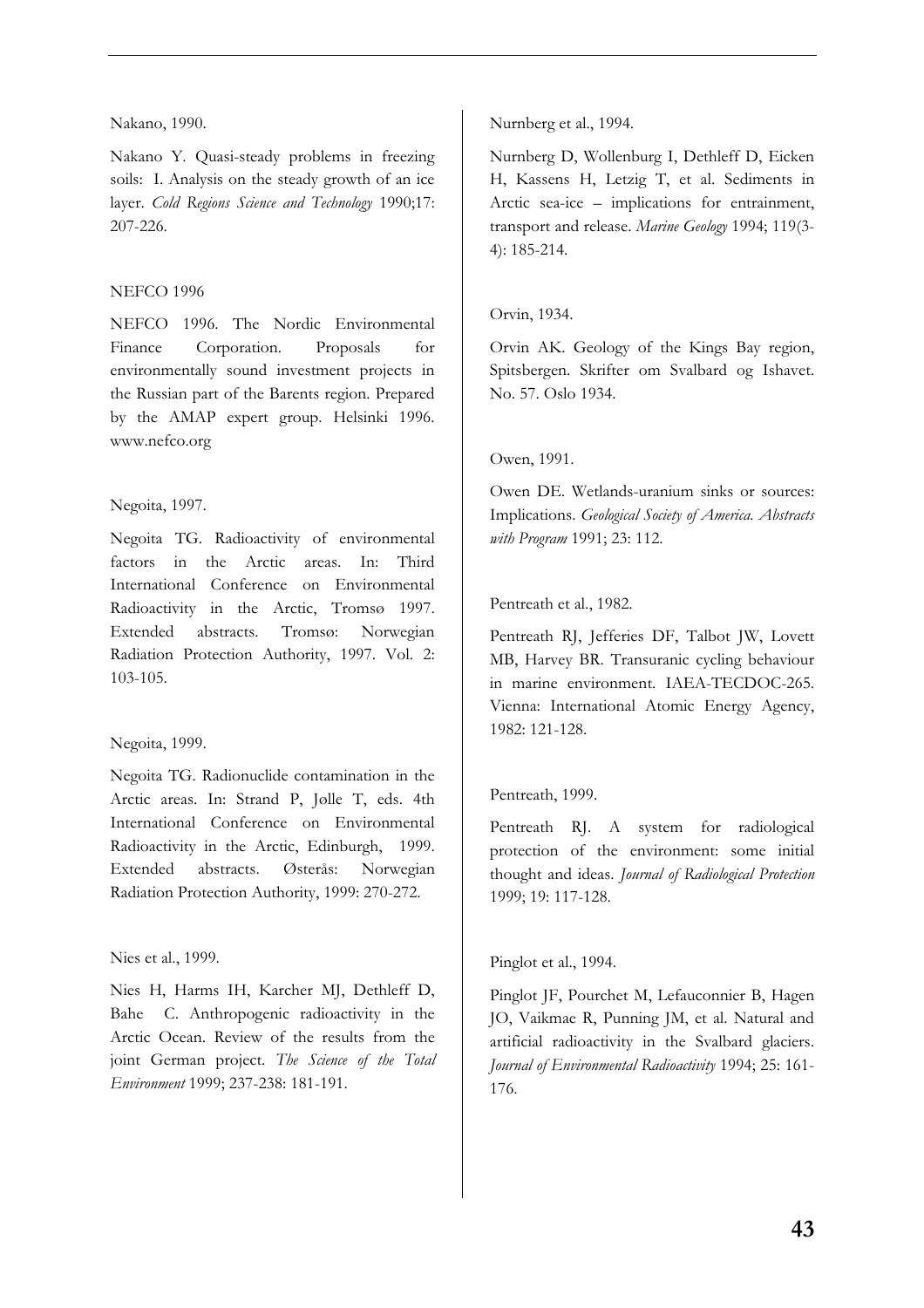### Plichta, 1977.

Plichta W. Systematics of soil of the Hornsund Region, West Spitsbergen. *Acta Universitatis Nicolai Copernici* Ser. Geograf. XIII, 1977; 43: 175-180.

## Putkonen, 1998.

Putkonen J. Soil thermal properties and heat transfer processes near Ny-Alesund, northwestern Spitsbergen, Svalbard. *Polar Research* 1998; 17(2): 165-179.

### Rissanen et al., 2000.

Rissanen K, Ikauheimonen TK, Ylipieti J, Matishov DG, Matishov GG. Plutonium in algae, sediments and biota in the Barents, Pechora and Kara seas. In: Inaba J, Hisamatsu S, Ohtsuka Y, eds. Distribution and speciation of radionuclides in the environment. Rokkasho, Aomori (Japan): Institute for Environmental Sciences, 2000: 107-114.

## Roos et al., 1995.

Roos P, Holm E, Josefsson D, Hulth S, Hall P. Distribution and inventories of Pu, Am, 210Pb and 137Cs in sediments a Svalbard. In: Strand P, Cooke A, eds. Envrionmental radioactivity in the Arctic: Proceedings of the 2nd International Conference on Environmental Radioactivity in the Arctic, Oslo, 1995. Østerås: Norwegian Radiation Protection Authority, 1995: 250-253.

## Rudjord et al., 2001.

Rudjord AL, Føyn L, Brungot AL, Kolstad AK, Helldal HE, Brown J, Iospje M, et al. Radioactivity in the marine envrionment (RAME) 1999. NRPA Report 2001:9 Østerås: Norwegian Radiation Protection Authority, 2001.

## Schleich et al., 2000.

Schleich N, Degering D, Unterricker S. Natural and artificial radionuclides in forest and bog soils: tracers for migration processes and soil development. *Radiochimica Acta* 2000; 88(9-11): 803-808.

## Stokke, 1997.

Stokke E. Kola nuclear power plant. Consequence assessment for hypothetical severe accidents: Source term assessment. Report No. IFE/HR/F-97/1088. Kjeller: Institutt for energitekknikk / Institute for Energy Technology, 1997.

### Strand et al., 1993.

Strand P, Rudjord AL, Salbu B, Christensen G, Foyn L, Lind B, et al. Survey of artificial radionuclides in the Kara Sea 1993. In: Strand P, Holm E, eds. Environmental radioactivity in the Arctic and Antarctic: Proceedings of the International Conference on Environmental Radioactivity in Arctic and Antarctic, Kirkenes, 1993. Østerås: Norwegian Radiation Protection Authority, 1993: 53-65.

## Strandberg 1997.

Strandberg M. Distribution of <sup>137</sup>Cs in a low Arctic ecosystem in West Greenland. *Arctic* 1997; 50: 216-223.

## Svendsen et al., 2002.

Svendsen H, Beszczynska-Moller A, Hagen JO, Lefauconnier B, Tverberg V, Gerland S, et al. The physical environment of Kongsfjorden-Krossfjorden, an Arctic fjord system in Svalbard. *Polar Research* 2002; 21(1): 133-166.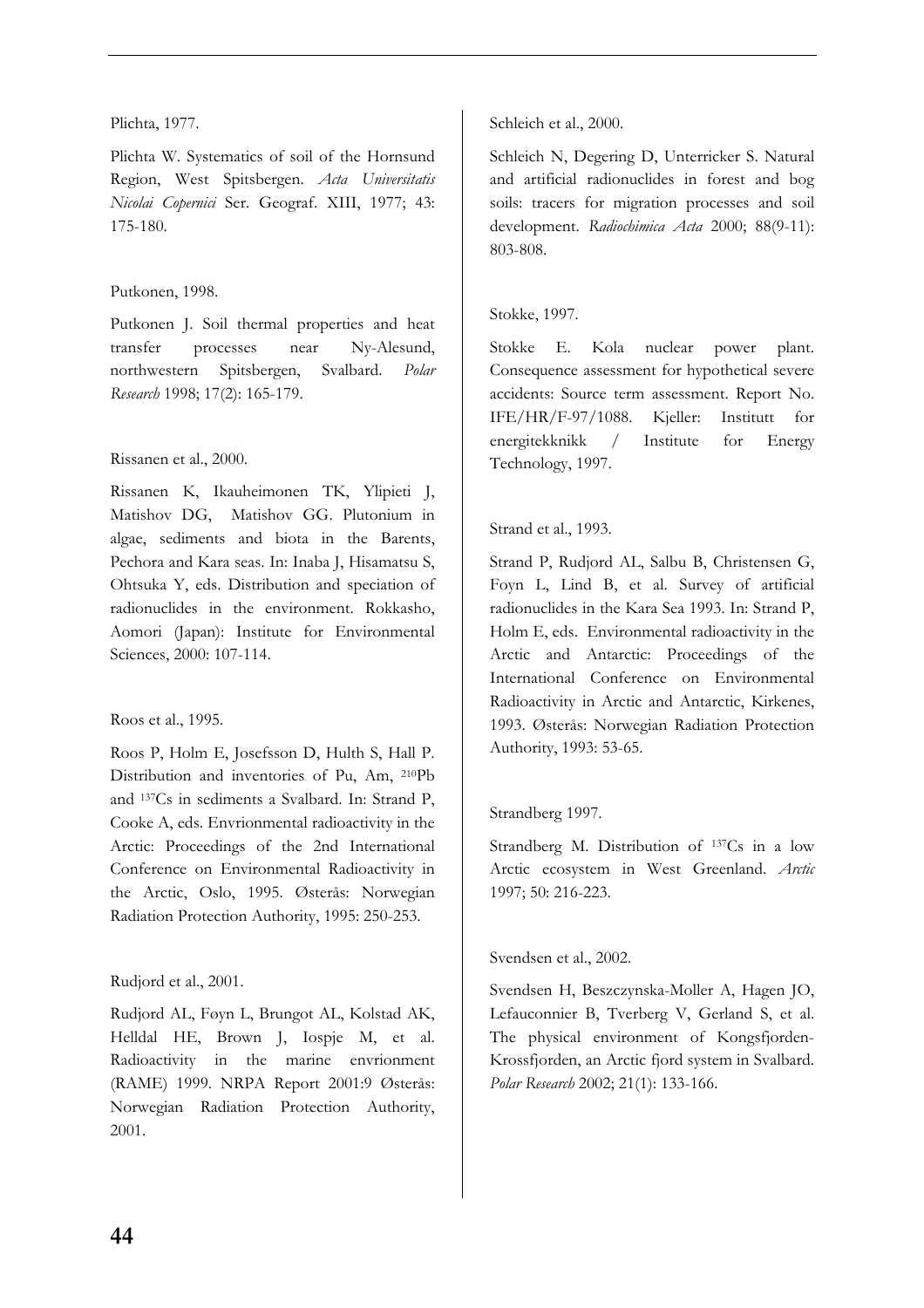#### Taylor et al., 1988.

Taylor HW, Svoboda J, Henry GHR, Wein RW. Post-Chernobyl 134Cs and 137Cs levels at some locations in northern Canada. *Arctic* 1988; 41: 293-296.

### UNSCEAR 1982.

UNSCEAR 1982. Ionizing radiation: Sources and biological effects. United Nations Scientific Committee on the Effects of Atomic Radiation. New York: UNSCEAR, 1982.

### UNSCEAR 1996.

UNSCEAR 1996. Effects of radiation on the environment. United Nations Scientific Committee on the Effects of Atomic Radiation. New York: UNSCEAR, 1996.

#### UNSCEAR 2000.

UNSCEAR 2000. Sources and effects of ionizing radiation. Volume 1: Sources. United Nations Scientific Committee on the Effects of Atomic Radiation. New York. UNSCEAR, 2000.

## Vakulovsky et al., 1993.

Vakulovsky S, Nikitin A, Chumichev V. Radioactive contamination of the Russian Arctic seas from results of observations during the year 1960-1992 In: Strand P, Holm E, eds. Environmental radioactivity in the Arctic and Antarctic: Proceedings of the International Conference on Environmental Radioactivity in Arctic and Antarctic, Kirkenes, 1993. Østerås: Norwegian Radiation Protection Authority, 1993: 177-182.

## Vinje and Kvambekk 1991.

Vinje T, Kvambekk AS. Barents Sea drift ice characteristics. *Polar Research* 1991; 10(1): 59-68.

Wessel and Smith, 1998.

Wessel P, Smith WHF. New, improved version of the Generic Mapping Tools released. *EOS (Transactions AGU)* 1998; 79: 579.

## Wright et al., 1997.

Wright SM, Strand P, Sickel MAK, Howard BJ. Howard DC, Cooke AI. Spatial variation in the vulnerability of Norwegian arctic countries to radiocaesium deposition. *The Science of the Total Environment* 1997; 202: 173-184. 1997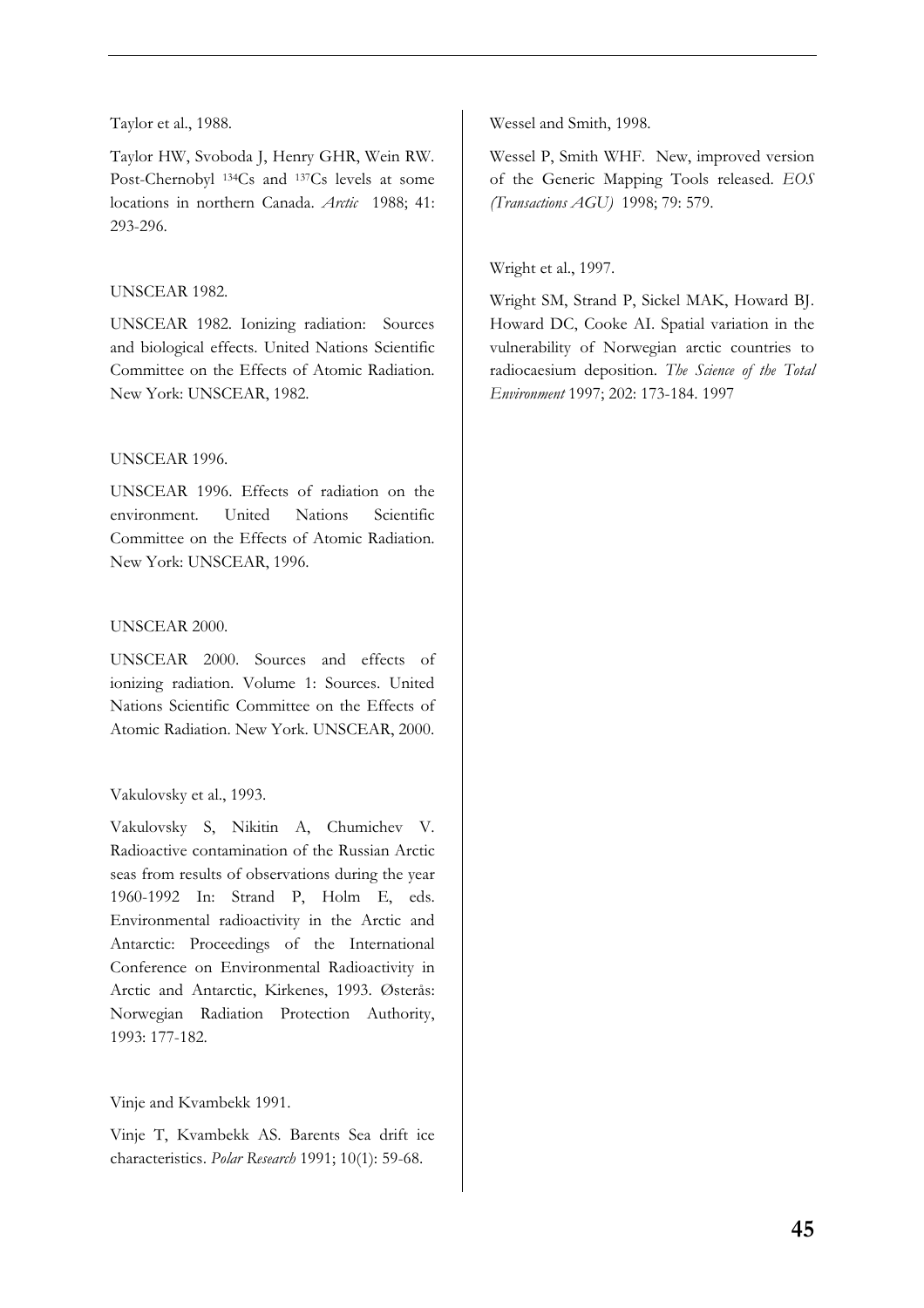## APPENDIX I

This Appendix serves to detail sampling and analytical procedures used for the monitoring of the Arctic terrestrial and marine environments as documented in this report. It should be noted that all sampling was performed with the view of reducing any impact on the environment of Svalbard itself, with the removal of the minimum amount of material as was required to conduct radiometric analysis in a practicable manner.

## Sampling - Terrestrial

Sampling of soils was conducted according to the type of soil encountered, the climate and conditions in the field. Soil samples were taken primarily by digging a pit to a depth at which the soil was frozen. The pit was typically dug using a field spade (stainless steel) after breaking of the soil using a hammer and chisel where necessary. One wall of this pit was then incrementally sampled using a flat stainless steel trowel. Samples were then placed in a ziplock polythene bag and frozen as soon as possible after sampling. In all cases, effort was taken to return the sampling site to a condition closely resembling, that which existed prior to sample removal.



*Figure 33. Soil sampling.* 

The nature of the soils in the Arctic is such that sampling of defined cross sectional areas is not always possible, due to the presence of stones and the consistency of the soils. Calculation of deposition values is therefore complicated. Typical sample masses were of the order of 500 g to 1000 g.

Vegetation sampling was conducted by collecting the above surface parts of the selected plant species by hand. Care was taken to avoid cross species contamination and to only select full-grown, healthy specimens. In some cases, sampling was conducted using a stainless steel knife or scissors. Samples consisted typically of 100 g to 200 g. Samples were then placed in ziplock polythene bags before being frozen. In all cases, samples were only taken where there would be no significant impact to the particular species and the environment.

Sampling of other terrestrial matrices was conducted in as similar a manner as for soils as was practicable. All samples were bagged in polythene ziplock bags and frozen.

## Sampling - Marine

Sampling of seawater was conducted by a number of methods. These included direct abstraction of samples using clean polyethylene buckets into clean or new 50 l polyethylene canisters or the use of Niskin bottles for the collection of samples at depth. Sample sizes are typically 50 l to 100 l for  $99Tc$  and 200 l for  $137Cs$ and Pu isotopes.

 Sediment cores and grab samples were obtained using box corers. Individual cores were taken using polyethylene tubes of a nominal diameter of 10 cm. The sediment in these tubes was then extruded and sliced into defined sections. The slices were then transferred to ziplock polythene bags and frozen prior to transfer to the laboratory.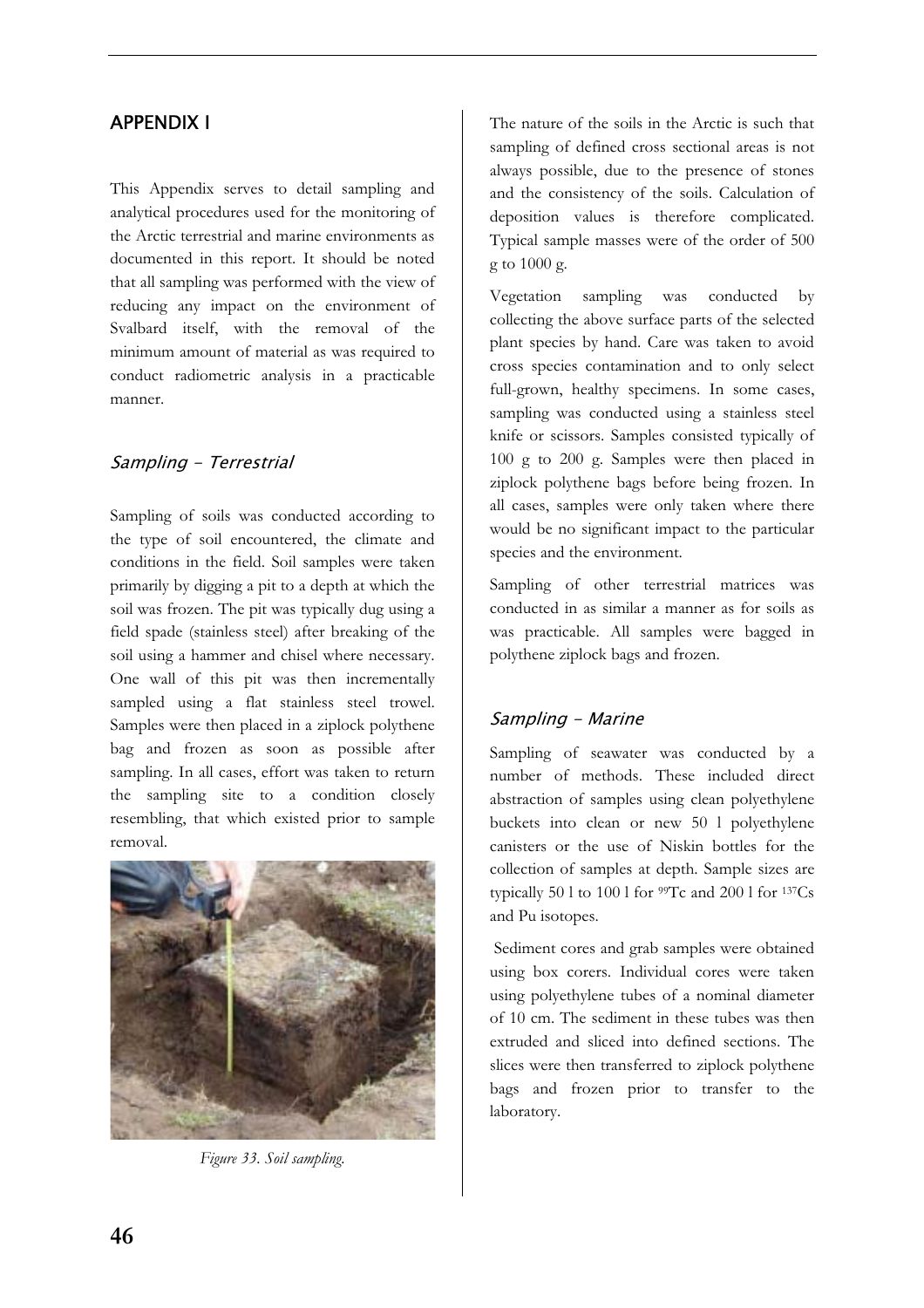

*Figure 34. Sediment box corer.* 

Samples of marine vegetation were taken from rocks in the intertidal zone at low tide, from shallow near shore waters and from greater depths by divers. Samples of individual species, consisting of fronds and stipes, were rinsed in the water they were taken from to remove adhering sand, animals or detritus and then placed in ziplock polyethylene bags before being frozen. Sample sizes were from 100 g to 500 g.

## APPENDIX II

## Laboratory Preparation of Soil and Vegetation Samples

Terrestrial vegetation samples were first rinsed with distilled water to remove adhering soil or detritus. Soil, terrestrial matrices, marine vegetation and terrestrial vegetation samples were dried at 105 °C in a fan-assisted oven for a period of 24 hours or to constant mass. All dried samples were homogenised using a stainless steel

laboratory blender, sieved through a stainless steel sieve of 2 mm aperture size and packed to defined fill heights in standardised counting geometries of volumes between 14 - 550 ml in both simple cylinder and Marinelli configurations.

## Analysis – Gamma

Gamma analysis was conducted on terrestrial samples for the measurement of gamma emitting isotopes including 137Cs, 40K, U and Th isotopes. The detection system used was an electrically cooled p-type coaxial high purity germanium detector constructed of low background materials. Nominal resolution and efficiency of the system was 1.9 keV at 1332 keV and 40 %. The detector was connected to an Inspector 2000 (Canberra) MCA (8k channels) utilising Genie 2000. Spectra were obtained between 50 and 2000 keV for periods between 24 and 72 hours and were corrected for a laboratory background counted for 3 months. The detector was calibrated using internationally traceable standard single isotope solutions for each geometry in an aqueous matrix. Differences between the calibration source and the samples, with respect to both density and composition, were corrected for via the calculation of efficiency correction factors using GamaTool



*Figure 35. Analysis of a sample on a high resolution gamma ray spectrometer.*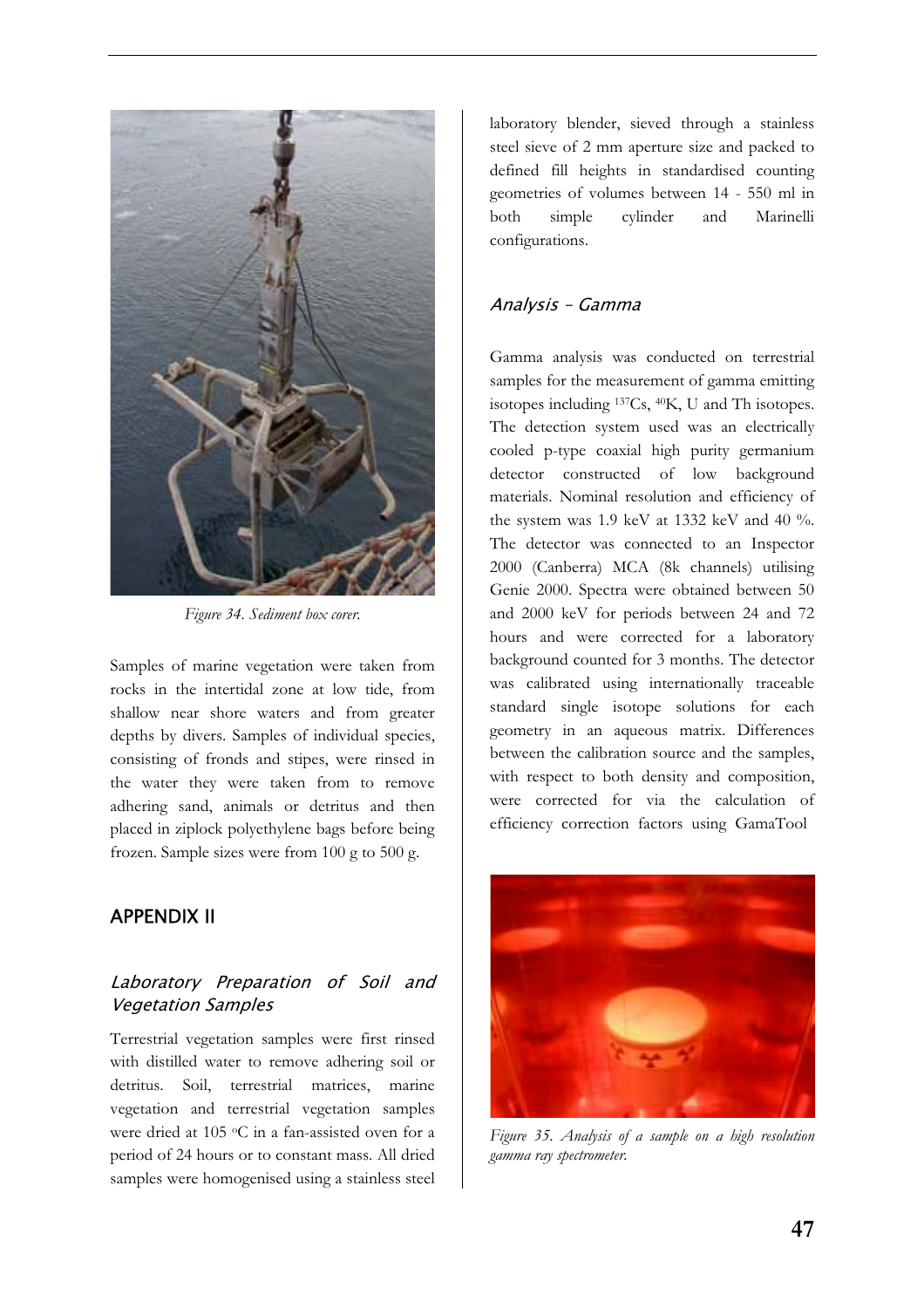(AEA Technology) with attenuation coefficients taken from Hubbel (1987). The system is subject to the normal QA procedures of the laboratory, involving participation in international and national intercomparisons with sample batches containing splits, duplicates, blanks and spikes.

137Cs was determined from its characteristic emission at 661 keV, 40K via 1461 keV. Determination of 238U was achieved using the daughter nuclide 234Th, as 238U does not exhibit appreciable gamma emissions. 234Th, with its short half-life and relative immobility in the biosphere can be assumed to be in secular radioactive equilibrium with its parent 238U. The 63 keV line of 234Th was therefore used to infer 238U activities. 226Ra has a gamma line at 86.2 keV with an emission probability of  $3.5\%$ , however 235U has an interfering line at 185.7 keV which cannot be sufficiently resolved for determination. Although 235U is present at much lower concentrations that 238U, the strength of its emission means that it cannot be ignored. Correction of the 186 keV peak for the 235U contribution was made by assessing the activity of 235U using the 238U activity and a 238U/235U activity ratio of 21.4. Once known, incorporation of the count time, emission probabilities and the efficiency of the detector at 186 keV allowed calculation of the contribution of 235U to the peak and hence calculation of 226Ra activities. In cases where samples had been sealed for a long time (greater than 4 months), comparison of yielded activities using this method agreed well with determined 214Pb activities.

## <sup>137</sup>Cs: Analysis in seawater

The low level of 137Cs in seawater necessitates a pre-concentration step to obtain a detectable analytical signal. This was achieved using sorbent cartridges (cotton) impregnated with a copper hexacyanoferrate, as a Cs selective exchange resin. 200 l of filtered seawater was then pumped at a speed of 5 l per minute over two cartridges in series. These filters were then air dried and



*Figure 36. Pre-concentration of 137Cs from seawater on hexacyanoferrate impregnated cartridges prior to gamma analysis.* 

ashed. The ash from each sorbent was then packed into standard fill height geometries and counted as for solid samples.

#### <sup>99</sup>Tc: Analysis

99Tc is a pure beta emitter and its quantitative analysis is conducted by its pre-concentration using ion-exchange, isolation using coprecipitation and solvent extraction and final mounting on steel planchettes using an electrolytic procedure. A schematic of the method is presented in Figure 39. Sample volumes are usually 50 l but sometimes may be as much as 100 l. The recovery of 99Tc from the analytical procedure is determined via the use of



*Figure 38. Electroplating of 99Tc samples.*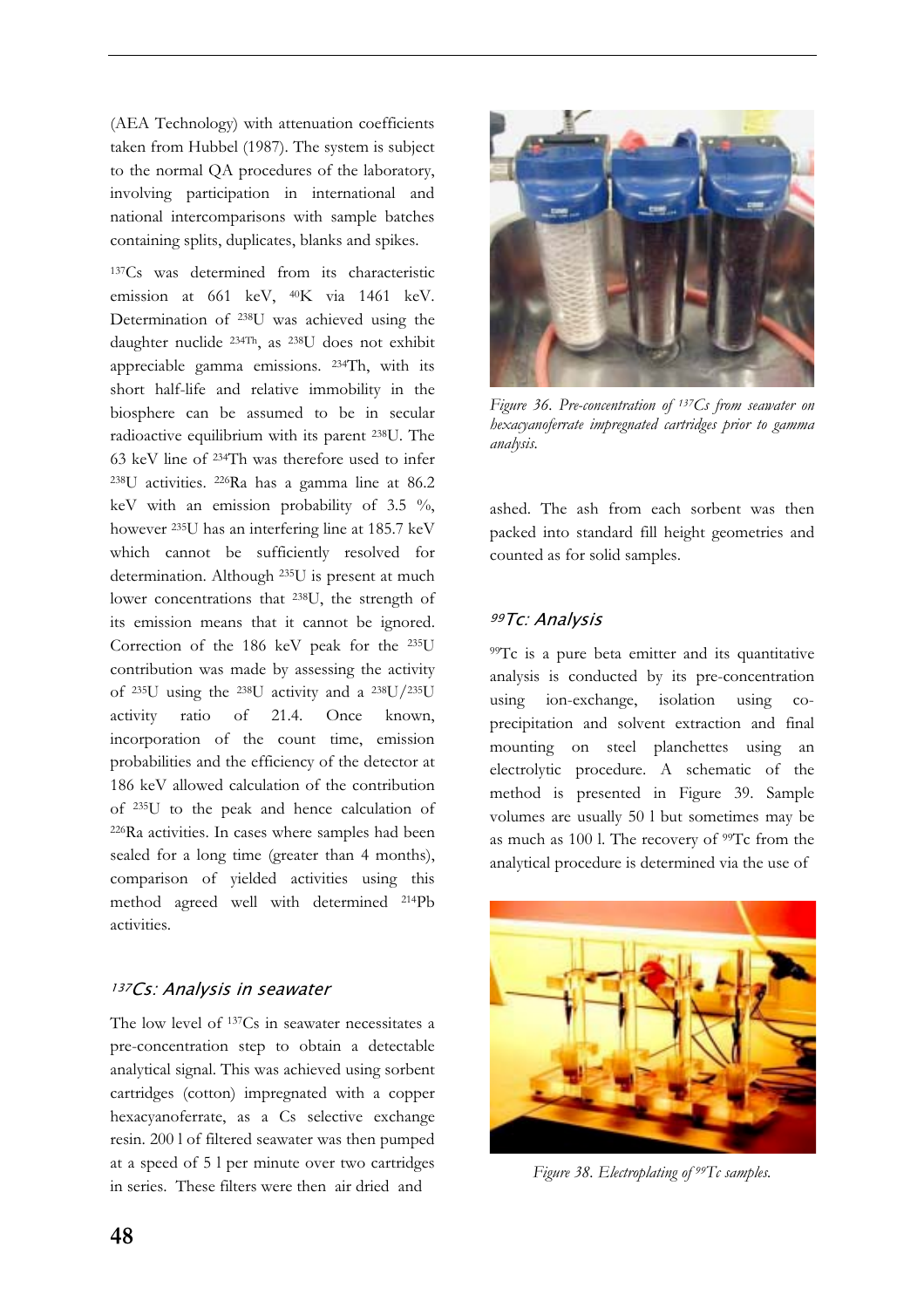### 50 l filtered seawater + tracer solution

| lon-exchange |                           | Biorad AG1-X4 13 cm x 2.5 cm, 40 ml/min                                               |  |  |
|--------------|---------------------------|---------------------------------------------------------------------------------------|--|--|
|              | Column                    |                                                                                       |  |  |
| Washing      | 100 ml $H2O$              |                                                                                       |  |  |
|              |                           | 50 ml 1M NaOH-0.1 M EDTA+10 ml 15% NaOCI                                              |  |  |
|              |                           | 150 ml 1 M NaOH-0.1 M EDTA+10ml 15% NaOCI                                             |  |  |
|              |                           | 100ml 1 M NaOH                                                                        |  |  |
|              |                           | 100 ml H <sub>2</sub> O, 500 ml 1 M HNO <sub>3</sub>                                  |  |  |
| Stripping    |                           | 200 ml conc. $HNO3 + 1$ ml 3 M NaNO <sub>3</sub>                                      |  |  |
|              | Elute                     |                                                                                       |  |  |
|              |                           | Evaporation to $<$ 1 ml avoiding dryness                                              |  |  |
|              |                           | Addition: 0.5 ml 5 M H <sub>2</sub> SO <sub>4</sub>                                   |  |  |
|              |                           | 19 ml $H2O$                                                                           |  |  |
|              |                           | 2 ml 15% NaClO. Heat for 10 minutes                                                   |  |  |
|              |                           | 40 ml $H2O$                                                                           |  |  |
|              |                           | 2 drops 10 mg/ml AgNO <sub>3</sub>                                                    |  |  |
|              |                           | 0.5 ml 10 mg/ml FeCl3                                                                 |  |  |
|              |                           | pH adjustment: pH 9 with 6M NaOH                                                      |  |  |
|              |                           | Filter (Whatman GF/A) into 250 ml separating funnel to remove precipitate             |  |  |
|              | <b>Solvent Extraction</b> |                                                                                       |  |  |
|              |                           | Addition: 10 ml 10M $H_2SO_4$ , 2 g $K_2S_2O_8$ , bring to approx. 100 ml with $H_2O$ |  |  |
|              |                           | 80 ml 5% Tri-isooctylamine in xylene. Shake 10 mins                                   |  |  |
|              |                           | Discard aqueous phase                                                                 |  |  |
|              |                           | 80 mls $H2O$ . Shake 5 mins.                                                          |  |  |
|              |                           | Discard aqueous phase                                                                 |  |  |
|              |                           | 80 mls $H2O$ . Shake 5 mins.                                                          |  |  |
|              |                           | Discard aqueous phase                                                                 |  |  |
|              |                           | 20 mls 2 M NaOH, Shake 2 mins.                                                        |  |  |
|              |                           | Retain aqueous phase                                                                  |  |  |
|              |                           | 5 mls 0.5 M NaOH, Shake 2 mins.                                                       |  |  |
|              |                           | Retain and bulk aqueous phase                                                         |  |  |
|              |                           | Evaporate to 20 mls                                                                   |  |  |
|              | Electrodeposition         |                                                                                       |  |  |
|              |                           | Electrodeposited to grease free stainless steel planchette                            |  |  |
|              |                           | (platinum electrode, 300 mA, 12 hours). Dried, mounted under Mylar                    |  |  |

Planchette for counting

*Figure 39. Radiochemical separation of 99Tc from seawater*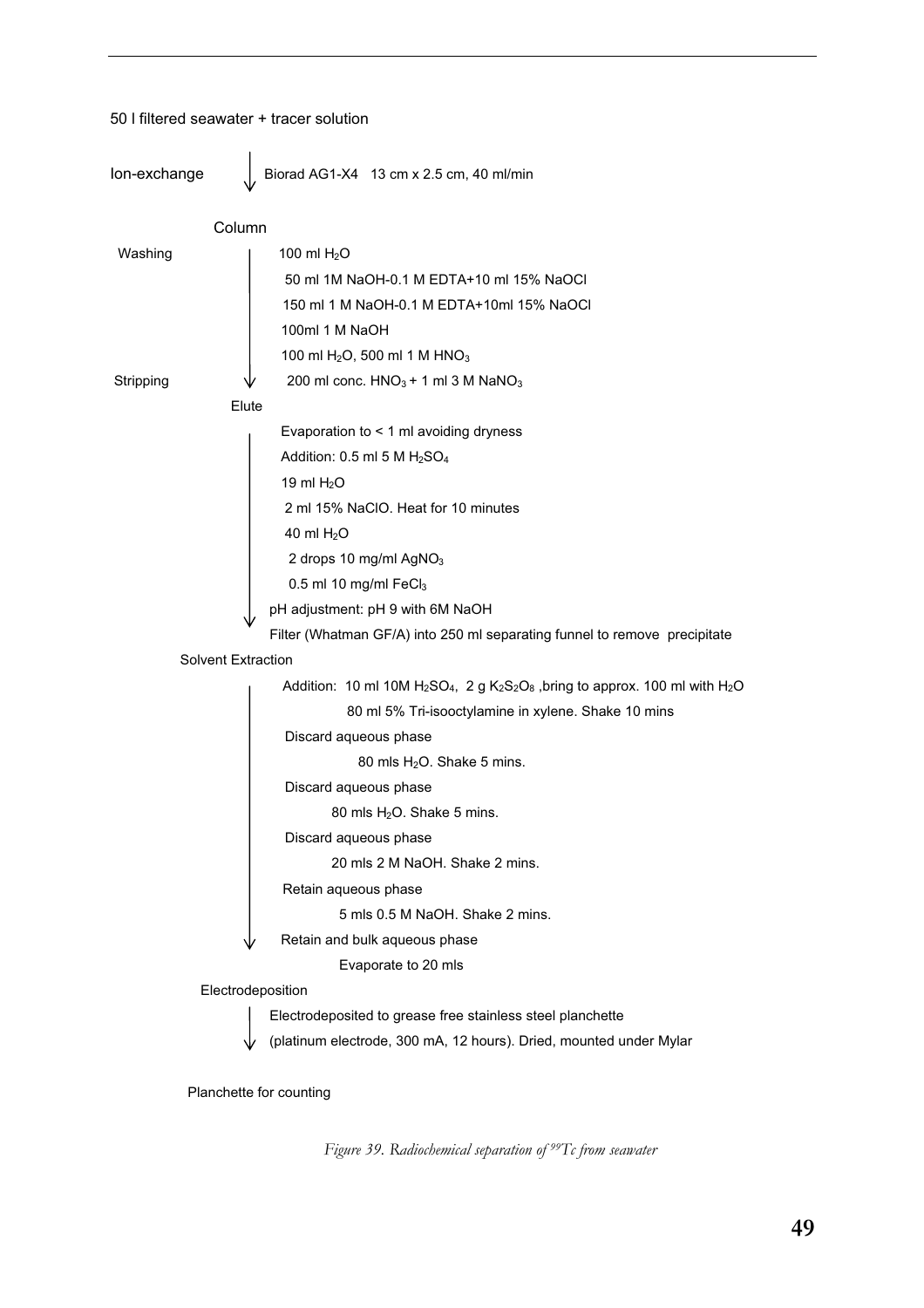99mTc, which is added at the start of the procedure.

All samples are analysed in conjunction with a blank sample. Final analytical signal is determined using a low background anticoincidence gas flow proportional beta counter (Risø, Denmark). Analysis of seaweed is based on an acid digestion of approximately 10 g of dried seaweed with addition of the 99mTc yield tracer during the digestion process.

## Pu and Am: Analysis

Concentrations of 238Pu, 239,240Pu and 241Am were determined using alpha spectrometry. Samples consisted of 200 l of 0.45 m filtered seawater or 10 g of dried soil. Recovery was determined by using 242Pu and 243Am as yield tracers. Precipitation from water samples was achieved according to the analytical procedure described by Chen *et al*., (2003). Different radiochemical separation techniques were applied to separate plutonium and americium from other nuclides using solvent extraction with 10 % TIOA/xylene solution and ionexchange chromatography with a BIO-RAD AG1-X4 (100 – 200 mesh) column.

Purified plutonium and americium fractions were then electroplated onto stainless steel planchettes and counted on semiconductor silicon detectors. As the resolution of such detectors is insufficient to resolve emissions from 239Pu and 240Pu, these nuclides are quoted as a single result.